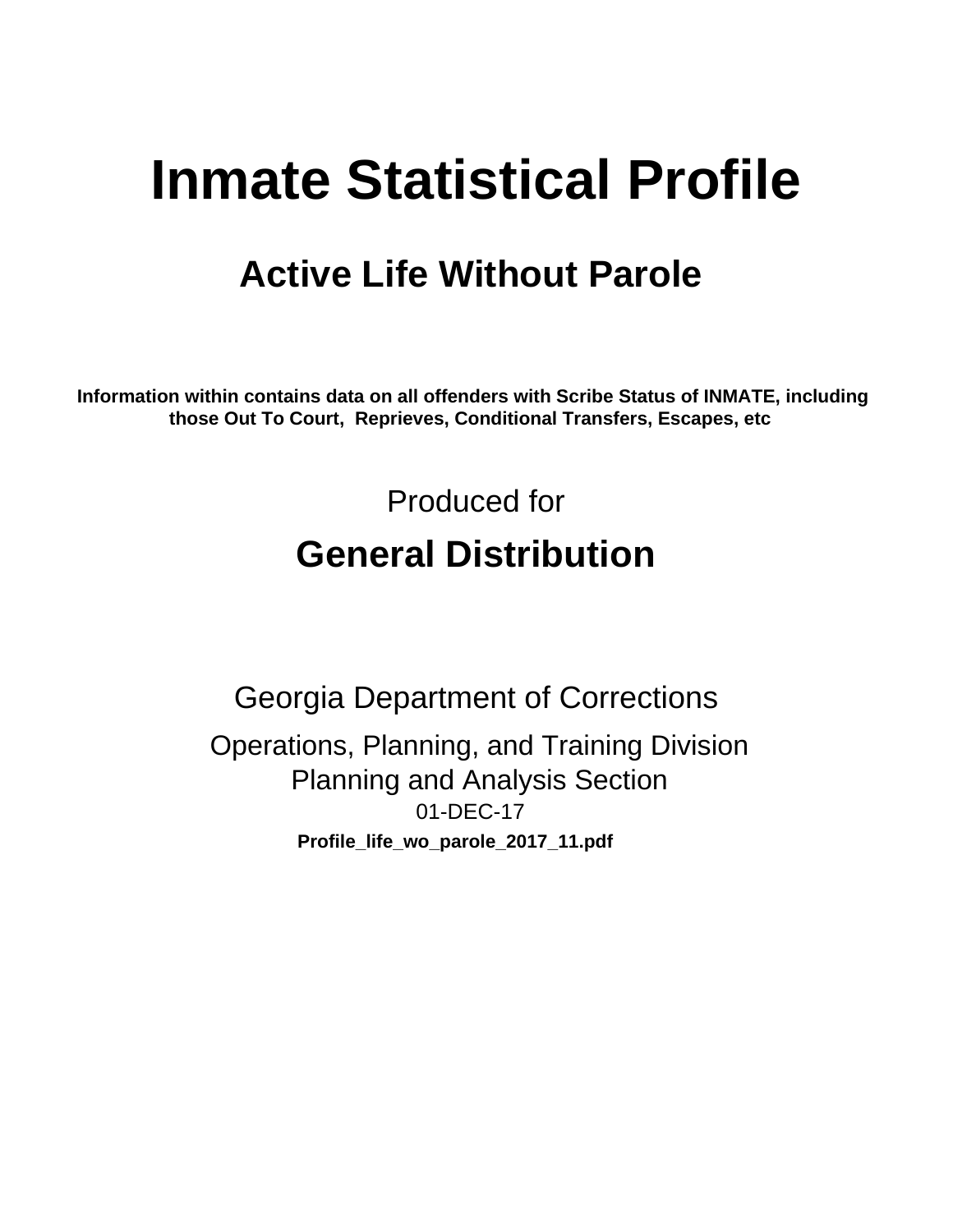#### **Inmate Statistical Profile 01-DEC-17** Contents

**Active Life Without Parole** 

Produced for General Distribution

# **Table of Contents**

| <b>Demographic information</b>                                        |
|-----------------------------------------------------------------------|
| 4 Current age, broken out in ten year age groups                      |
| 5 Race group                                                          |
| 6 Marital status, self-reported at entry to prison                    |
| 7 Number of Inmates with Dependents, self-reported at entry to prison |
| 8 Religious affiliation, self-reported at entry to prison             |
| 9 Home county - self-reported at entry to prison                      |
| 12 Employment status before prison, self-reported at entry to prison  |
| 13 Age at admission                                                   |
| 15 Height, measured at entry to prison                                |
| 16 Weight, measured at entry to prison                                |
| 17 Military service                                                   |
| <b>Correctional information</b>                                       |
| 18 Type of admission to prison                                        |
| 19 Current / last supervision level                                   |
| 20 Current / last institution type                                    |
| 21 Institution type - transitional centers                            |
| 22 Institution type - county prisons                                  |
| 23 Institution type - state prisons                                   |
| 24 Institution type - private prisons                                 |
| 25 Institution type - inmate boot camp                                |
| 26 Number of disciplinary reports                                     |
| 27 Number of transfers                                                |
| 28 Number of escapes                                                  |
| 29 Time served in current (or last) institution                       |
| Educational, psychological and physical information                   |
| 30 Highest grade level attained                                       |
| 31 Culture fair IQ scores                                             |
| 32 Wide Range Achievement Test (WRAT) reading score                   |
| 33 Wide Range Achievement Test (WRAT) math score                      |
| 34 Wide Range Achievement Test (WRAT) spelling score                  |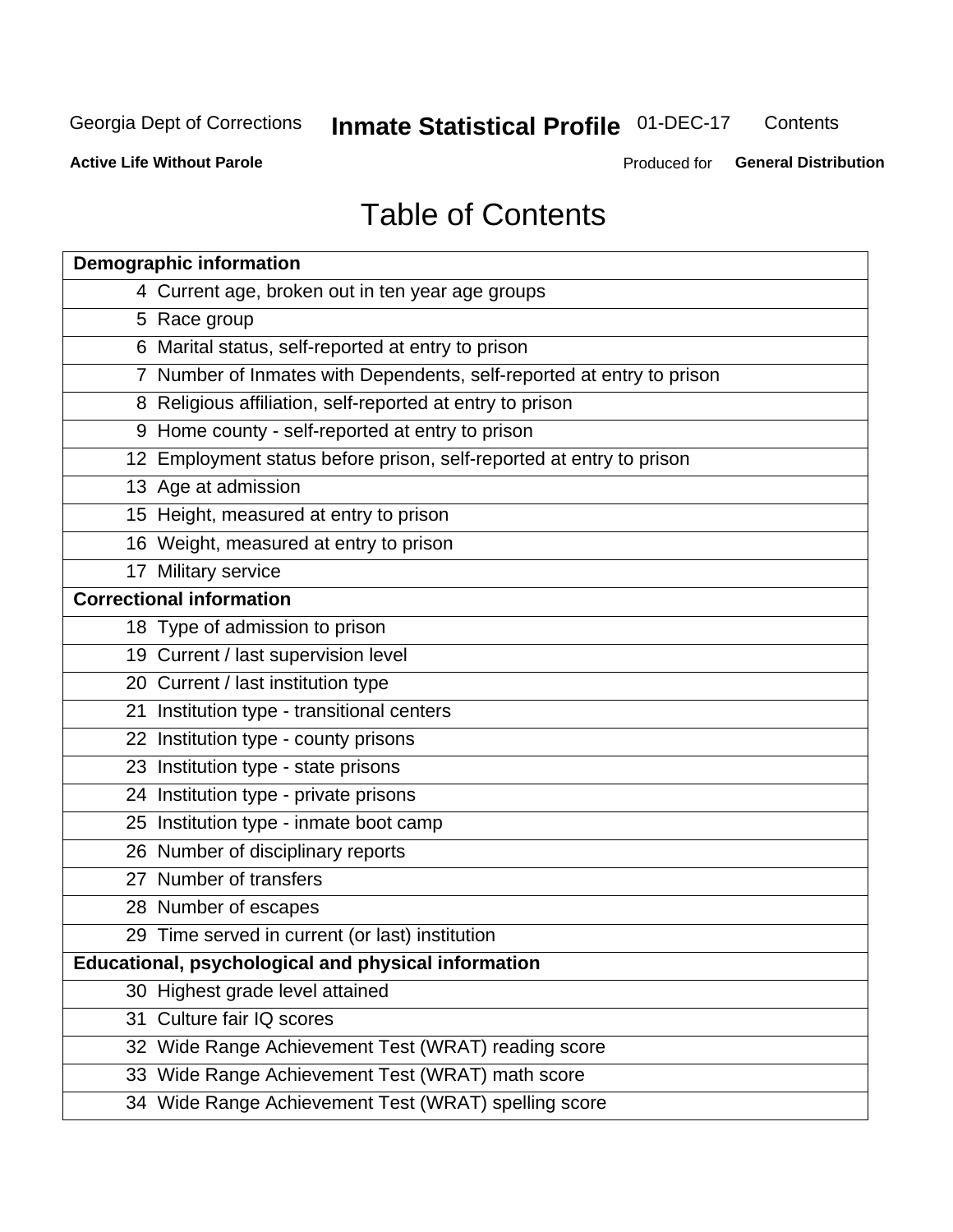# **Inmate Statistical Profile 01-DEC-17**

Contents

**Active Life Without Parole** 

Produced for General Distribution

# **Table of Contents**

| Educational, psychological and physical information              |
|------------------------------------------------------------------|
| 35 Current / last mental health treatment level                  |
| 36 PULHESDWIT medical scale - 'P' overall condition ('P'hysical) |
| 37 PULHESDWIT medical scale - 'U' upper body                     |
| 38 PULHESDWIT medical scale - 'L' lower body                     |
| 39 PULHESDWIT medical scale - 'H' hearing                        |
| 40 PULHESDWIT medical scale - 'E' vision                         |
| 41 PULHESDWIT medical scale -'S' psychiatric                     |
| 42 PULHESDWIT medical scale - 'D' dental                         |
| 43 PULHESDWIT medical scale - 'W' work ability                   |
| 44 PULHESDWIT medical scale - 'I' impairment                     |
| 45 PULHESDWIT medical scale - 'T' transportability               |
| <b>Crimes and criminal history information</b>                   |
| 46 Number of prior Georgia incarcerations                        |
| 47 Prison sentence in years                                      |
| 48 Primary offense, broken out into felonies vs misdemeanors     |
| 49 Primary offense, broken out into six broad crime categories   |
| 50 Primary offense, detailed offense code                        |
| 51 County of conviction of primary offense                       |
| 54 Circuit of conviction of primary offense                      |
| 56 Years served (jail + prison) in this incarceration            |
| <b>Medical information</b>                                       |
| 57 Results of most recent HIV test                               |
| 58 Results of most recent tuberculosis test                      |
| 59 Results of most recent syphilis test                          |
| 60 Results of most recent Hepatitis-C test                       |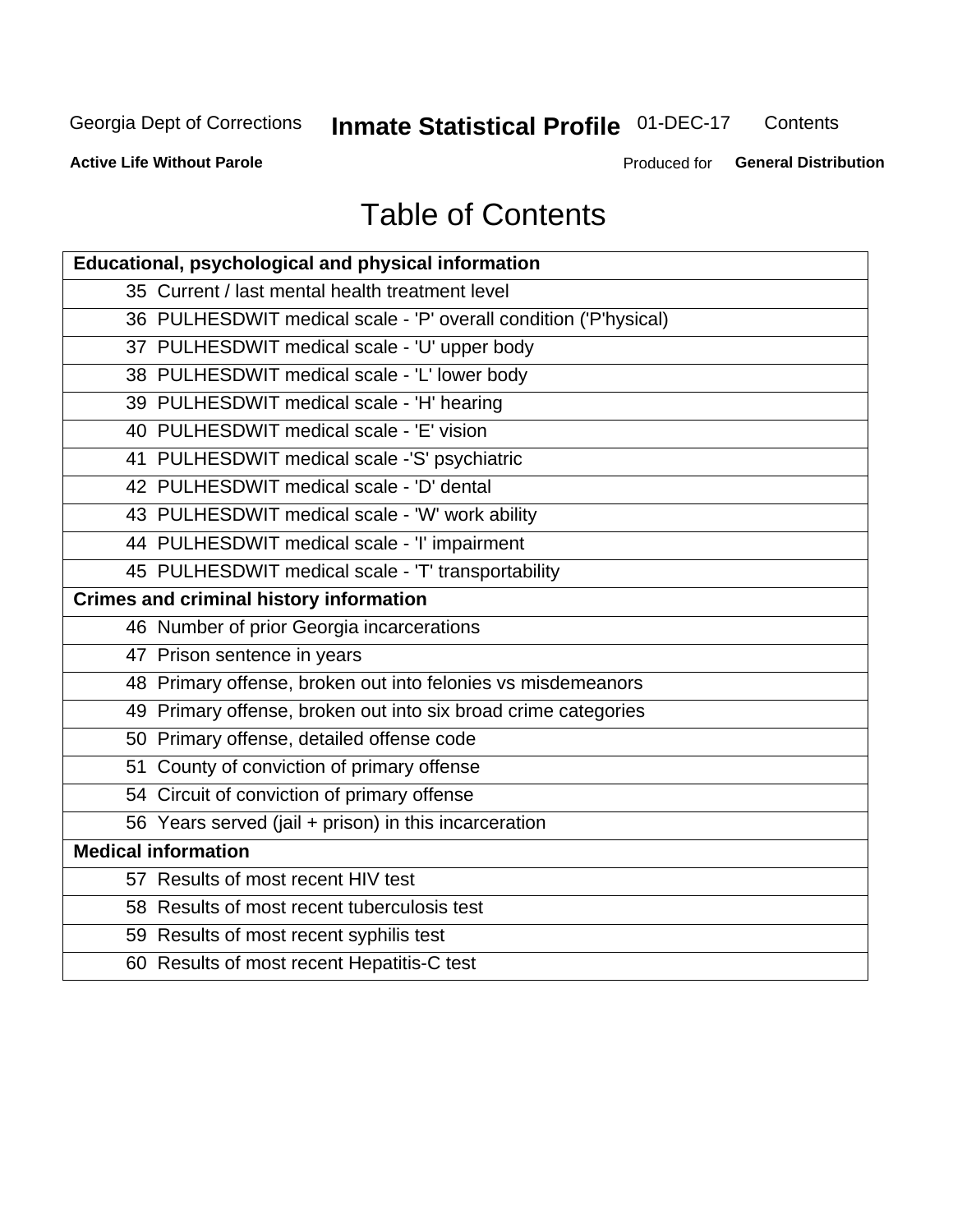### **Active Life Without Parole**

### Produced for General Distribution

# Current age, broken out in ten-year age groups

COL % - percent each COUNT is of its particular column

|                          | <b>Male</b>  |          |         |              | <b>Female</b> |       |              | <b>Total</b> |
|--------------------------|--------------|----------|---------|--------------|---------------|-------|--------------|--------------|
| <b>Current Age</b>       | <b>Count</b> | Col %    | Row %   | <b>Count</b> | Col %         | Row % | <b>Total</b> | Col %        |
| <b>Teens (1-19)</b>      |              | 0.19%    | 100.00% |              |               |       |              | 0.18%        |
| <b>Twenties (20-29)</b>  | 137          | 26.05%   | 93.20%  | 10           | 27.78%        | 6.80% | 147          | 26.16%       |
| Thirties (30-39)         | 173          | 32.89%   | 94.02%  | 11           | 30.56%        | 5.98% | 184          | 32.74%       |
| <b>Forties (40-49)</b>   | 116          | 22.05%   | 92.06%  | 10           | 27.78%        | 7.94% | 126          | 22.42%       |
| <b>Fifties (50-59)</b>   | 78           | 14.83%   | 95.12%  | 4            | 11.11%        | 4.88% | 82           | 14.59%       |
| <b>Sixties (60-69)</b>   | 20           | $3.80\%$ | 95.24%  |              | 2.78%         | 4.76% | 21           | 3.74%        |
| Seventy + (70 and above) |              | 0.19%    | 100.00% |              |               |       |              | 0.18%        |
| <b>Total Reported</b>    | 526          | 100%     | 93.59%  | 36           | 100%          | 6.41% | 562          | 100.0%       |

| тес.    |                           |           |     |
|---------|---------------------------|-----------|-----|
| $T = 4$ | <b>EOC</b><br>しんし<br>$ -$ | ^^<br>.JU | 562 |

| <b>Mean</b><br>(average) | 38.27 | 37.94 | 38.25 |
|--------------------------|-------|-------|-------|
| Median (middle)          | 36    | 37.5  | 36    |
| Mode<br>(most frequent)  | 28    | 28    | 28    |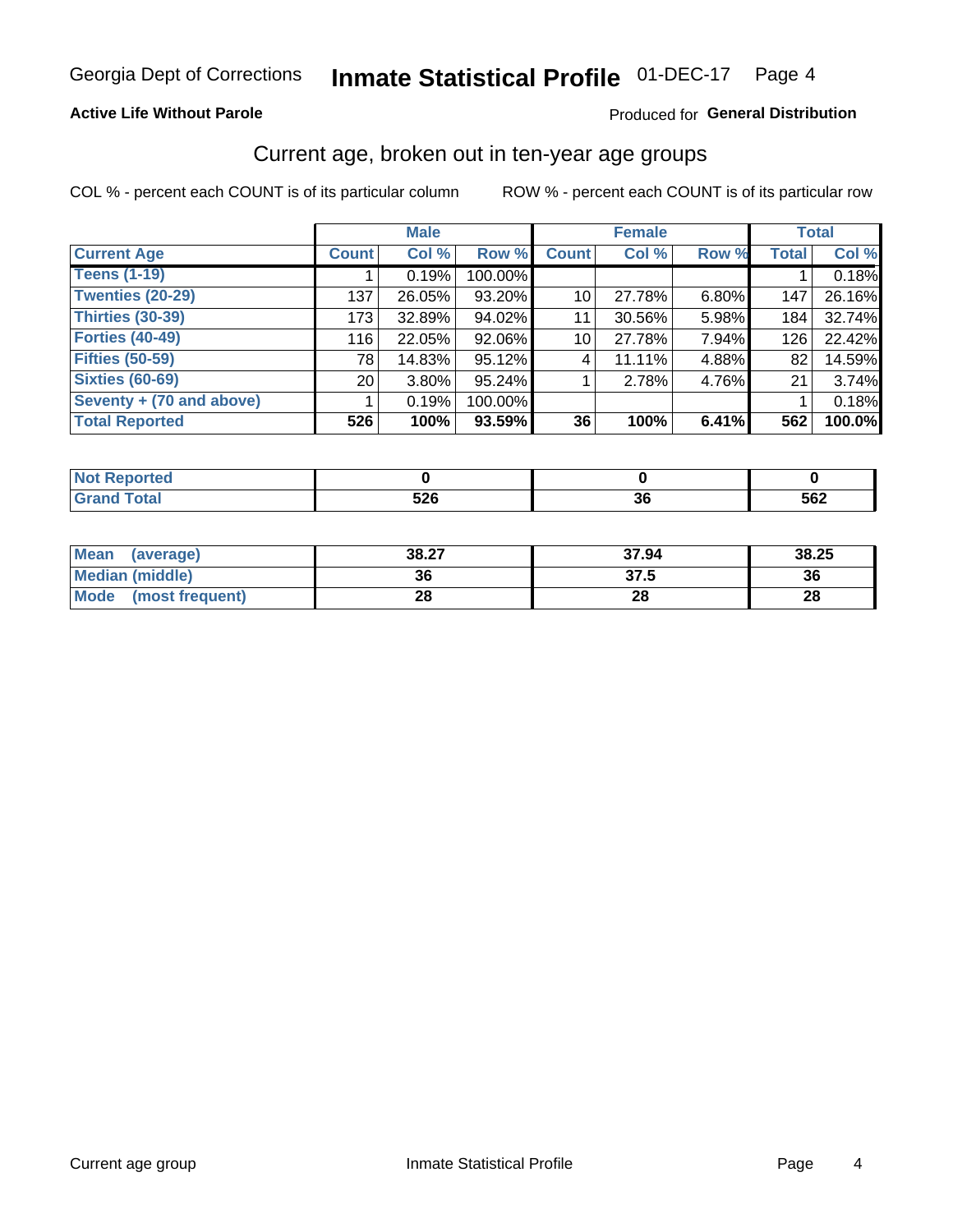#### **Inmate Statistical Profile 01-DEC-17** Page 5

## **Active Life Without Parole**

**Produced for General Distribution** 

# Race group

COL % - percent each COUNT is of its particular column

|                              | <b>Male</b>  |         |           | <b>Female</b>      |           |          | <b>Total</b> |         |
|------------------------------|--------------|---------|-----------|--------------------|-----------|----------|--------------|---------|
| <b>Race Group</b>            | <b>Count</b> | Col %   |           | <b>Row % Count</b> | Col %     | Row %    | Total        | Col %   |
| <b>White</b>                 | 125          | 23.76%  | $90.58\%$ | 13                 | $36.11\%$ | 9.42%    | 138          | 24.56%  |
| <b>Black</b><br>$\mathbf{2}$ | 379          | 72.05%  | 94.51%    | 22                 | 61.11%    | 5.49%    | 401          | 71.35%  |
| <b>Other</b><br>5.           |              | $.19\%$ | 100.00%   |                    |           |          |              | .18%    |
| <b>Asian</b><br>6            |              | .38%    | 100.00%   |                    |           |          | 2            | $.36\%$ |
| <b>Hispanic</b><br>10        | 19           | 3.61%   | 95.00%    |                    | 2.78%     | $5.00\%$ | 20           | 3.56%   |
| <b>Total Reported</b>        | 526          | 100%    | $93.59\%$ | 36                 | 100%      | 6.41%    | 562          | 100%    |

| neo     |            |     |     |
|---------|------------|-----|-----|
| المفماد | <b>EOC</b> | n,  | -00 |
|         | ◡▴◡        | oc, | 562 |

| M |  |  |
|---|--|--|
|   |  |  |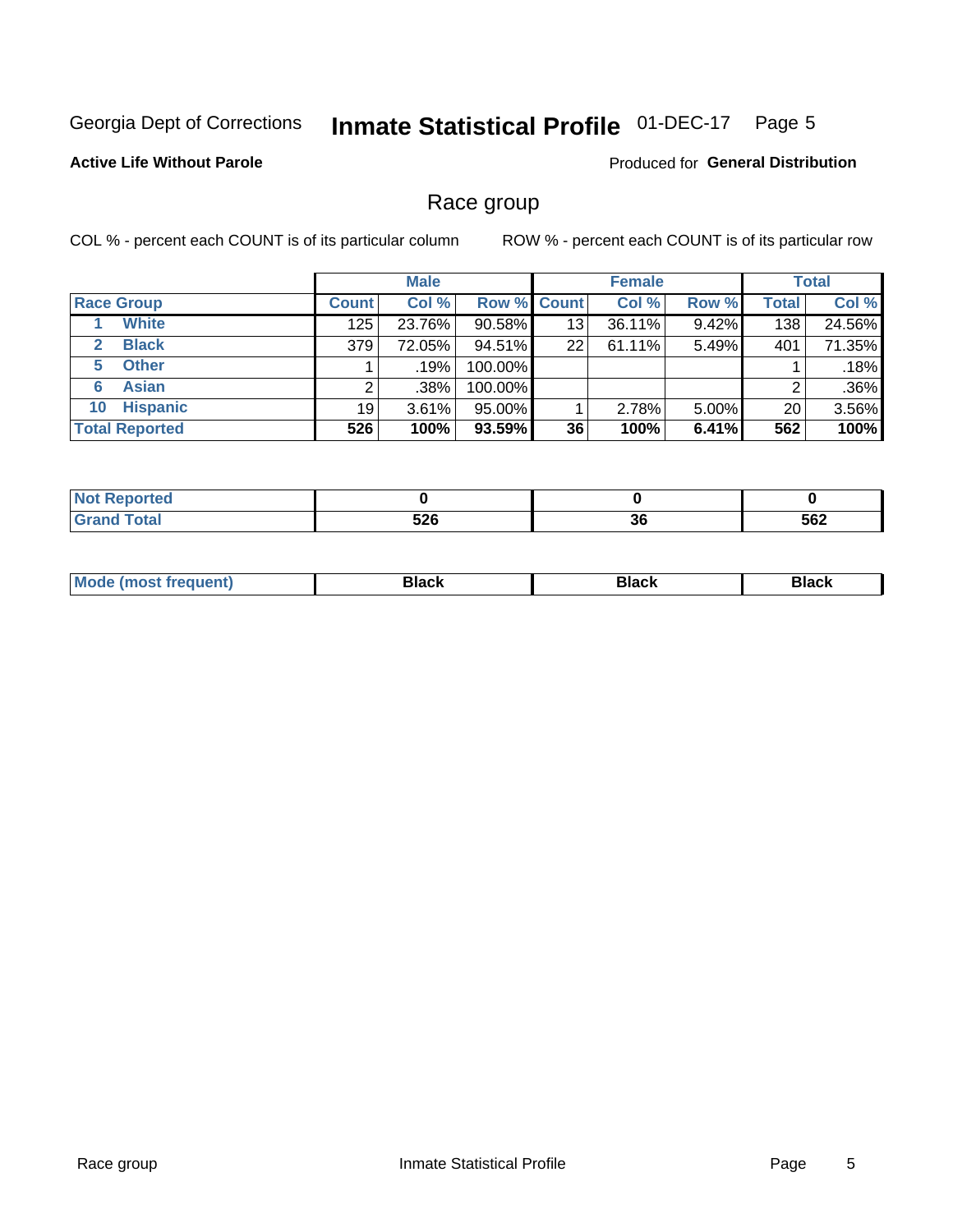#### **Inmate Statistical Profile 01-DEC-17** Page 6

### **Active Life Without Parole**

## **Produced for General Distribution**

# Marital status, self-reported at entry to prison

COL % - percent each COUNT is of its particular column

|                            | <b>Male</b>     |        |        | <b>Female</b> |        |        | <b>Total</b> |        |
|----------------------------|-----------------|--------|--------|---------------|--------|--------|--------------|--------|
| <b>Marital Status</b>      | <b>Count</b>    | Col %  | Row %  | <b>Count</b>  | Col %  | Row %  | <b>Total</b> | Col %  |
| <b>Unknown</b><br>$\bf{0}$ | 9               | 1.71%  | 90.00% |               | 2.78%  | 10.00% | 10           | 1.78%  |
| <b>Divorced</b><br>D       | 50              | 9.51%  | 98.04% |               | 2.78%  | 1.96%  | 51           | 9.07%  |
| <b>Married</b><br>М        | 63              | 11.98% | 95.45% | 3             | 8.33%  | 4.55%  | 66           | 11.74% |
| <b>S</b> Separated         | 23 <sub>1</sub> | 4.37%  | 82.14% | 5             | 13.89% | 17.86% | 28           | 4.98%  |
| <b>Unmarried</b><br>U      | 359             | 68.25% | 94.47% | 21            | 58.33% | 5.53%  | 380          | 67.62% |
| <b>Widow</b><br>W          | 22              | 4.18%  | 81.48% | 5             | 13.89% | 18.52% | 27           | 4.80%  |
| <b>Total Reported</b>      | 526             | 100%   | 93.59% | 36            | 100%   | 6.41%  | 562          | 100%   |

| <b>prteg</b><br>NOT |            |    |     |
|---------------------|------------|----|-----|
|                     | .^^<br>JLV | აი | 562 |

|  | Mo | ımarrıed | Unmarried | Unmarried |
|--|----|----------|-----------|-----------|
|--|----|----------|-----------|-----------|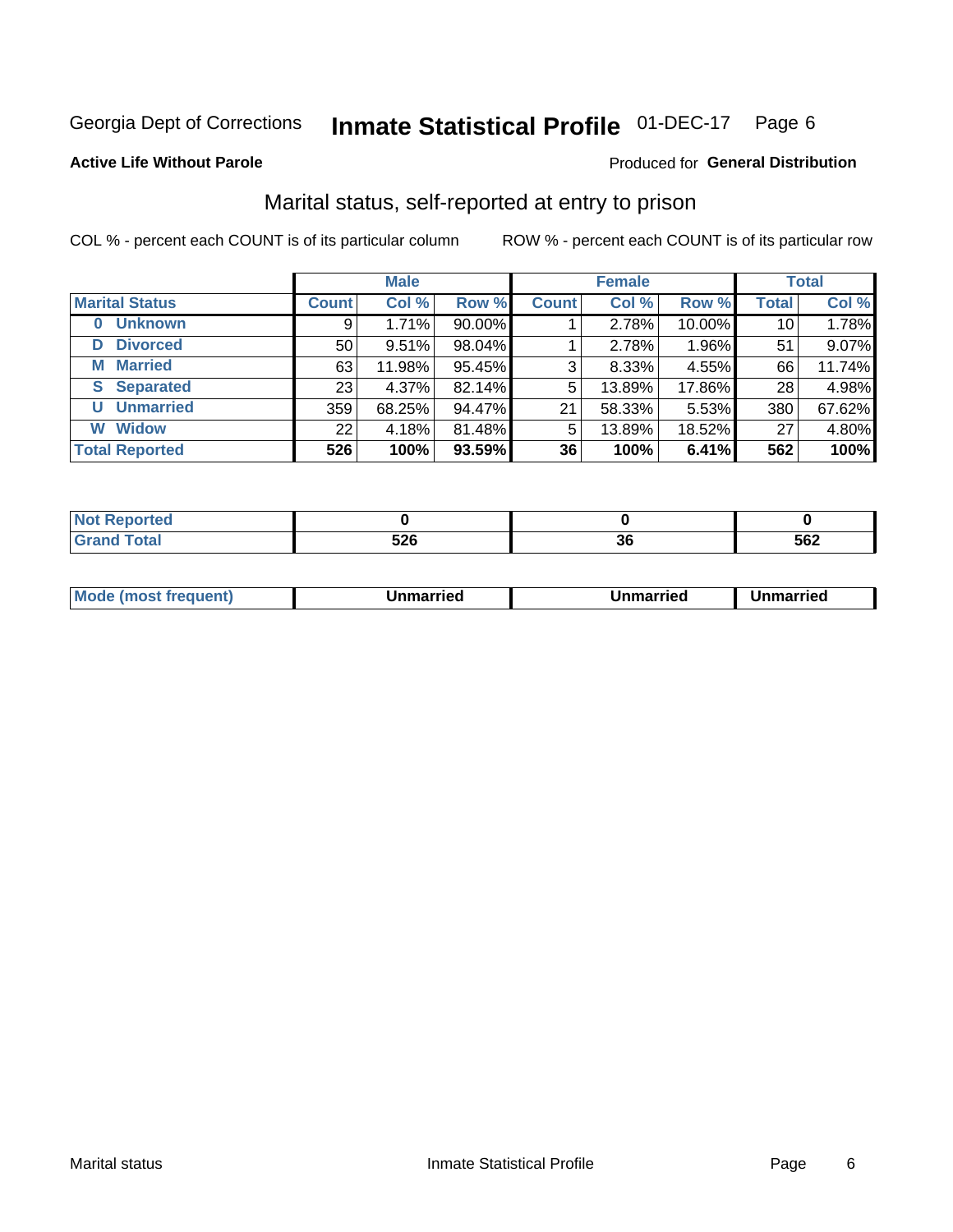#### Inmate Statistical Profile 01-DEC-17 Page 7

## **Active Life Without Parole**

### Produced for General Distribution

# Number of Inmates with Dependents, Self-Reported at Entry to Prison

COL % - percent each COUNT is of its particular column

|                             |              | <b>Male</b> |         |              | <b>Female</b> |        |              | <b>Total</b> |
|-----------------------------|--------------|-------------|---------|--------------|---------------|--------|--------------|--------------|
| <b>Number of dependents</b> | <b>Count</b> | Col %       | Row %   | <b>Count</b> | Col %         | Row %  | <b>Total</b> | Col %        |
| $\bf{0}$                    | 142          | 29.77%      | 89.31%  | 17           | 50.00%        | 10.69% | 159          | 31.12%       |
|                             | 102          | 21.38%      | 96.23%  | 4            | 11.76%        | 3.77%  | 106          | 20.74%       |
| $\overline{2}$              | 89           | 18.66%      | 94.68%  | 5            | 14.71%        | 5.32%  | 94           | 18.40%       |
| 3                           | 66           | 13.84%      | 91.67%  | 6            | 17.65%        | 8.33%  | 72           | 14.09%       |
| 4                           | 41           | 8.60%       | 97.62%  |              | 2.94%         | 2.38%  | 42           | 8.22%        |
| 5                           | 13           | 2.73%       | 92.86%  |              | 2.94%         | 7.14%  | 14           | 2.74%        |
| 6                           | 13           | 2.73%       | 100.00% |              |               |        | 13           | 2.54%        |
| 7                           | 4            | 0.84%       | 100.00% |              |               |        | 4            | 0.78%        |
| 8                           | 2            | 0.42%       | 100.00% |              |               |        | 2            | 0.39%        |
| 10                          |              | 0.21%       | 100.00% |              |               |        |              | 0.20%        |
| Over 10                     | 4            | 0.84%       | 100.00% |              |               |        | 4            | 0.78%        |
| <b>Total Reported</b>       | 477          | 100%        | 93.35%  | 34           | 100%          | 6.65%  | 511          | 100%         |

| 43 |                           |             |     |
|----|---------------------------|-------------|-----|
|    | r <u>n r</u><br>ง∠ง<br>__ | $\sim$<br>◡ | 562 |

| <b>Mean</b><br>(average) | . 87 | - 24<br>. | 1.83 |
|--------------------------|------|-----------|------|
| <b>Median (middle)</b>   |      | - 3       |      |
| Mode (most frequent)     |      |           |      |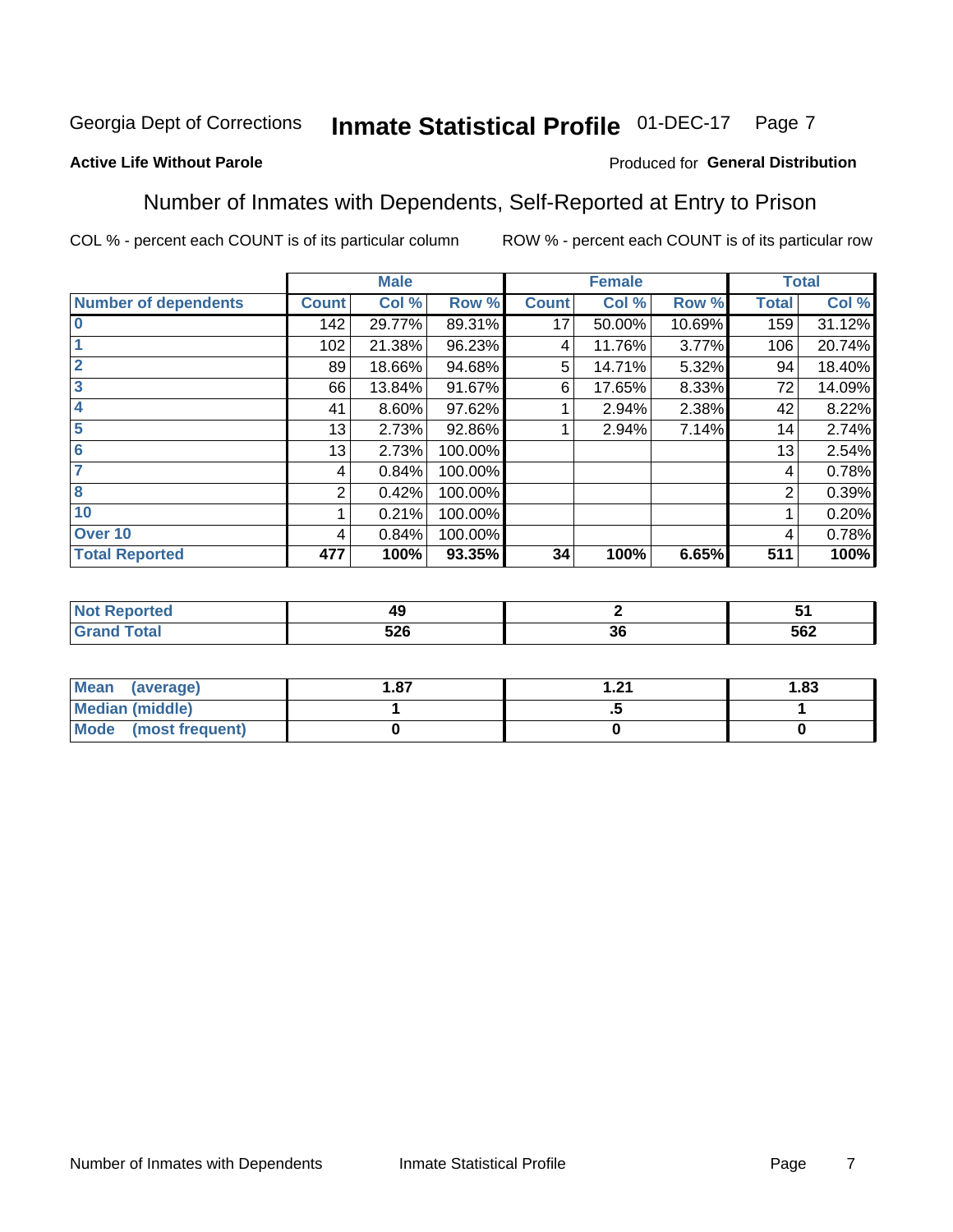#### **Inmate Statistical Profile 01-DEC-17** Page 8

### **Active Life Without Parole**

### Produced for General Distribution

# Religious affiliation, self-reported at entry to prison

COL % - percent each COUNT is of its particular column

|              |                              | <b>Male</b>  |        |         |              | <b>Female</b> |        |       | <b>Total</b> |  |
|--------------|------------------------------|--------------|--------|---------|--------------|---------------|--------|-------|--------------|--|
|              | <b>Religious Affiliation</b> | <b>Count</b> | Col %  | Row %   | <b>Count</b> | Col %         | Row %  | Total | Col %        |  |
|              | <b>Islam</b>                 | 16           | 11.11% | 100.00% |              |               |        | 16    | 9.58%        |  |
| $\mathbf{2}$ | <b>Catholic</b>              | 3            | 2.08%  | 75.00%  |              | 4.35%         | 25.00% | 4     | 2.40%        |  |
| 3            | <b>Baptist</b>               | 96           | 66.67% | 84.96%  | 17           | 73.91%        | 15.04% | 113   | 67.66%       |  |
| 4            | <b>Methodist</b>             |              | 1.39%  | 66.67%  |              | 4.35%         | 33.33% | 3     | 1.80%        |  |
|              | <b>Chc Of God</b>            |              | .69%   | 50.00%  |              | 4.35%         | 50.00% | 2     | 1.20%        |  |
| 8            | <b>Holiness</b>              |              | 4.86%  | 77.78%  | 2            | 8.70%         | 22.22% | 9     | 5.39%        |  |
| 17           | <b>Jehovah Wt</b>            | 2            | 1.39%  | 100.00% |              |               |        | 2     | 1.20%        |  |
| 20           | <b>Other Prot</b>            | 12           | 8.33%  | 92.31%  |              | 4.35%         | 7.69%  | 13    | 7.78%        |  |
| 96           | <b>None</b>                  | 5            | 3.47%  | 100.00% |              |               |        | 5     | 2.99%        |  |
|              | <b>Total Reported</b>        | 144          | 100%   | 86.23%  | 23           | 100%          | 13.77% | 167   | 100%         |  |

| 382        |              | 395 |
|------------|--------------|-----|
| につに<br>JŁU | $\sim$<br>uu | 562 |

| <b>Mou</b><br>Treauent) | aptist | 'aptıst | ˈaɒtis৷ |
|-------------------------|--------|---------|---------|
|                         |        |         |         |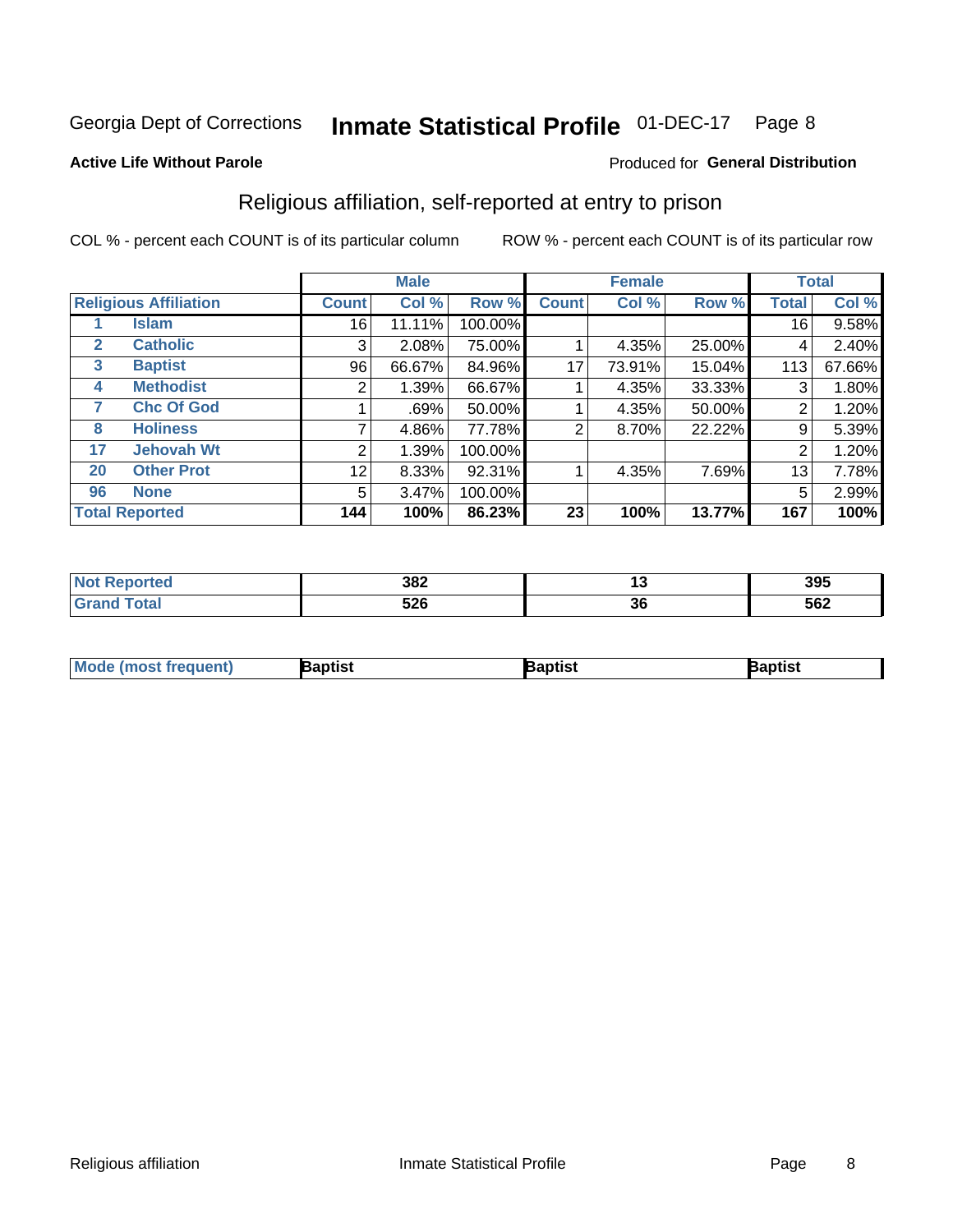#### **Inmate Statistical Profile 01-DEC-17** Page 9

### **Active Life Without Parole**

## **Produced for General Distribution**

# Home county, self-reported at entry to prison

COL % - percent each COUNT is of its particular column

|     |                         |                | <b>Male</b> |         |                | <b>Female</b> |        | <b>Total</b>     |        |
|-----|-------------------------|----------------|-------------|---------|----------------|---------------|--------|------------------|--------|
|     | <b>Home County</b>      | <b>Count</b>   | Col %       | Row %   | <b>Count</b>   | Col %         | Row %  | <b>Total</b>     | Col %  |
| 000 | <b>Unknown</b>          | 177            | 33.65%      | 91.71%  | 16             | 44.44%        | 8.29%  | 193              | 34.34% |
| 001 | <b>Appling County</b>   | 3              | .57%        | 100.00% |                |               |        | 3                | .53%   |
| 002 | <b>Atkinson County</b>  | $\mathbf 1$    | .19%        | 100.00% |                |               |        | 1                | .18%   |
| 007 | <b>Barrow County</b>    | 5              | .95%        | 100.00% |                |               |        | 5                | .89%   |
| 008 | <b>Bartow County</b>    | $\mathbf{1}$   | .19%        | 100.00% |                |               |        | 1                | .18%   |
| 011 | <b>Bibb County</b>      | 12             | 2.28%       | 85.71%  | $\overline{2}$ | 5.56%         | 14.29% | 14               | 2.49%  |
| 013 | <b>Brantley County</b>  | 1              | .19%        | 100.00% |                |               |        | 1                | .18%   |
| 016 | <b>Bulloch County</b>   | 1              | .19%        | 100.00% |                |               |        | 1                | .18%   |
| 017 | <b>Burke County</b>     | $\overline{2}$ | .38%        | 100.00% |                |               |        | $\overline{2}$   | .36%   |
| 018 | <b>Butts County</b>     | $\mathbf 1$    | .19%        | 100.00% |                |               |        | 1                | .18%   |
| 020 | <b>Camden County</b>    | $\mathbf 1$    | .19%        | 100.00% |                |               |        | 1                | .18%   |
| 021 | <b>Candler County</b>   | $\overline{c}$ | .38%        | 100.00% |                |               |        | $\overline{2}$   | .36%   |
| 023 | <b>Catoosa County</b>   | $\mathbf{1}$   | .19%        | 100.00% |                |               |        | 1                | .18%   |
| 025 | <b>Chatham County</b>   | 13             | 2.47%       | 100.00% |                |               |        | 13               | 2.31%  |
| 028 | <b>Cherokee County</b>  | 3              | .57%        | 100.00% |                |               |        | 3                | .53%   |
| 029 | <b>Clarke County</b>    | 3              | .57%        | 75.00%  | 1              | 2.78%         | 25.00% | 4                | .71%   |
| 030 | <b>Clay County</b>      | $\overline{2}$ | .38%        | 100.00% |                |               |        | $\overline{2}$   | .36%   |
| 031 | <b>Clayton County</b>   | 12             | 2.28%       | 100.00% |                |               |        | 12               | 2.14%  |
| 033 | <b>Cobb County</b>      | 16             | 3.04%       | 100.00% |                |               |        | 16               | 2.85%  |
| 034 | <b>Coffee County</b>    | 1              | .19%        | 100.00% |                |               |        | 1                | .18%   |
| 035 | <b>Colquitt County</b>  | $\mathbf 1$    | .19%        | 100.00% |                |               |        | 1                | .18%   |
| 036 | <b>Columbia County</b>  | $\mathbf 1$    | .19%        | 100.00% |                |               |        | 1                | .18%   |
| 038 | <b>Coweta County</b>    | $\overline{2}$ | .38%        | 66.67%  | 1              | 2.78%         | 33.33% | 3                | .53%   |
| 040 | <b>Crisp County</b>     | $\overline{c}$ | .38%        | 100.00% |                |               |        | $\overline{2}$   | .36%   |
| 043 | <b>Decatur County</b>   | 3              | .57%        | 100.00% |                |               |        | 3                | .53%   |
| 044 | <b>Dekalb County</b>    | 28             | 5.32%       | 100.00% |                |               |        | 28               | 4.98%  |
| 047 | <b>Dougherty County</b> | 3              | .57%        | 60.00%  | $\overline{2}$ | 5.56%         | 40.00% | 5                | .89%   |
| 048 | <b>Douglas County</b>   | 5              | .95%        | 100.00% |                |               |        | 5                | .89%   |
| 049 | <b>Early County</b>     | $\mathbf 1$    | .19%        | 100.00% |                |               |        | 1                | .18%   |
| 051 | <b>Effingham County</b> | $\overline{c}$ | .38%        | 100.00% |                |               |        | $\overline{2}$   | .36%   |
| 053 | <b>Emanuel County</b>   | 4              | .76%        | 100.00% |                |               |        | 4                | .71%   |
| 056 | <b>Fayette County</b>   | 2              | .38%        | 100.00% |                |               |        | $\overline{2}$   | .36%   |
| 057 | <b>Floyd County</b>     | 8              | 1.52%       | 80.00%  | $\overline{2}$ | 5.56%         | 20.00% | 10               | 1.78%  |
| 058 | <b>Forsyth County</b>   | $\overline{c}$ | .38%        | 100.00% |                |               |        | $\overline{2}$   | .36%   |
| 059 | <b>Franklin County</b>  | $\mathbf{1}$   | .19%        | 50.00%  | 1              | 2.78%         | 50.00% | $\overline{2}$   | .36%   |
| 060 | <b>Fulton County</b>    | 64             | 12.17%      | 98.46%  | 1              | 2.78%         | 1.54%  | 65               | 11.57% |
| 061 | <b>Gilmer County</b>    | $\overline{2}$ | .38%        | 100.00% |                |               |        | $\boldsymbol{2}$ | .36%   |
| 063 | <b>Glynn County</b>     | 3              | .57%        | 100.00% |                |               |        | 3                | .53%   |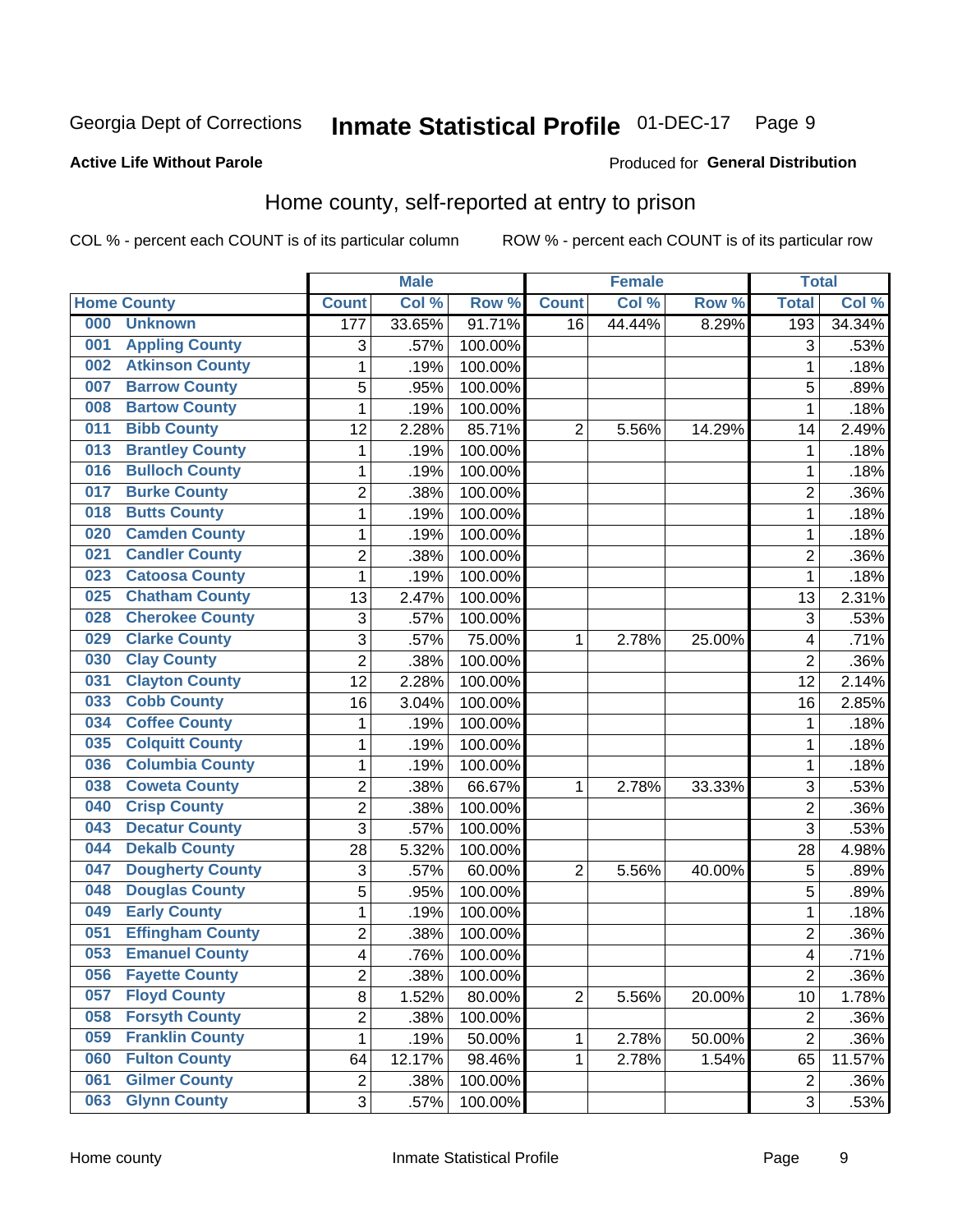#### Inmate Statistical Profile 01-DEC-17 Page 10

### **Active Life Without Parole**

## **Produced for General Distribution**

# Home county, self-reported at entry to prison

COL % - percent each COUNT is of its particular column

|                  |                          |                         | <b>Male</b> |         |              | <b>Female</b> |         | <b>Total</b>   |         |
|------------------|--------------------------|-------------------------|-------------|---------|--------------|---------------|---------|----------------|---------|
|                  | <b>Home County</b>       | <b>Count</b>            | Col %       | Row %   | <b>Count</b> | Col %         | Row %   | <b>Total</b>   | Col %   |
| 064              | <b>Gordon County</b>     | 1                       | .19%        | 100.00% |              |               |         | 1              | .18%    |
| 067              | <b>Gwinnett County</b>   | 12                      | 2.28%       | 92.31%  | 1            | 2.78%         | 7.69%   | 13             | 2.31%   |
| 069              | <b>Hall County</b>       | 3                       | .57%        | 100.00% |              |               |         | 3              | .53%    |
| 071              | <b>Haralson County</b>   |                         |             |         | 1            | 2.78%         | 100.00% | 1              | .18%    |
| 075              | <b>Henry County</b>      | $\overline{7}$          | 1.33%       | 87.50%  | 1            | 2.78%         | 12.50%  | 8              | 1.42%   |
| 076              | <b>Houston County</b>    | 5                       | .95%        | 83.33%  | 1            | 2.78%         | 16.67%  | 6              | 1.07%   |
| 078              | <b>Jackson County</b>    | 3                       | .57%        | 100.00% |              |               |         | 3              | .53%    |
| 079              | <b>Jasper County</b>     | $\mathbf{1}$            | .19%        | 100.00% |              |               |         | 1              | .18%    |
| 080              | <b>Jeff Davis County</b> | $\mathbf{1}$            | .19%        | 100.00% |              |               |         | 1              | .18%    |
| 081              | <b>Jefferson County</b>  | $\overline{\mathbf{4}}$ | .76%        | 100.00% |              |               |         | 4              | .71%    |
| 082              | <b>Jenkins County</b>    | 1                       | .19%        | 100.00% |              |               |         | 1              | .18%    |
| 083              | <b>Johnson County</b>    | $\mathbf{1}$            | .19%        | 100.00% |              |               |         | 1              | .18%    |
| 084              | <b>Jones County</b>      | 1                       | .19%        | 100.00% |              |               |         | 1              | .18%    |
| 087              | <b>Laurens County</b>    | $\overline{2}$          | .38%        | 100.00% |              |               |         | $\overline{2}$ | .36%    |
| 089              | <b>Liberty County</b>    | $\overline{c}$          | .38%        | 66.67%  | 1            | 2.78%         | 33.33%  | 3              | .53%    |
| 092              | <b>Lowndes County</b>    | $\mathbf{1}$            | .19%        | 100.00% |              |               |         | 1              | .18%    |
| 094              | <b>Macon County</b>      | $\mathbf{1}$            | .19%        | 100.00% |              |               |         | 1              | .18%    |
| 097              | <b>Mcduffie County</b>   | $\mathbf{1}$            | .19%        | 100.00% |              |               |         | 1              | .18%    |
| 100              | <b>Miller County</b>     | 1                       | .19%        | 100.00% |              |               |         | 1              | .18%    |
| 101              | <b>Mitchell County</b>   | $\mathbf{1}$            | .19%        | 100.00% |              |               |         | 1              | .18%    |
| 102              | <b>Monroe County</b>     | $\overline{2}$          | .38%        | 100.00% |              |               |         | 2              | .36%    |
| 103              | <b>Montgomery County</b> | $\mathbf{1}$            | .19%        | 100.00% |              |               |         | 1              | .18%    |
| 106              | <b>Muscogee County</b>   | 5                       | .95%        | 83.33%  | 1            | 2.78%         | 16.67%  | 6              | 1.07%   |
| 107              | <b>Newton County</b>     | $\mathbf{1}$            | .19%        | 100.00% |              |               |         | 1              | .18%    |
| 109              | <b>Oglethorpe County</b> | $\overline{2}$          | .38%        | 100.00% |              |               |         | 2              | .36%    |
| 110              | <b>Paulding County</b>   | $\overline{\mathbf{4}}$ | .76%        | 100.00% |              |               |         | 4              | .71%    |
| 113              | <b>Pierce County</b>     | 1                       | .19%        | 100.00% |              |               |         | 1              | .18%    |
| $\overline{115}$ | <b>Polk County</b>       | $\overline{2}$          | .38%        | 100.00% |              |               |         | $\overline{2}$ | $.36\%$ |
| 121              | <b>Richmond County</b>   | 24                      | 4.56%       | 88.89%  | 3            | 8.33%         | 11.11%  | 27             | 4.80%   |
| 122              | <b>Rockdale County</b>   | 5                       | .95%        | 100.00% |              |               |         | 5              | $.89\%$ |
| 125              | <b>Seminole County</b>   | $\mathbf{1}$            | .19%        | 100.00% |              |               |         | 1              | .18%    |
| 126              | <b>Spalding County</b>   | 3                       | .57%        | 100.00% |              |               |         | 3              | .53%    |
| 129              | <b>Sumter County</b>     | $\mathbf{1}$            | .19%        | 100.00% |              |               |         | 1              | .18%    |
| $\overline{132}$ | <b>Tattnall County</b>   | $\mathbf 1$             | .19%        | 50.00%  | $\mathbf{1}$ | 2.78%         | 50.00%  | 2              | $.36\%$ |
| 136              | <b>Thomas County</b>     | 1                       | .19%        | 100.00% |              |               |         | $\mathbf 1$    | .18%    |
| 137              | <b>Tift County</b>       | $\mathfrak{S}$          | .57%        | 100.00% |              |               |         | 3              | .53%    |
| 138              | <b>Toombs County</b>     | 3                       | .57%        | 100.00% |              |               |         | 3              | .53%    |
| $\overline{141}$ | <b>Troup County</b>      | $\mathbf 1$             | .19%        | 100.00% |              |               |         | 1              | .18%    |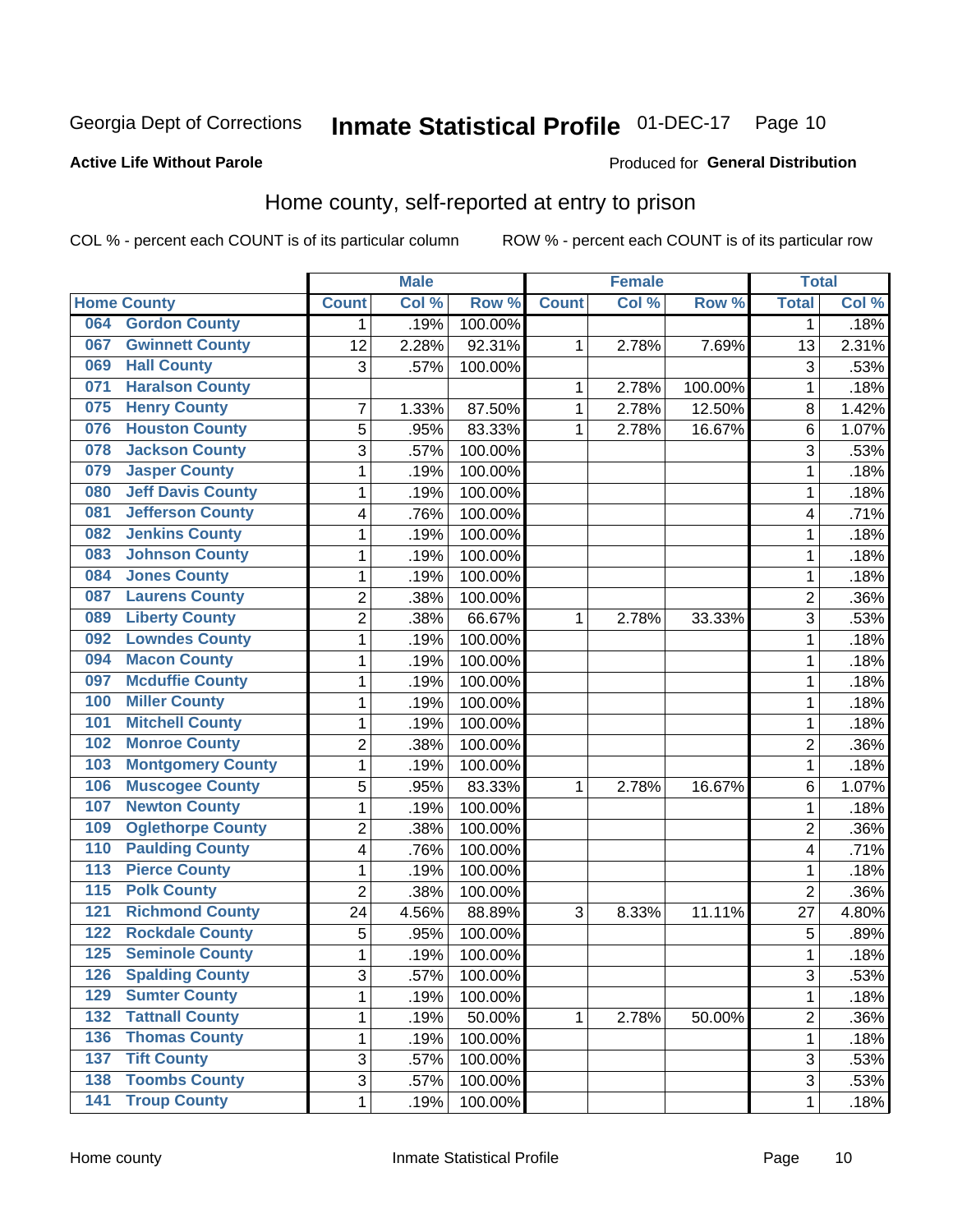#### Inmate Statistical Profile 01-DEC-17 Page 11

# **Active Life Without Parole**

### **Produced for General Distribution**

# Home county, self-reported at entry to prison

COL % - percent each COUNT is of its particular column

|                                |  | <b>Male</b>  |       | <b>Female</b> |              |       | <b>Total</b> |              |       |
|--------------------------------|--|--------------|-------|---------------|--------------|-------|--------------|--------------|-------|
| <b>Home County</b>             |  | <b>Count</b> | Col % | Row %         | <b>Count</b> | Col % | Row %        | <b>Total</b> | Col % |
| <b>Twiggs County</b><br>143    |  | 2            | .38%  | 100.00%       |              |       |              | ◠            | .36%  |
| <b>Upson County</b><br>145     |  |              | .19%  | 100.00%       |              |       |              |              | .18%  |
| <b>Walker County</b><br>146    |  | 2            | .38%  | 100.00%       |              |       |              | 2            | .36%  |
| <b>Walton County</b><br>147    |  | 5            | .95%  | 100.00%       |              |       |              | 5            | .89%  |
| <b>Ware County</b><br>148      |  | 3            | .57%  | 100.00%       |              |       |              | 3            | .53%  |
| <b>Wayne County</b><br>151     |  | 6            | 1.14% | 100.00%       |              |       |              | 6            | 1.07% |
| <b>Webster County</b><br>152   |  |              | .19%  | 100.00%       |              |       |              |              | .18%  |
| <b>Whitfield County</b><br>155 |  | 3            | .57%  | 100.00%       |              |       |              | 3            | .53%  |
| <b>Wilkes County</b><br>157    |  |              | .19%  | 100.00%       |              |       |              |              | .18%  |
| <b>Total Rported</b>           |  | 526          | 100%  | 93.59%        | 36           | 100%  | 6.41%        | 562          | 100%  |

| <b>Reported</b><br>' NOI |     |    |     |
|--------------------------|-----|----|-----|
| <b>Total</b>             | 526 | ათ | 562 |

| Mode (most frequent) | <b>Fulton County</b> | <b>Richmond County</b> | <b>Fulton County</b> |
|----------------------|----------------------|------------------------|----------------------|
|                      |                      |                        |                      |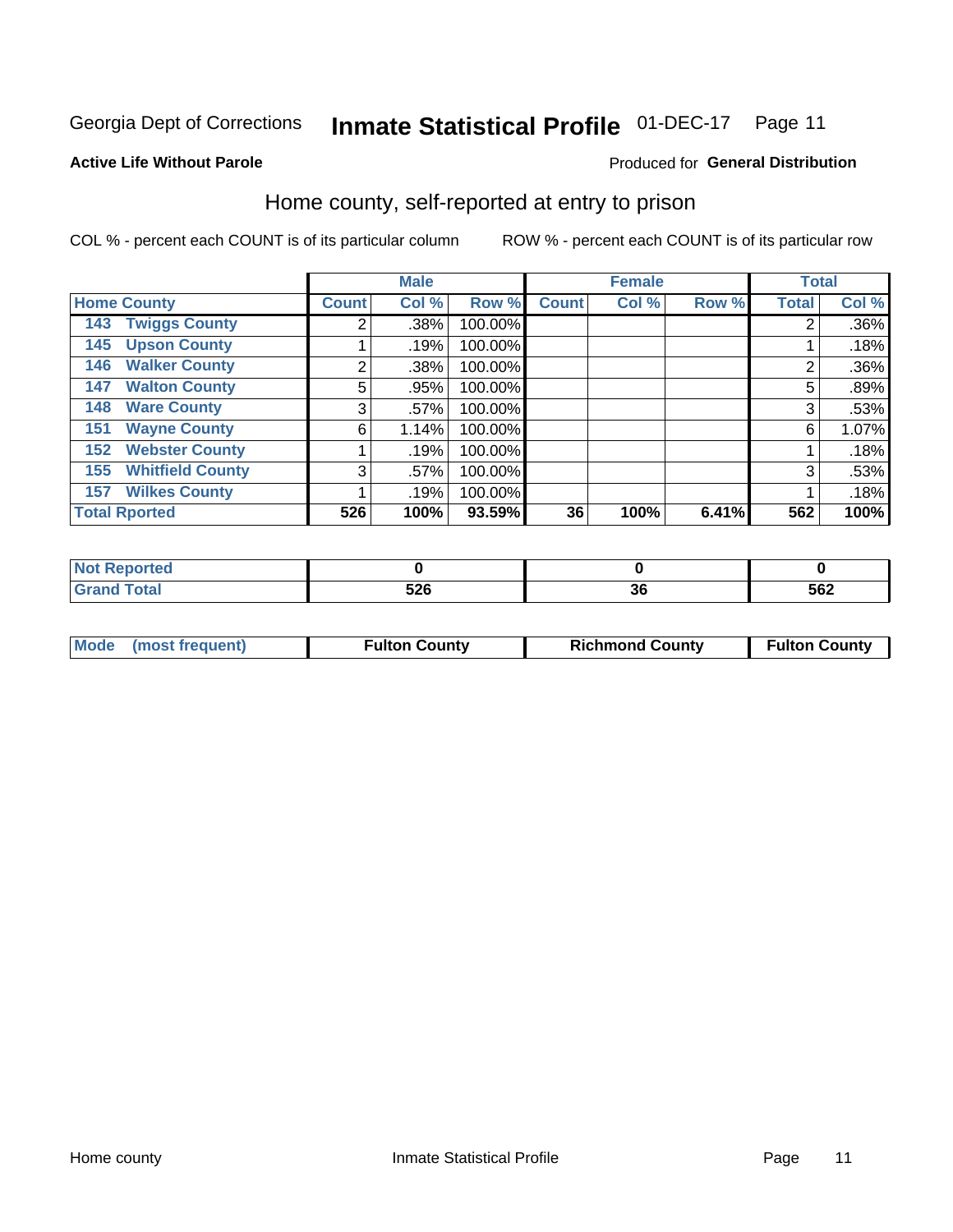#### **Inmate Statistical Profile 01-DEC-17** Page 12

## **Active Life Without Parole**

### Produced for General Distribution

# Employment status before prison, self-reported at entry to prison

COL % - percent each COUNT is of its particular column

|                          |                       |                 | <b>Male</b> |         |              | <b>Female</b> |        |       | <b>Total</b> |
|--------------------------|-----------------------|-----------------|-------------|---------|--------------|---------------|--------|-------|--------------|
| <b>Employment Status</b> |                       | Count l         | Col %       | Row %   | <b>Count</b> | Col %         | Row %  | Total | Col %        |
| 01                       | <b>Full Time</b>      | 170             | 42.82%      | 93.41%  | 12           | 36.36%        | 6.59%  | 182   | 42.33%       |
| 02                       | <b>Part Time</b>      | 25              | $6.30\%$    | 100.00% |              |               |        | 25    | 5.81%        |
| 03                       | Unempl $<$ 6M         | 14              | 3.53%       | 100.00% |              |               |        | 14    | 3.26%        |
| 04                       | Unempl > 6M           | 106             | 26.70%      | 88.33%  | 14           | 42.42%        | 11.67% | 120   | 27.91%       |
| 05                       | <b>Never Worked</b>   | 33              | $8.31\%$    | 97.06%  |              | 3.03%         | 2.94%  | 34    | 7.91%        |
| 06                       | <b>Student</b>        | 23 <sub>1</sub> | 5.79%       | 100.00% |              |               |        | 23    | 5.35%        |
| 07                       | <b>Incapable</b>      | 26              | 6.55%       | 81.25%  | 6            | 18.18%        | 18.75% | 32    | 7.44%        |
|                          | <b>Total Reported</b> | 397             | 100%        | 92.33%  | 33           | 100%          | 7.67%  | 430   | 100%         |

| u mata | ה ה<br>14J |    | ,,,<br>1JZ |
|--------|------------|----|------------|
|        | cnc<br>ว∠บ | 36 | 562        |

| <b>Mode (most frequent)</b> | 6M<br>Unempl | ∴ull∶<br>⊺ime |
|-----------------------------|--------------|---------------|
|                             |              |               |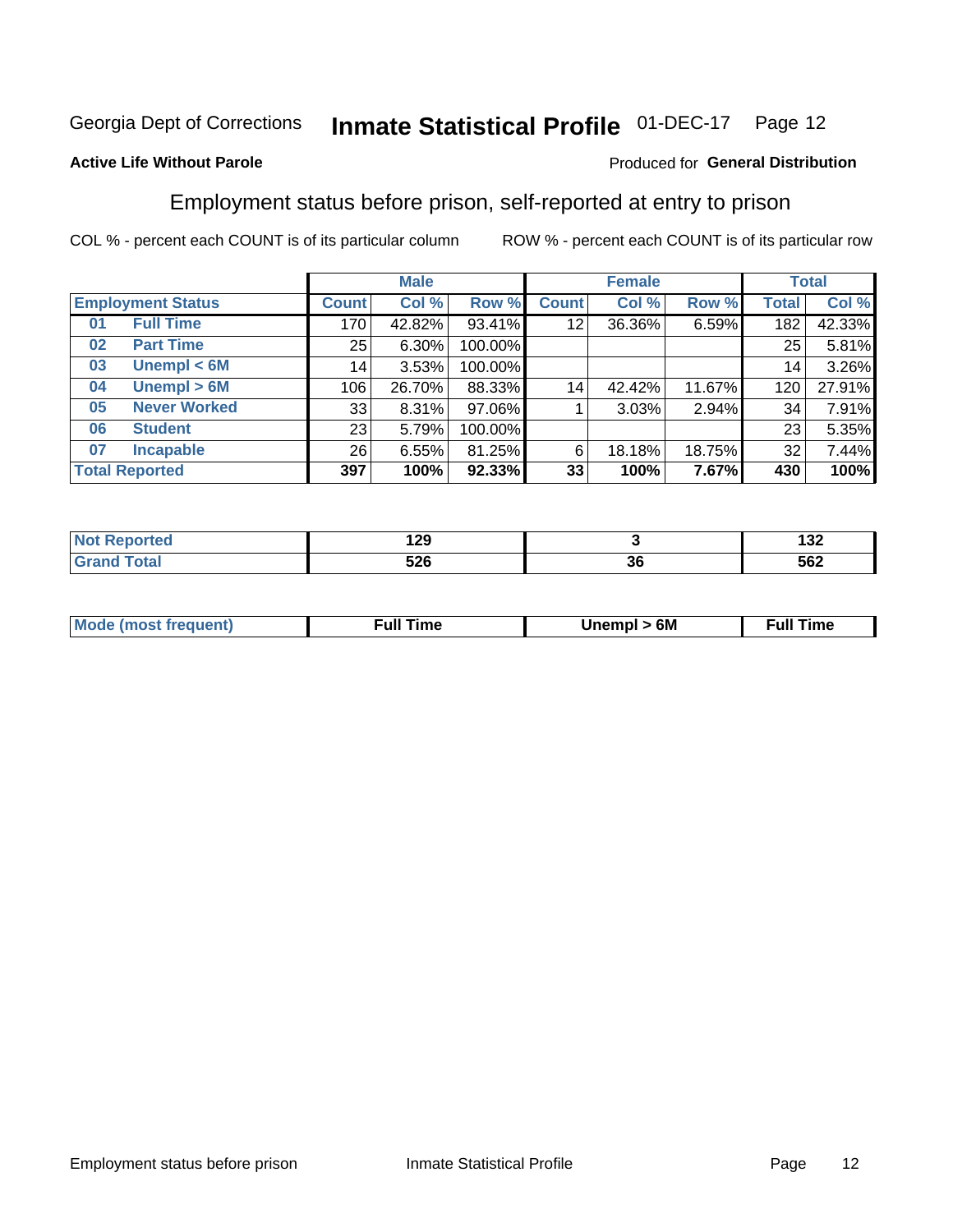## **Active Life Without Parole**

Produced for General Distribution

# Age at admission

COL % - percent each COUNT is of its particular column

|                         |                | <b>Male</b> |         |                | <b>Female</b> |        |              | <b>Total</b> |
|-------------------------|----------------|-------------|---------|----------------|---------------|--------|--------------|--------------|
| <b>Age At Admission</b> | <b>Count</b>   | Col %       | Row %   | <b>Count</b>   | Col %         | Row %  | <b>Total</b> | Col %        |
| 15                      | 1              | 0.19%       | 100.00% |                |               |        | 1            | 0.18%        |
| $\overline{17}$         | 3              | 0.57%       | 100.00% |                |               |        | 3            | 0.53%        |
| 18                      | 3              | 0.57%       | 100.00% |                |               |        | 3            | 0.53%        |
| 19                      | 7              | 1.33%       | 100.00% |                |               |        | 7            | 1.25%        |
| 20                      | 15             | 2.85%       | 100.00% |                |               |        | 15           | 2.67%        |
| $\overline{21}$         | 7              | 1.33%       | 87.50%  | 1              | 2.78%         | 12.50% | 8            | 1.42%        |
| 22                      | 22             | 4.18%       | 91.67%  | $\overline{2}$ | 5.56%         | 8.33%  | 24           | 4.27%        |
| 23                      | 22             | 4.18%       | 100.00% |                |               |        | 22           | 3.91%        |
| $\overline{24}$         | 23             | 4.37%       | 95.83%  | 1              | 2.78%         | 4.17%  | 24           | 4.27%        |
| $\overline{25}$         | 22             | 4.18%       | 91.67%  | $\overline{2}$ | 5.56%         | 8.33%  | 24           | 4.27%        |
| 26                      | 21             | 3.99%       | 87.50%  | 3              | 8.33%         | 12.50% | 24           | 4.27%        |
| $\overline{27}$         | 21             | 3.99%       | 87.50%  | 3              | 8.33%         | 12.50% | 24           | 4.27%        |
| 28                      | 25             | 4.75%       | 96.15%  | 1              | 2.78%         | 3.85%  | 26           | 4.63%        |
| 29                      | 21             | 3.99%       | 95.45%  | 1              | 2.78%         | 4.55%  | 22           | 3.91%        |
| 30                      | 14             | 2.66%       | 100.00% |                |               |        | 14           | 2.49%        |
| 31                      | 23             | 4.37%       | 100.00% |                |               |        | 23           | 4.09%        |
| 32                      | 16             | 3.04%       | 84.21%  | 3              | 8.33%         | 15.79% | 19           | 3.38%        |
| 33                      | 20             | 3.80%       | 100.00% |                |               |        | 20           | 3.56%        |
| 34                      | 12             | 2.28%       | 85.71%  | $\overline{c}$ | 5.56%         | 14.29% | 14           | 2.49%        |
| 35                      | 12             | 2.28%       | 92.31%  | 1              | 2.78%         | 7.69%  | 13           | 2.31%        |
| 36                      | 11             | 2.09%       | 84.62%  | $\overline{2}$ | 5.56%         | 15.38% | 13           | 2.31%        |
| 37                      | 11             | 2.09%       | 100.00% |                |               |        | 11           | 1.96%        |
| 38                      | 16             | 3.04%       | 100.00% |                |               |        | 16           | 2.85%        |
| 39                      | 9              | 1.71%       | 69.23%  | 4              | 11.11%        | 30.77% | 13           | 2.31%        |
| 40                      | 11             | 2.09%       | 91.67%  | 1              | 2.78%         | 8.33%  | 12           | 2.14%        |
| 41                      | 14             | 2.66%       | 87.50%  | $\overline{2}$ | 5.56%         | 12.50% | 16           | 2.85%        |
| 42                      | 16             | 3.04%       | 100.00% |                |               |        | 16           | 2.85%        |
| 43                      | 9              | 1.71%       | 90.00%  | 1              | 2.78%         | 10.00% | 10           | 1.78%        |
| 44                      | 10             | 1.90%       | 100.00% |                |               |        | 10           | 1.78%        |
| 45                      | 10             | 1.90%       | 100.00% |                |               |        | 10           | 1.78%        |
| 46                      | 10             | 1.90%       | 90.91%  | 1              | 2.78%         | 9.09%  | 11           | 1.96%        |
| 47                      | 10             | 1.90%       | 90.91%  | 1              | 2.78%         | 9.09%  | 11           | 1.96%        |
| 48                      | 10             | 1.90%       | 76.92%  | $\overline{3}$ | 8.33%         | 23.08% | 13           | 2.31%        |
| 49                      | 11             | 2.09%       | 100.00% |                |               |        | 11           | 1.96%        |
| 50                      | 13             | 2.47%       | 100.00% |                |               |        | 13           | 2.31%        |
| 51                      | 1              | 0.19%       | 100.00% |                |               |        | 1            | 0.18%        |
| 52                      | 5              | 0.95%       | 100.00% |                |               |        | 5            | 0.89%        |
| 53                      | 11             | 2.09%       | 100.00% |                |               |        | 11           | 1.96%        |
| 54                      | 3              | 0.57%       | 100.00% |                |               |        | 3            | 0.53%        |
| 55                      | $\overline{7}$ | 1.33%       | 87.50%  | 1              | 2.78%         | 12.50% | 8            | 1.42%        |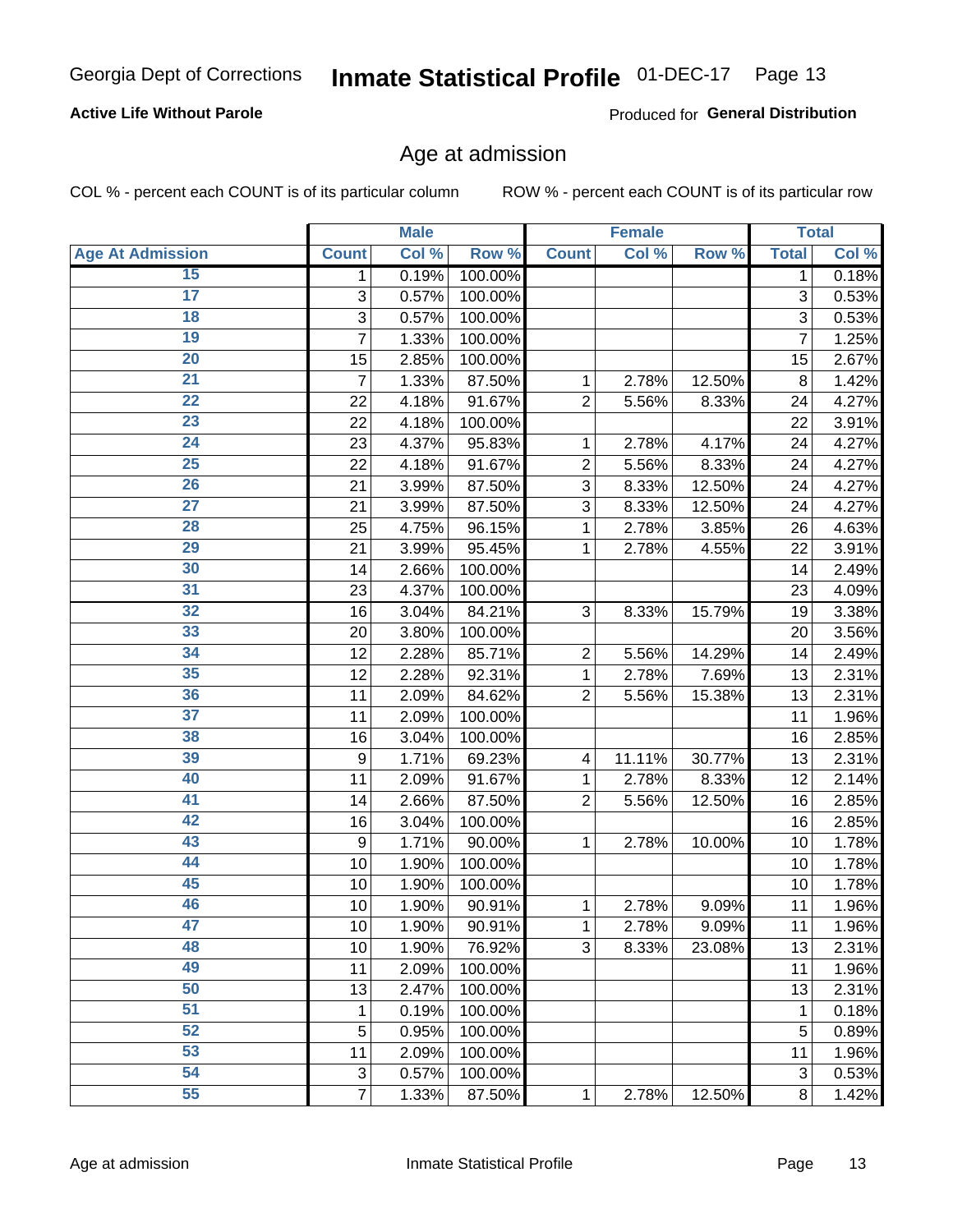# Inmate Statistical Profile 01-DEC-17 Page 14

## **Active Life Without Parole**

Produced for General Distribution

# Age at admission

COL % - percent each COUNT is of its particular column

|                         |              | <b>Male</b> |         |              | <b>Female</b> |       |                | <b>Total</b> |
|-------------------------|--------------|-------------|---------|--------------|---------------|-------|----------------|--------------|
| <b>Age At Admission</b> | <b>Count</b> | Col %       | Row %   | <b>Count</b> | Col %         | Row % | Total          | Col %        |
| 56                      | 6            | 1.14%       | 100.00% |              |               |       | 6              | 1.07%        |
| 57                      |              | 0.19%       | 100.00% |              |               |       |                | 0.18%        |
| 58                      |              | 0.19%       | 100.00% |              |               |       |                | 0.18%        |
| 59                      | 2            | 0.38%       | 100.00% |              |               |       | 2              | 0.36%        |
| 60                      | 3            | 0.57%       | 100.00% |              |               |       | 3              | 0.53%        |
| 62                      |              | 0.19%       | 100.00% |              |               |       |                | 0.18%        |
| 64                      |              | 0.19%       | 100.00% |              |               |       |                | 0.18%        |
| 67                      |              | 0.19%       | 100.00% |              |               |       |                | 0.18%        |
| 69                      | 2            | 0.38%       | 100.00% |              |               |       | $\overline{2}$ | 0.36%        |
| <b>Total Reported</b>   | 526          | 100%        | 93.59%  | 36           | 100%          | 6.41% | 562            | 100%         |

| <b>Not Reported</b> |     |          |     |
|---------------------|-----|----------|-----|
| <b>Total</b>        | 526 | 96<br>ათ | 562 |

| Mean (average)       | 34.59 | 34.42 | 34.57   |
|----------------------|-------|-------|---------|
| Median (middle)      | JZ    |       | …<br>∡ت |
| Mode (most frequent) | 28    | 39    | 28      |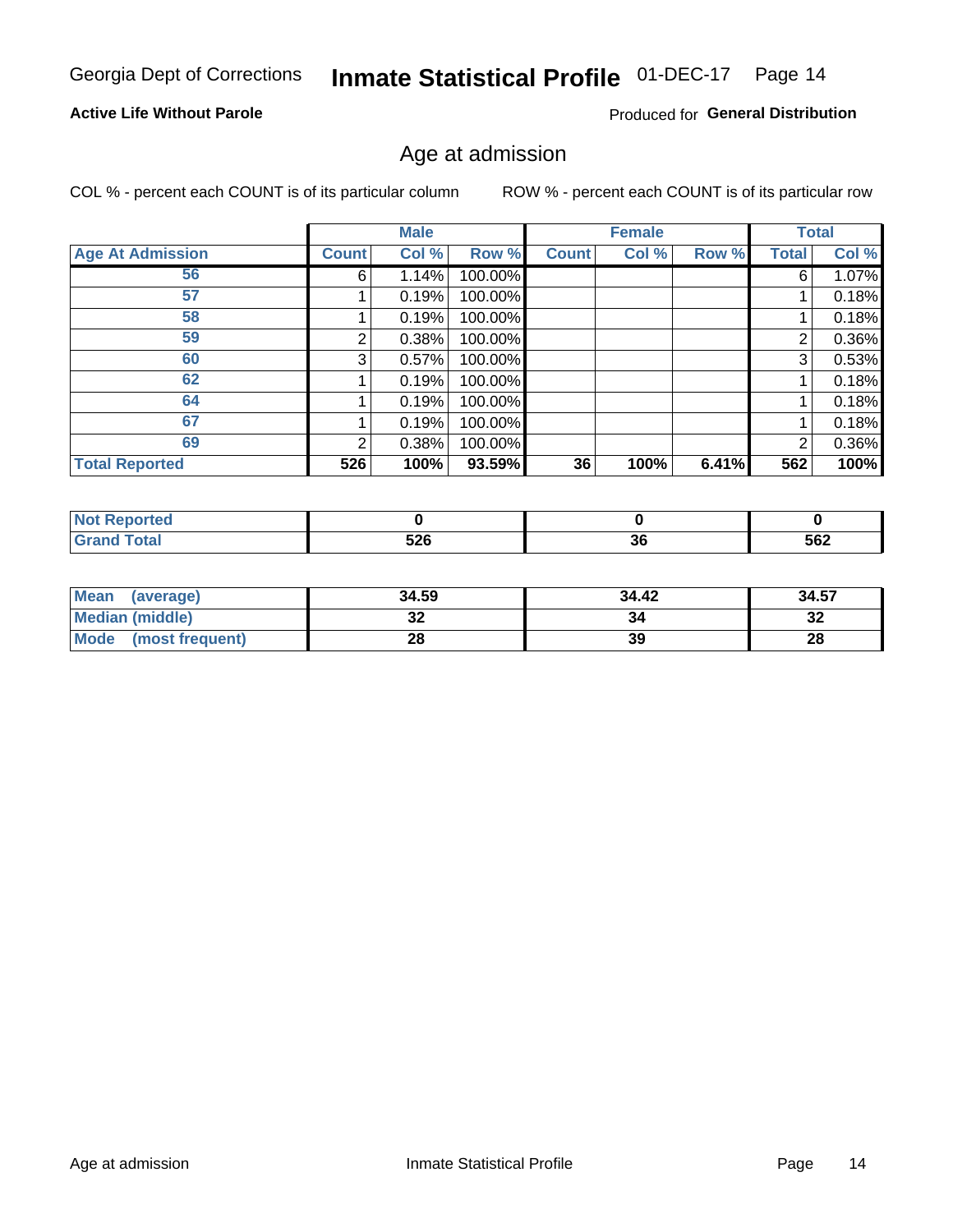## **Active Life Without Parole**

### Produced for General Distribution

# Height, measured at entry to prison

COL % - percent each COUNT is of its particular column

|                         |                | <b>Male</b> |         |                 | <b>Female</b> |         |                | <b>Total</b> |
|-------------------------|----------------|-------------|---------|-----------------|---------------|---------|----------------|--------------|
| <b>Height</b>           | <b>Count</b>   | Col %       | Row %   | <b>Count</b>    | Col %         | Row %   | <b>Total</b>   | Col %        |
| $\overline{\mathbf{0}}$ | 4              | 0.76%       | 100.00% |                 |               |         | 4              | 0.71%        |
| 4'10"                   |                |             |         | $\mathbf 1$     | 2.78%         | 100.00% | 1              | 0.18%        |
| 5'00''                  | 1              | 0.19%       | 100.00% |                 |               |         | 1              | 0.18%        |
| 5'01"                   | $\mathbf 1$    | 0.19%       | 50.00%  | $\mathbf 1$     | 2.78%         | 50.00%  | $\overline{2}$ | 0.36%        |
| 5'02"                   | $\overline{2}$ | 0.38%       | 100.00% |                 |               |         | $\overline{2}$ | 0.36%        |
| 5'03''                  | 8              | 1.52%       | 53.33%  | $\overline{7}$  | 19.44%        | 46.67%  | 15             | 2.67%        |
| 5'04"                   | 7              | 1.33%       | 41.18%  | 10 <sup>1</sup> | 27.78%        | 58.82%  | 17             | 3.02%        |
| 5'05"                   | 19             | 3.61%       | 79.17%  | 5               | 13.89%        | 20.83%  | 24             | 4.27%        |
| 5'06''                  | 43             | 8.17%       | 89.58%  | 5               | 13.89%        | 10.42%  | 48             | 8.54%        |
| 5'07"                   | 31             | 5.89%       | 88.57%  | 4               | 11.11%        | 11.43%  | 35             | 6.23%        |
| 5'08''                  | 46             | 8.75%       | 97.87%  | 1               | 2.78%         | 2.13%   | 47             | 8.36%        |
| 5'09"                   | 80             | 15.21%      | 98.77%  | $\mathbf 1$     | 2.78%         | 1.23%   | 81             | 14.41%       |
| 5'10''                  | 51             | 9.70%       | 100.00% |                 |               |         | 51             | 9.07%        |
| 5'11"                   | 63             | 11.98%      | 100.00% |                 |               |         | 63             | 11.21%       |
| 6'00''                  | 57             | 10.84%      | 100.00% |                 |               |         | 57             | 10.14%       |
| 6'01''                  | 40             | 7.60%       | 100.00% |                 |               |         | 40             | 7.12%        |
| 6'02"                   | 40             | 7.60%       | 100.00% |                 |               |         | 40             | 7.12%        |
| 6'03''                  | 15             | 2.85%       | 93.75%  | $\mathbf{1}$    | 2.78%         | 6.25%   | 16             | 2.85%        |
| 6'04"                   | 14             | 2.66%       | 100.00% |                 |               |         | 14             | 2.49%        |
| 6'05"                   | 1              | 0.19%       | 100.00% |                 |               |         | 1              | 0.18%        |
| 6'06''                  | $\overline{2}$ | 0.38%       | 100.00% |                 |               |         | $\overline{2}$ | 0.36%        |
| 6'07''                  |                | 0.19%       | 100.00% |                 |               |         |                | 0.18%        |
| <b>Total Reported</b>   | 526            | 100%        | 93.59%  | 36              | 100%          | 6.41%   | 562            | 100%         |

| 'N<br>ντιεο τ<br>. <b>.</b> |                   |    |              |
|-----------------------------|-------------------|----|--------------|
| _____                       | <b>EOC</b><br>ວ∠ບ | 36 | $-0n$<br>562 |

| <b>Mean</b> | (average)       | 5'10" | 5'05" | 5'10"<br>J |
|-------------|-----------------|-------|-------|------------|
|             |                 |       |       |            |
| <b>Mode</b> | (most frequent) | 5'09" | 5'04" | 5'09"      |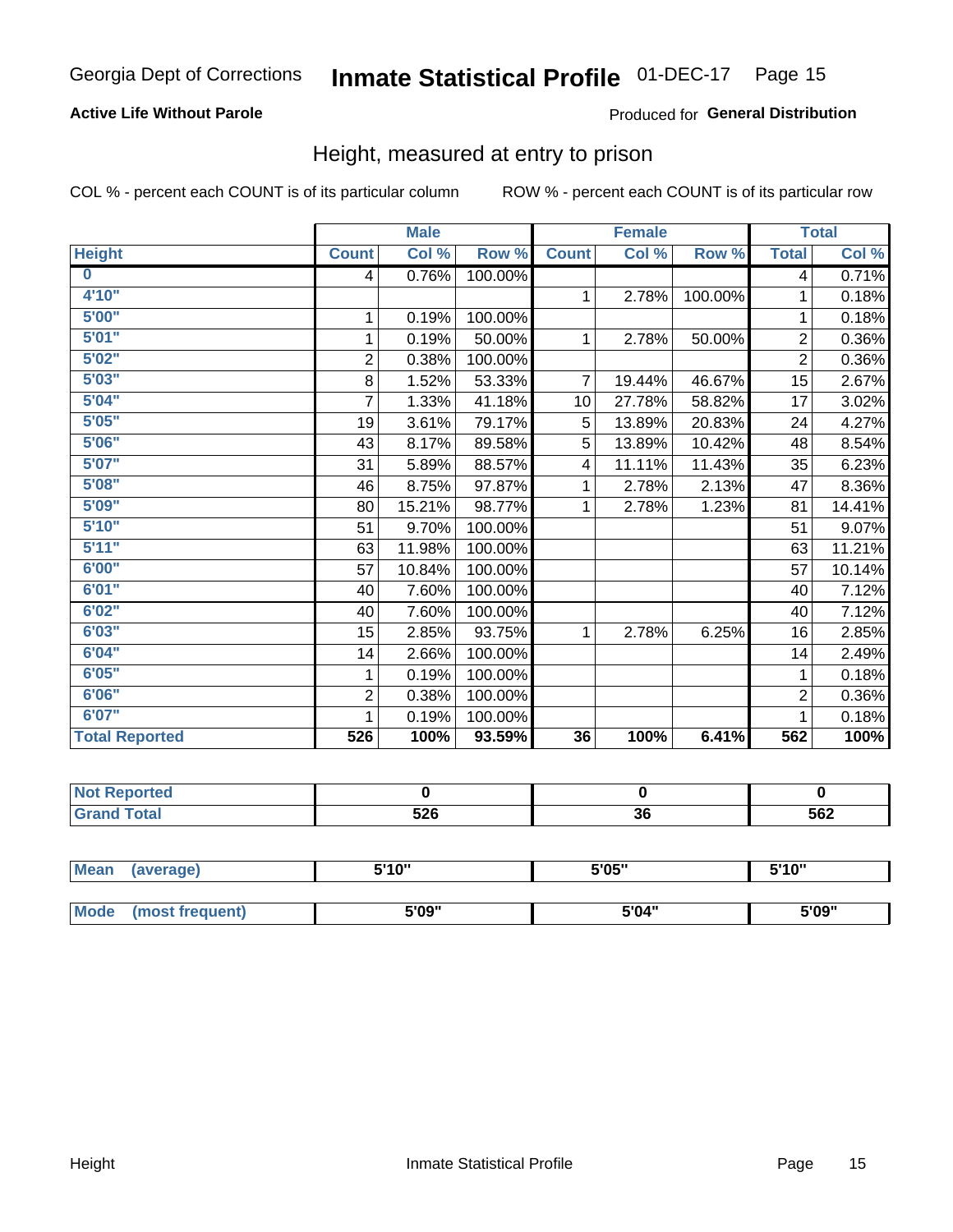#### Inmate Statistical Profile 01-DEC-17 Page 16

**Active Life Without Parole** 

Produced for General Distribution

# Weight, measured at entry to prison

COL % - percent each COUNT is of its particular column

|                                |                  | <b>Male</b>      |         |                         | <b>Female</b>    |         |                | <b>Total</b>   |
|--------------------------------|------------------|------------------|---------|-------------------------|------------------|---------|----------------|----------------|
| Weight                         | <b>Count</b>     | Col %            | Row %   | <b>Count</b>            | Col %            | Row %   | <b>Total</b>   | Col %          |
| 100 - 109 pounds               |                  |                  |         | 1                       | 2.78%            | 100.00% | $\mathbf 1$    | 0.18%          |
| 110 - 119 pounds               | 1                | 0.19%            | 50.00%  | 1                       | 2.78%            | 50.00%  | $\overline{2}$ | 0.36%          |
| 120 - 129 pounds               | $\overline{4}$   | 0.76%            | 80.00%  | $\mathbf{1}$            | 2.78%            | 20.00%  | 5              | 0.89%          |
| 130 - 139 pounds               | 22               | 4.20%            | 88.00%  | 3                       | 8.33%            | 12.00%  | 25             | 4.46%          |
| 140 - 149 pounds               | 34               | 6.49%            | 87.18%  | 5                       | 13.89%           | 12.82%  | 39             | 6.96%          |
| 150 - 159 pounds               | 46               | 8.78%            | 92.00%  | $\overline{\mathbf{4}}$ | 11.11%           | 8.00%   | 50             | 8.93%          |
| 160 - 169 pounds               | 53               | 10.11%           | 94.64%  | $\overline{3}$          | 8.33%            | 5.36%   | 56             | 10.00%         |
| 170 - 179 pounds               | 75               | 14.31%           | 97.40%  | $\overline{2}$          | 5.56%            | 2.60%   | 77             | 13.75%         |
| 180 - 189 pounds               | 64               | 12.21%           | 95.52%  | $\overline{3}$          | 8.33%            | 4.48%   | 67             | 11.96%         |
| 190 - 199 pounds               | 48               | 9.16%            | 96.00%  | $\overline{2}$          | 5.56%            | 4.00%   | 50             | 8.93%          |
| 200 - 209 pounds               | 45               | 8.59%            | 93.75%  | 3                       | 8.33%            | 6.25%   | 48             | 8.57%          |
| 210 - 219 pounds               | 27               | 5.15%            | 96.43%  | $\mathbf{1}$            | 2.78%            | 3.57%   | 28             | 5.00%          |
| 220 - 229 pounds               | 29               | 5.53%            | 96.67%  | 1                       | 2.78%            | 3.33%   | 30             | 5.36%          |
| 230 - 239 pounds               | 18               | 3.44%            | 90.00%  | $\overline{2}$          | 5.56%            | 10.00%  | 20             | 3.57%          |
| 240 - 249 pounds               | 14               | 2.67%            | 93.33%  | $\mathbf{1}$            | 2.78%            | 6.67%   | 15             | 2.68%          |
| 250 - 259 pounds               | 18               | 3.44%            | 100.00% |                         |                  |         | 18             | 3.21%          |
| 260 - 269 pounds               | $6\phantom{1}$   | 1.15%            | 85.71%  | $\mathbf{1}$            | 2.78%            | 14.29%  | $\overline{7}$ | 1.25%          |
| 270 - 279 pounds               | $\overline{5}$   | 0.95%            | 100.00% |                         |                  |         | $\overline{5}$ | 0.89%          |
| 280 - 289 pounds               | $\overline{5}$   | 0.95%            | 100.00% |                         |                  |         | $\overline{5}$ | 0.89%          |
| 290 - 299 pounds               | $\overline{5}$   | 0.95%            | 71.43%  | $\overline{2}$          | 5.56%            | 28.57%  | $\overline{7}$ | 1.25%          |
| 300 - 309 pounds               | $\overline{2}$   | 0.38%            | 100.00% |                         |                  |         | $\overline{2}$ | 0.36%          |
| 330 - 339 pounds               | $\mathbf{1}$     | 0.19%            | 100.00% |                         |                  |         | $\mathbf{1}$   | 0.18%          |
| 360 - 369 pounds               | $\mathbf 1$      | 0.19%            | 100.00% |                         |                  |         | 1              | 0.18%          |
| 400 pounds and over            | $\mathbf{1}$     | 0.19%            | 100.00% |                         |                  |         | $\mathbf{1}$   | 0.18%          |
| <b>Total Reported</b>          | $\overline{524}$ | 100%             | 93.57%  | 36                      | 100%             | 6.43%   | 560            | 100%           |
|                                |                  |                  |         |                         |                  |         |                |                |
| <b>Not Reported</b>            |                  | $\overline{2}$   |         |                         | $\mathbf 0$      |         |                | $\overline{2}$ |
| <b>Grand Total</b>             |                  | $\overline{526}$ |         |                         | 36               |         |                | 562            |
| <b>Mean</b>                    |                  | 189              |         |                         | 179              |         |                | 188            |
| (average)                      |                  | 180              |         |                         | $\overline{171}$ |         |                | 180            |
| <b>Median (middle)</b>         |                  |                  |         |                         |                  |         |                |                |
| <b>Mode</b><br>(most frequent) |                  | 180              |         |                         | 180              |         |                | <b>180</b>     |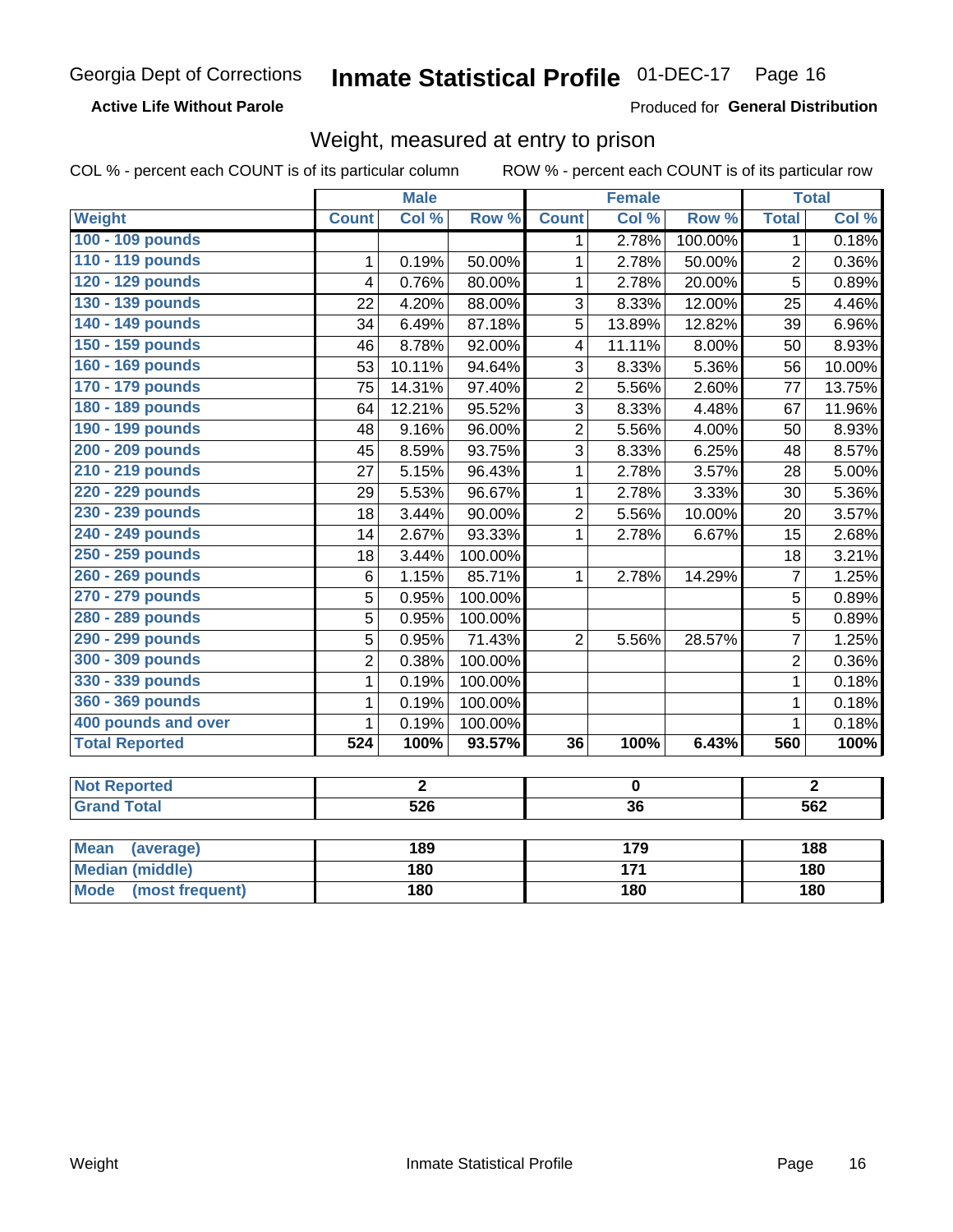#### **Inmate Statistical Profile 01-DEC-17** Page 17

### **Active Life Without Parole**

### Produced for General Distribution

# Veterans validated by Veteran's Administration

COL % - percent each COUNT is of its particular column

|                          |              | <b>Male</b> |                    | <b>Female</b> |       |              | <b>Total</b> |
|--------------------------|--------------|-------------|--------------------|---------------|-------|--------------|--------------|
| <b>Military service</b>  | <b>Count</b> | Col %       | <b>Row % Count</b> | Col %         | Row % | <b>Total</b> | Col %        |
| <b>Others</b><br>0       | 25           | 49.02%      | 100.00%            |               |       | 25           | 48.08%       |
| <b>Air Force</b>         | 15           | 29.41%      | 93.75%             | 100.00%       | 6.25% | 16           | 30.77%       |
| <b>Army</b>              |              | $3.92\%$    | 100.00%            |               |       | 2            | 3.85%        |
| <b>Navy</b><br>3         |              | $3.92\%$    | 100.00%            |               |       | ົ            | 3.85%        |
| <b>Coast Guard</b><br>5. |              | 13.73%      | 100.00%            |               |       |              | 13.46%       |
| <b>Total Reported</b>    | 51           | 100%        | 98.08%             | 100%          | 1.92% | 52           | 100%         |

| тес. | $\sim$             | ^'       | E4 O         |
|------|--------------------|----------|--------------|
|      | 71 J               | vv       | JIV          |
|      | につに<br>JŁU<br>$ -$ | ^^<br>90 | 562<br>$  -$ |

| <b>Moo.</b> |
|-------------|
|-------------|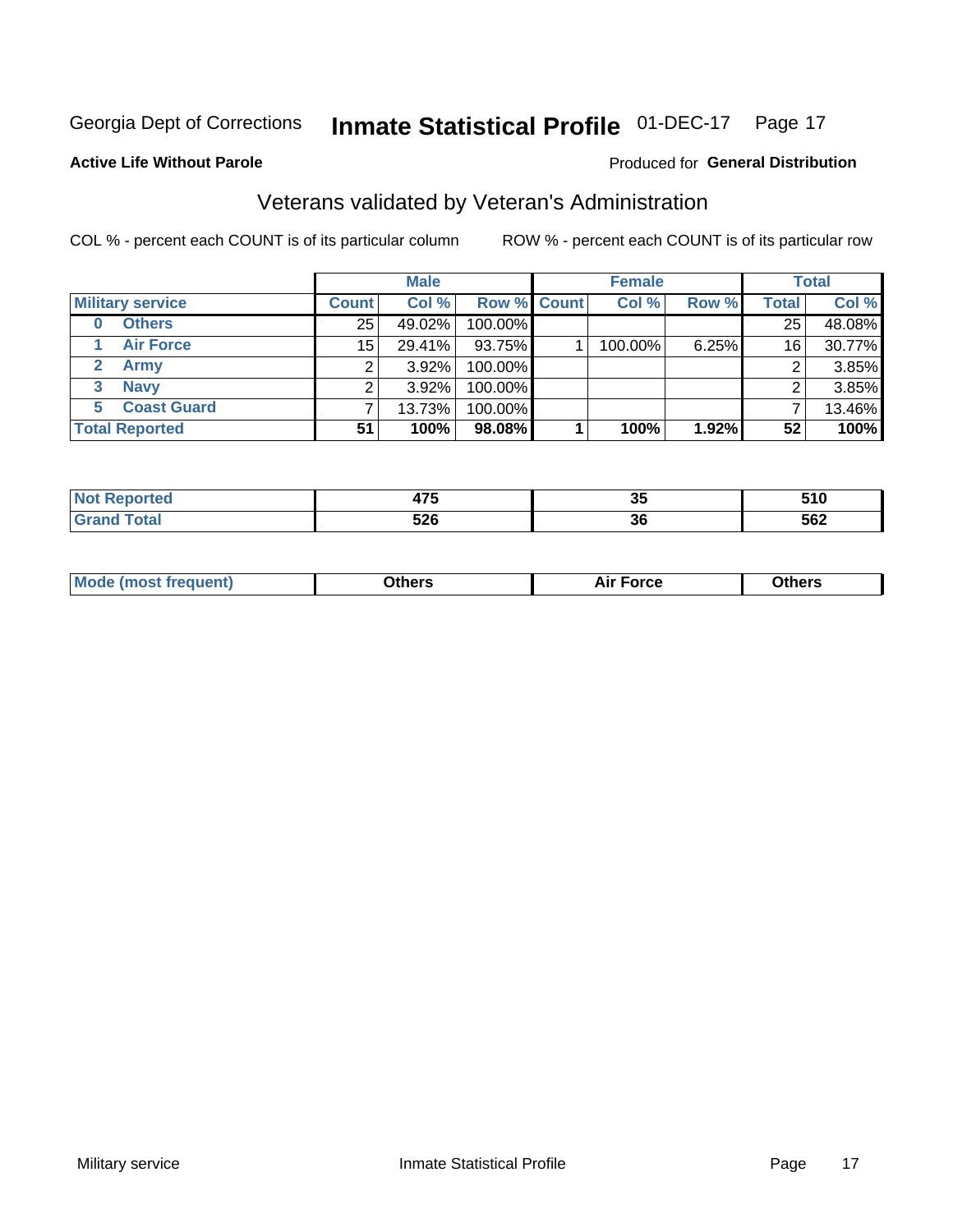#### **Inmate Statistical Profile 01-DEC-17** Page 18

### **Active Life Without Parole**

### Produced for General Distribution

# Type of admission to prison

COL % - percent each COUNT is of its particular column

|                            |              | <b>Male</b> |             |    | <b>Female</b> |          |       | Total   |
|----------------------------|--------------|-------------|-------------|----|---------------|----------|-------|---------|
| <b>Type of Admission</b>   | <b>Count</b> | Col %       | Row % Count |    | Col %         | Row %    | Total | Col %   |
| <b>New Sentence</b><br>52  | 521          | $99.05\%$   | 93.54%      | 36 | 100.00%       | $6.46\%$ | 557   | 99.11%  |
| 55 Parole Rev New Sentence | 2            | $.38\%$     | 100.00%     |    |               |          |       | $.36\%$ |
| 56 Parole Rev No New       | 3            | .57%        | 100.00%     |    |               |          | 3     | .53%    |
| <b>Sentence</b>            |              |             |             |    |               |          |       |         |
| <b>Total Reported</b>      | 526          | 100%        | 93.59%      | 36 | 100%          | $6.41\%$ | 562   | 100%    |

| <b>rted</b><br>N   |                     |               |     |
|--------------------|---------------------|---------------|-----|
| $\sim$ 40<br>_____ | - 20<br>JZU<br>$ -$ | $\sim$<br>.JU | 562 |

| <b>Mode (most frequent)</b> | <b>New Sentence</b> | New Sentence | <b>New Sentence</b> |
|-----------------------------|---------------------|--------------|---------------------|
|                             |                     |              |                     |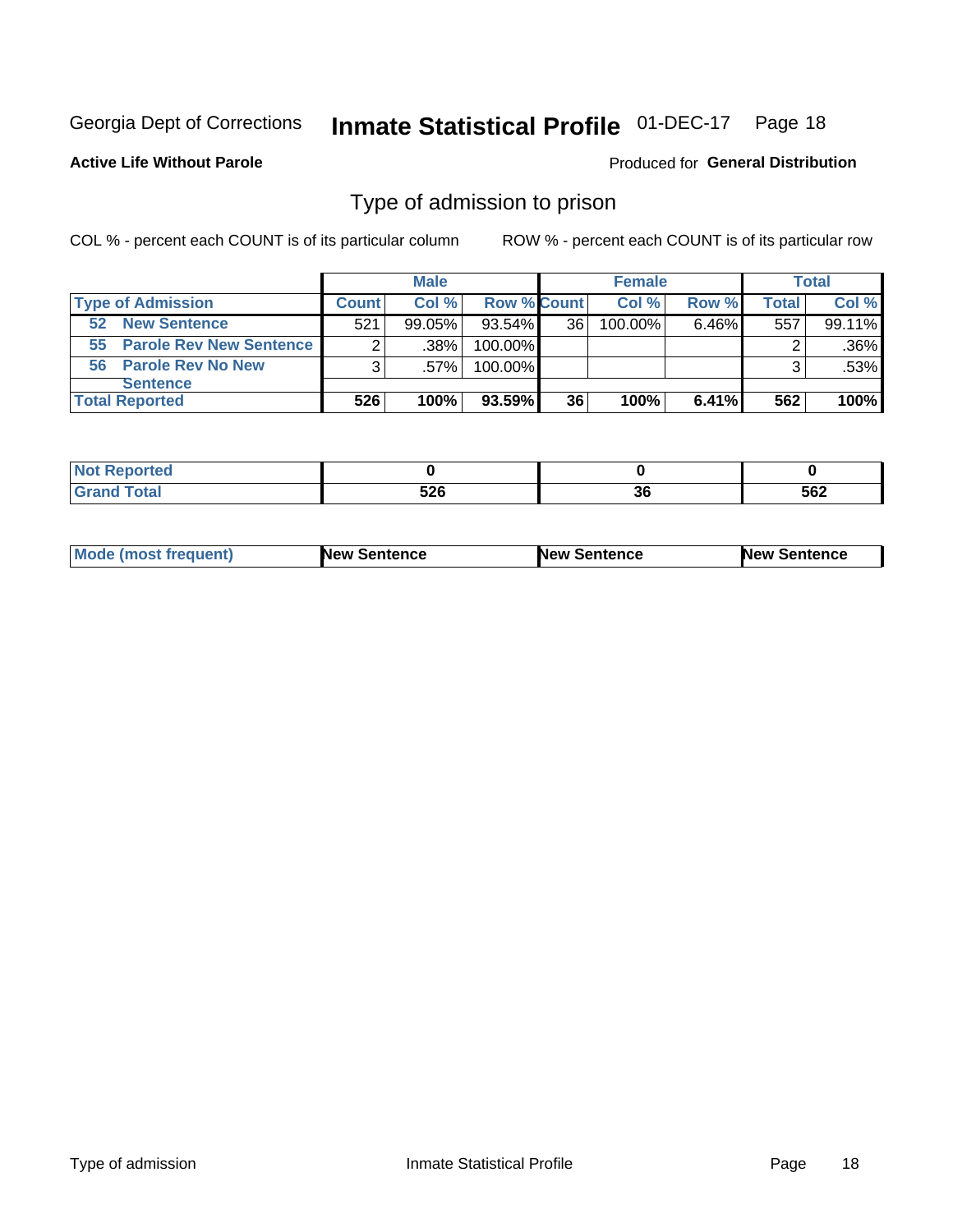# Inmate Statistical Profile 01-DEC-17 Page 19

**Active Life Without Parole** 

### Produced for General Distribution

# Current / last supervision level

COL % - percent each COUNT is of its particular column

|                        |              | <b>Male</b> |                    |    | <b>Female</b> |          |       | <b>Total</b> |
|------------------------|--------------|-------------|--------------------|----|---------------|----------|-------|--------------|
| <b>Security Status</b> | <b>Count</b> | Col%        | <b>Row % Count</b> |    | Col %         | Row %    | Total | Col %        |
| 4 Medium               |              | 3.23%       | 80.95%             | 4  | 11.11%        | 19.05%   | 21    | 3.74%        |
| 5 Close                | 509          | 96.77%      | 94.09%             | 32 | 88.89%        | 5.91%    | 541   | 96.26%       |
| <b>Total Reported</b>  | 526'         | 100%        | $93.59\%$          | 36 | 100%          | $6.41\%$ | 562   | 100%         |

| <b>Still being diagnosed</b> |     |    |     |
|------------------------------|-----|----|-----|
| <b>Not Reported</b>          |     |    |     |
| <b>Grand Total</b>           | 526 | 36 | 562 |

| <b>AhoM</b><br>rreauent) | <b>Close</b> | Close | Close |
|--------------------------|--------------|-------|-------|
|                          |              |       |       |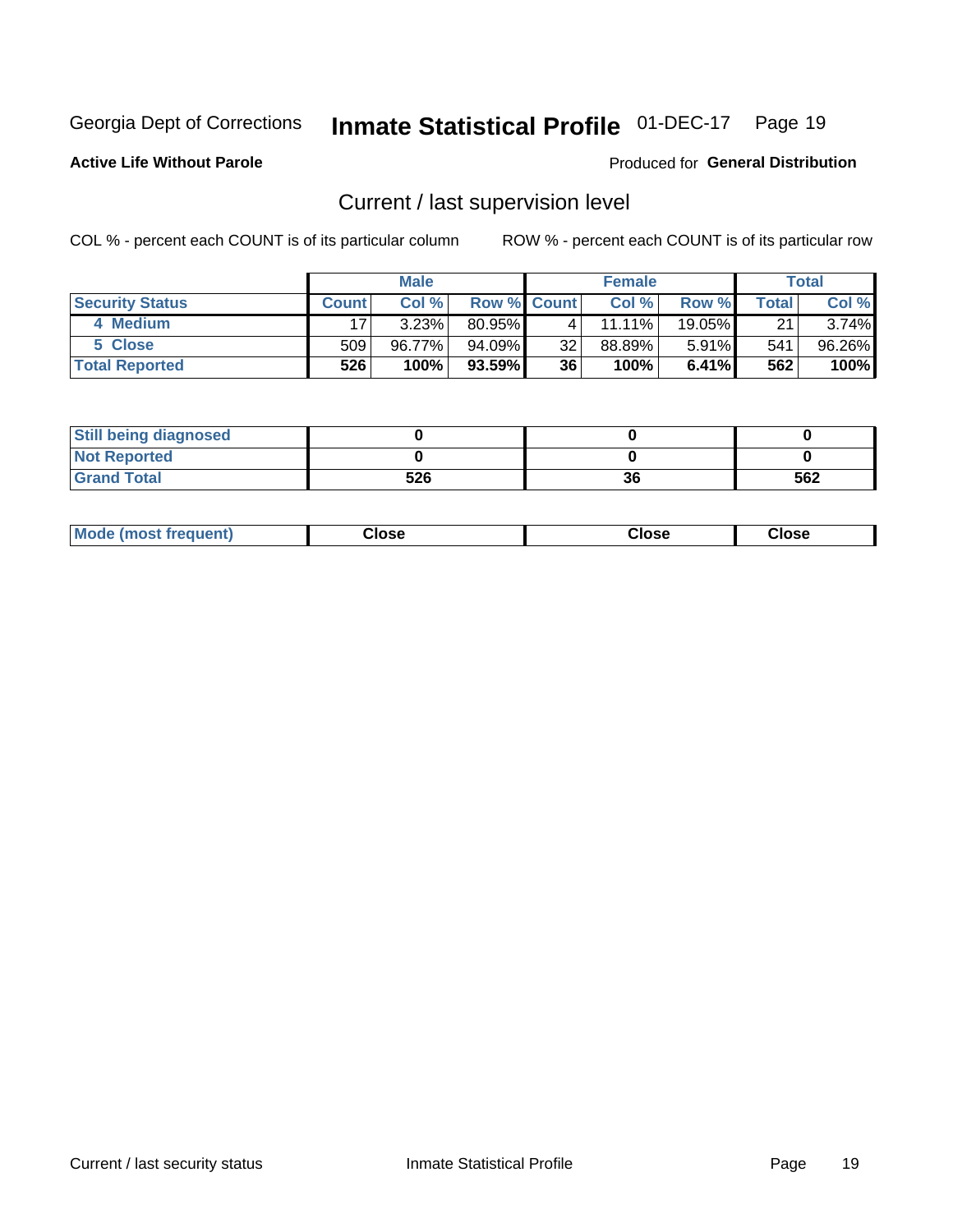# Inmate Statistical Profile 01-DEC-17 Page 20

**Active Life Without Parole** 

Produced for General Distribution

# Current / last type of institution

COL % - percent each COUNT is of its particular column

|                            |       | <b>Male</b> |                    |                 | <b>Female</b> |       |                          | <b>Total</b> |
|----------------------------|-------|-------------|--------------------|-----------------|---------------|-------|--------------------------|--------------|
| <b>Type of Institution</b> | Count | Col %       | <b>Row % Count</b> |                 | Col %         | Row % | $\mathsf{Total}_{\perp}$ | Col %        |
| <b>State Prison</b>        | 523   | 99.43%      | 93.56%             | 36 <sup>1</sup> | 100.00%       | 6.44% | 559                      | 99.47%       |
| <b>Private Prison</b>      |       | .57%        | 100.00%            |                 |               |       |                          | .53%         |
| <b>Total Reported</b>      | 526   | 100%        | $93.59\%$          | 36              | 100%          | 6.41% | 562                      | 100%         |

| rea |            |          |     |
|-----|------------|----------|-----|
|     | よつぐ<br>υ∠υ | ^^<br>ად | 562 |

|  | <b>Mode (most frequent)</b> | State Prison | <b>State Prison</b> | risonl<br>State |
|--|-----------------------------|--------------|---------------------|-----------------|
|--|-----------------------------|--------------|---------------------|-----------------|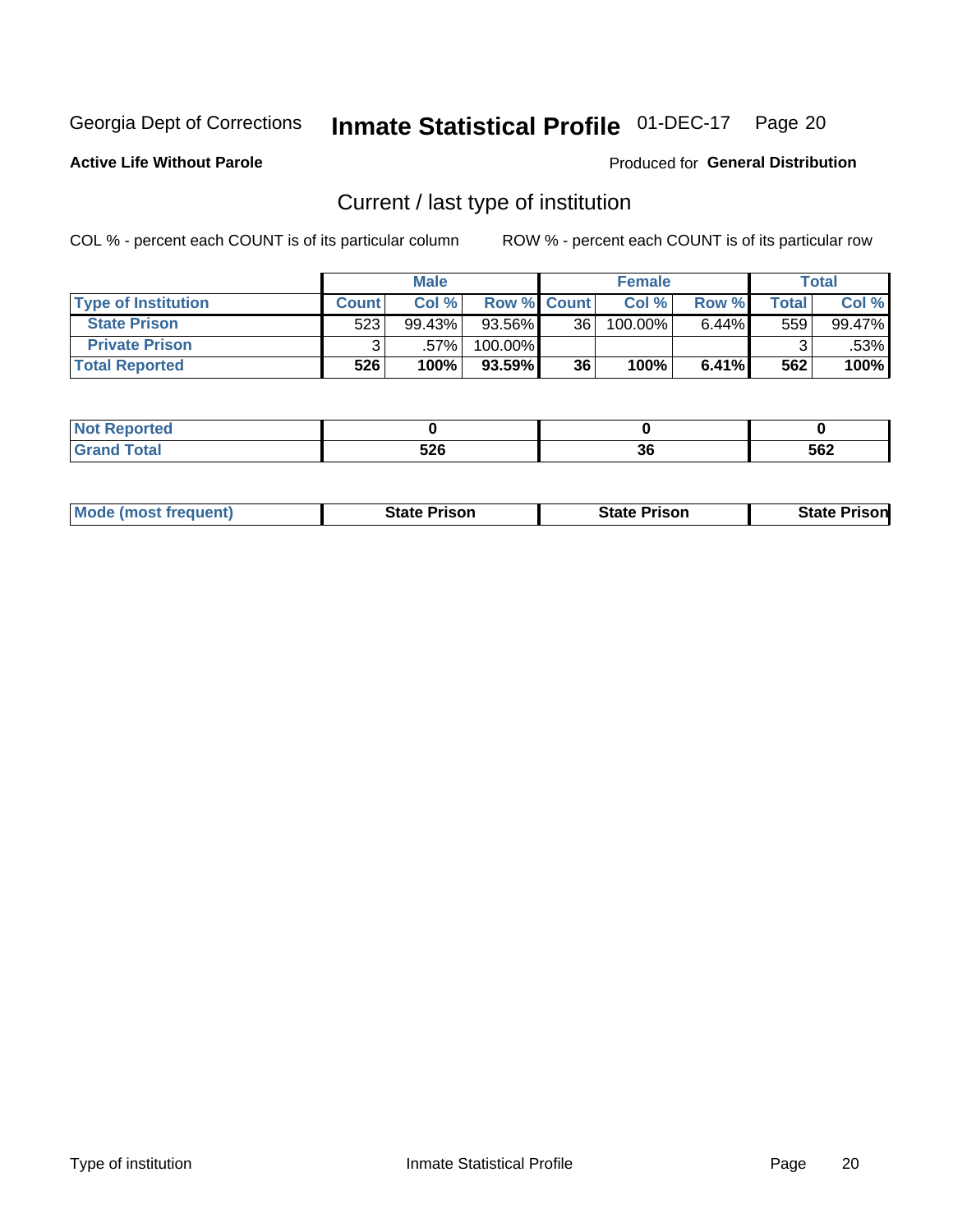# Inmate Statistical Profile 01-DEC-17 Page 21

## **Active Life Without Parole**

## **Produced for General Distribution**

# Institution type - transitional centers

COL % - percent each COUNT is of its particular column

|                                          |              | <b>Male</b> |             | <b>Female</b> |             | <b>Total</b> |
|------------------------------------------|--------------|-------------|-------------|---------------|-------------|--------------|
| <b>Institution Type - Trans. Centers</b> | <b>Count</b> | Col %       | Row % Count | Col %         | Row % Total | Col %        |
| <b>Total Reported</b>                    |              |             |             |               |             |              |

| <b>Reported</b><br><b>NOT</b><br>$\sim$            |  |  |
|----------------------------------------------------|--|--|
| $f$ $f \circ f \circ f$<br>$C = 1$<br><b>TULAI</b> |  |  |

| Mode (most frequent) | <b>Null</b> | <b>Null</b> | <b>Null</b> |
|----------------------|-------------|-------------|-------------|
|                      |             |             |             |
|                      |             |             |             |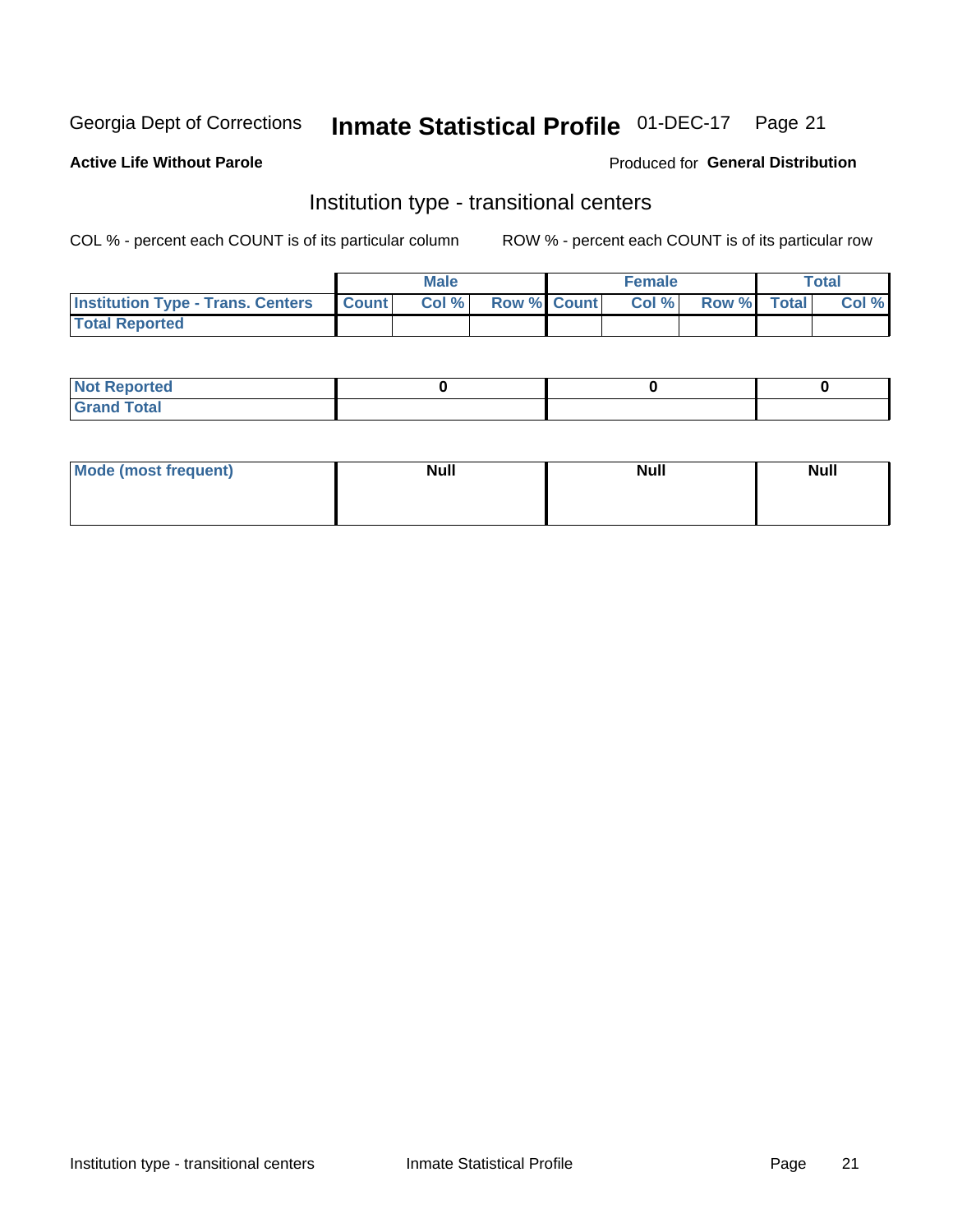# Inmate Statistical Profile 01-DEC-17 Page 22

**Active Life Without Parole** 

**Produced for General Distribution** 

# Institution type - county prisons

COL % - percent each COUNT is of its particular column

|                                                    | <b>Male</b> |  | <b>Female</b>            |             | <b>Total</b> |
|----------------------------------------------------|-------------|--|--------------------------|-------------|--------------|
| <b>Institution Type - County Prisons   Count  </b> | Col %       |  | <b>Row % Count Col %</b> | Row % Total | Col %        |
| <b>Total Reported</b>                              |             |  |                          |             |              |

| <b>Not</b><br>: Reported<br>$\cdots$ |  |  |
|--------------------------------------|--|--|
| <b>Total</b><br>---                  |  |  |

| Mode (most frequent) | <b>Null</b> | <b>Null</b><br><b>Null</b> |
|----------------------|-------------|----------------------------|
|                      |             |                            |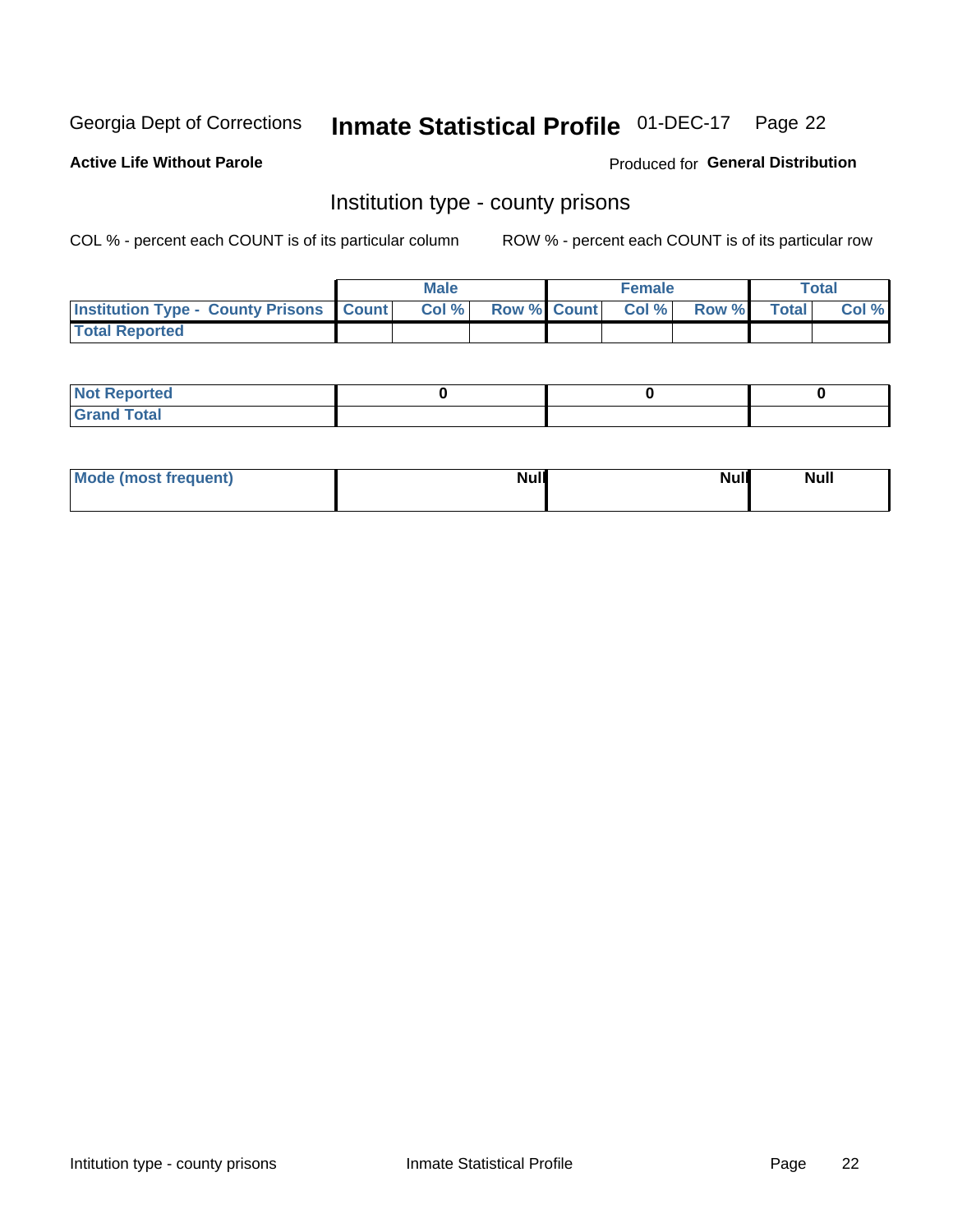#### Inmate Statistical Profile 01-DEC-17 Page 23

### **Active Life Without Parole**

### Produced for General Distribution

# Institution type - state prisons

COL % - percent each COUNT is of its particular column

|                                         |              | <b>Male</b>               |         |              | <b>Female</b>               |         | <b>Total</b>       |        |
|-----------------------------------------|--------------|---------------------------|---------|--------------|-----------------------------|---------|--------------------|--------|
| <b>Institution Type - State Prisons</b> | <b>Count</b> | $\overline{\text{Col}}$ % | Row %   | <b>Count</b> | $\overline{\text{Col}}$ %   | Row %   | <b>Total</b>       | Col %  |
| <b>Arrendale State Prison</b>           |              |                           |         | 16           | 44.44%                      | 100.00% | 16                 | 2.86%  |
| <b>Augusta State Med. Prison</b>        | 10           | 1.91%                     | 100.00% |              |                             |         | 10                 | 1.79%  |
| <b>Autry State Prison</b>               | 1            | .19%                      | 100.00% |              |                             |         | 1                  | .18%   |
| <b>Baldwin State Prison</b>             | 10           | 1.91%                     | 100.00% |              |                             |         | 10                 | 1.79%  |
| <b>Coastal State Prison</b>             |              | .19%                      | 100.00% |              |                             |         |                    | .18%   |
| <b>Dodge State Prison</b>               |              | .19%                      | 100.00% |              |                             |         |                    | .18%   |
| <b>Ga Diag Class Prison</b>             | 27           | 5.16%                     | 100.00% |              |                             |         | 27                 | 4.83%  |
| <b>Ga State Prison</b>                  | 10           | 1.91%                     | 100.00% |              |                             |         | 10                 | 1.79%  |
| <b>Hancock State Prison</b>             | 54           | 10.33%                    | 100.00% |              |                             |         | 54                 | 9.66%  |
| <b>Hays State Prison</b>                | 57           | 10.90%                    | 100.00% |              |                             |         | 57                 | 10.20% |
| <b>Macon State Prison</b>               | 94           | 17.97%                    | 100.00% |              |                             |         | 94                 | 16.82% |
| <b>Phillips State Prison</b>            | 7            | 1.34%                     | 100.00% |              |                             |         | 7                  | 1.25%  |
| <b>Pulaski State Prison</b>             |              |                           |         | 20           | 55.56%                      | 100.00% | 20                 | 3.58%  |
| <b>Smith State Prison</b>               | 81           | 15.49%                    | 100.00% |              |                             |         | 81                 | 14.49% |
| <b>Telfair State Prison</b>             | 70           | 13.38%                    | 100.00% |              |                             |         | 70                 | 12.52% |
| <b>Valdosta State Prison</b>            | 54           | 10.33%                    | 100.00% |              |                             |         | 54                 | 9.66%  |
| <b>Ware State Prison</b>                | 44           | 8.41%                     | 100.00% |              |                             |         | 44                 | 7.87%  |
| <b>Washington State Prison</b>          |              | .19%                      | 100.00% |              |                             |         |                    | .18%   |
| <b>Wilcox State Prison</b>              | 1            | .19%                      | 100.00% |              |                             |         |                    | .18%   |
| <b>Total Reported</b>                   | 523          | 100%                      | 93.56%  | 36           | 100%                        | 6.44%   | 559                | 100%   |
| <b>Not Reported</b>                     |              | 0                         |         |              | 0                           |         | $\bf{0}$           |        |
| <b>Grand Total</b>                      |              | $\overline{523}$          |         |              | $\overline{36}$             |         |                    | 559    |
| <b>Mode (most frequent)</b>             |              | <b>Macon State Prison</b> |         |              | <b>Pulaski State Prison</b> |         | <b>Macon State</b> |        |
|                                         |              |                           |         |              |                             |         | <b>Prison</b>      |        |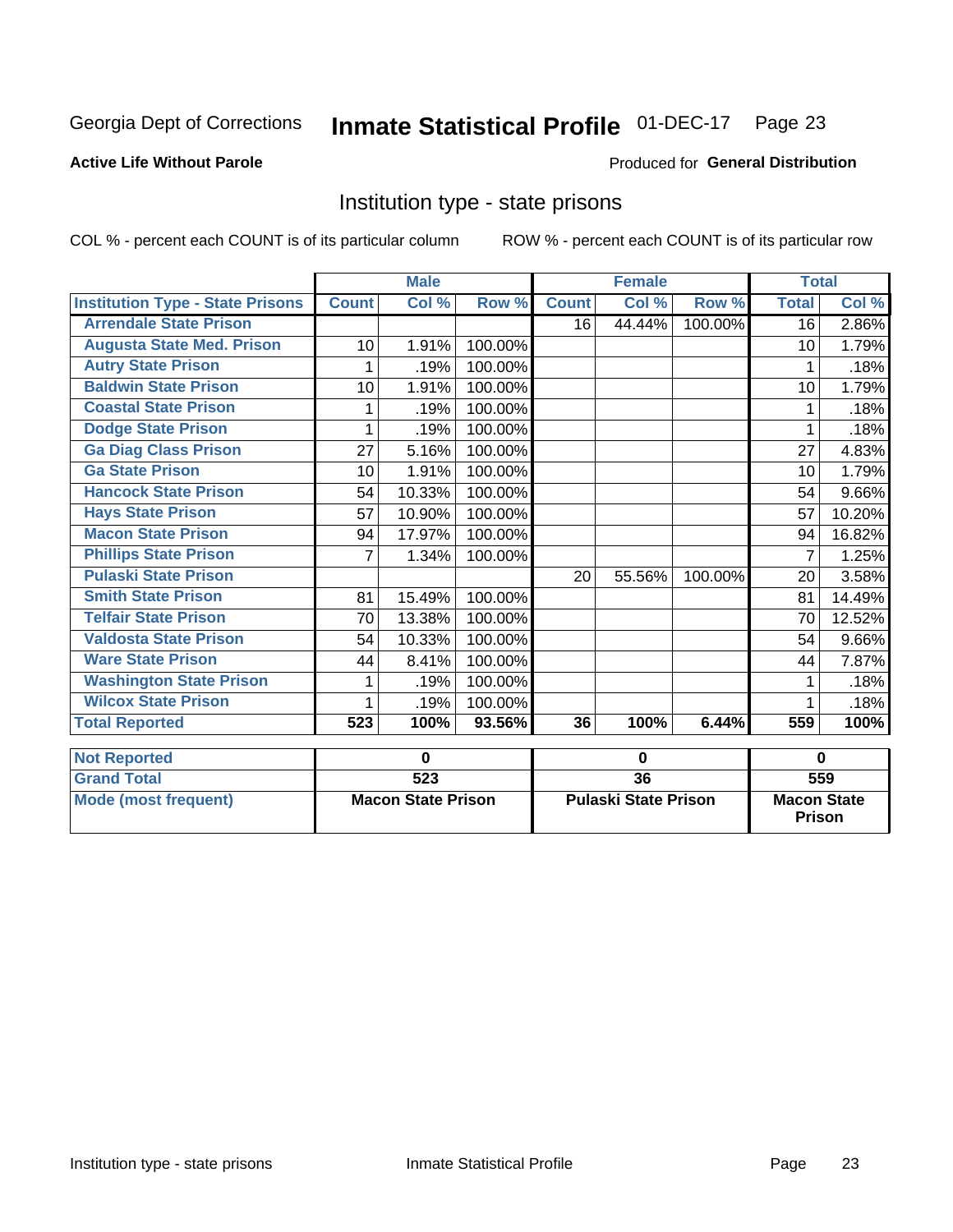# Inmate Statistical Profile 01-DEC-17 Page 24

### **Active Life Without Parole**

## Produced for General Distribution

# Institution type - private prisons

COL % - percent each COUNT is of its particular column

|                                           |              | <b>Male</b> |                    | <b>Female</b> |       |              | <b>Total</b> |
|-------------------------------------------|--------------|-------------|--------------------|---------------|-------|--------------|--------------|
| <b>Institution Type - Private Prisons</b> | <b>Count</b> | Col%        | <b>Row % Count</b> | Col%          | Row % | <b>Total</b> | Col%         |
| <b>Jenkins Corr Facility</b>              |              | 66.67%      | $100.00\%$         |               |       |              | 66.67%       |
| <b>Riverbend Corr Facility</b>            |              | $33.33\%$   | 100.00%            |               |       |              | 33.33%       |
| <b>Total Reported</b>                     |              | 100%        | $100\%$            |               | %\    |              | 100%         |

| teol                             |  |  |
|----------------------------------|--|--|
| $\sim$ $\sim$ $\sim$ $\sim$<br>_ |  |  |

| Mode (most frequent) | <b>Jenkins Corr Facility</b> | <b>Null</b> | <b>Jenkins Corr</b><br><b>Facility</b> |
|----------------------|------------------------------|-------------|----------------------------------------|
|----------------------|------------------------------|-------------|----------------------------------------|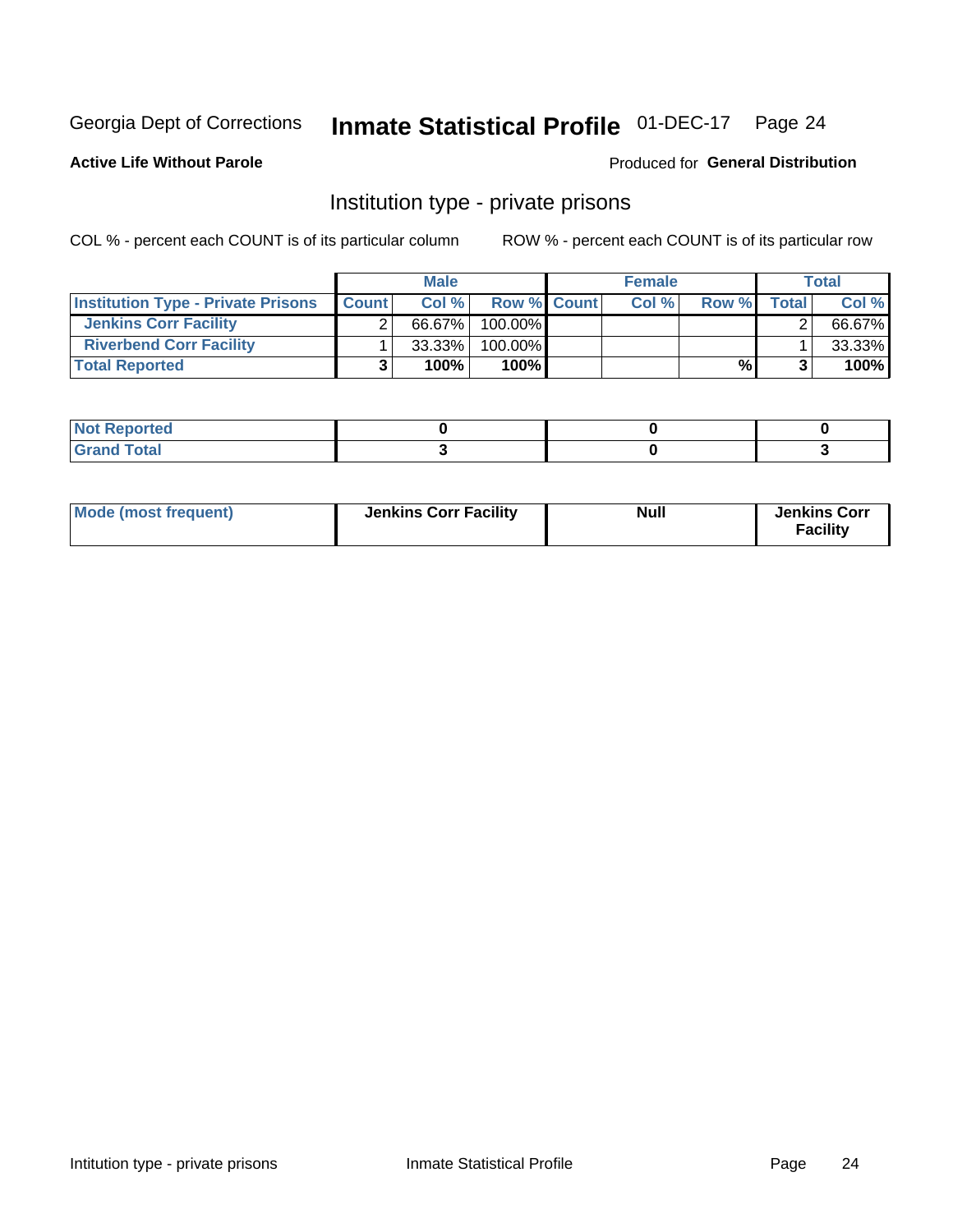# Inmate Statistical Profile 01-DEC-17 Page 25

### **Active Life Without Parole**

## **Produced for General Distribution**

# Institution type - inmate boot camp

COL % - percent each COUNT is of its particular column

|                                      |              | <b>Male</b> |               |              | <b>Female</b> |             | <b>Total</b> |
|--------------------------------------|--------------|-------------|---------------|--------------|---------------|-------------|--------------|
| <b>Institution Type - Boot Camps</b> | <b>Count</b> | Col %       | <b>Row %I</b> | <b>Count</b> | Col %         | Row % Total | Col %        |
| <b>Total Rported</b>                 |              |             |               |              |               |             |              |

| <b>Not Reported</b>            |  |  |
|--------------------------------|--|--|
| <b>Total</b><br>C <sub>r</sub> |  |  |

| Mod<br>uamo | Nul.<br>$- - - - - -$ | <b>Null</b> | <br>uu.<br>------ |
|-------------|-----------------------|-------------|-------------------|
|             |                       |             |                   |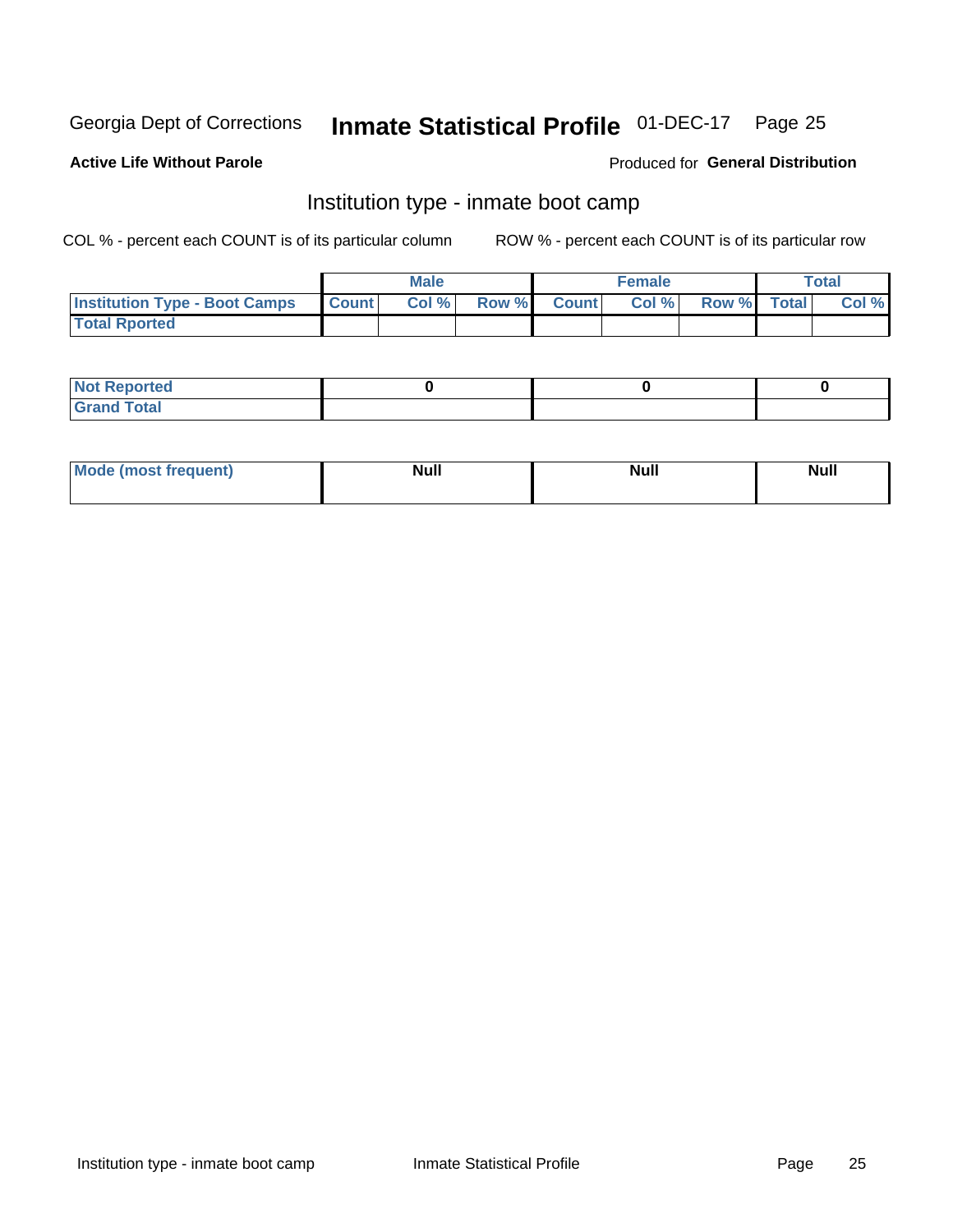# Inmate Statistical Profile 01-DEC-17 Page 26

**Active Life Without Parole** 

### **Produced for General Distribution**

# Number of disciplinary reports

COL % - percent each COUNT is of its particular column

|                                       |              | <b>Male</b> |           |              | <b>Female</b> |        |              | <b>Total</b> |
|---------------------------------------|--------------|-------------|-----------|--------------|---------------|--------|--------------|--------------|
| <b>Number of Disciplinary Reports</b> | <b>Count</b> | Col %       | Row %     | <b>Count</b> | Col %         | Row %  | <b>Total</b> | Col %        |
|                                       | 206          | 39.16%      | 94.06%    | 13           | 36.11%        | 5.94%  | 219          | 38.97%       |
|                                       | 94           | 17.87%      | 92.16%    | 8            | 22.22%        | 7.84%  | 102          | 18.15%       |
|                                       | 54           | 10.27%      | $90.00\%$ | 6            | 16.67%        | 10.00% | 60           | 10.68%       |
| 3                                     | 44           | $8.37\%$    | 97.78%    |              | 2.78%         | 2.22%  | 45           | 8.01%        |
|                                       | 24           | 4.56%       | 88.89%    | 3            | 8.33%         | 11.11% | 27           | 4.80%        |
| 5                                     | 26           | 4.94%       | 96.30%    |              | 2.78%         | 3.70%  | 27           | 4.80%        |
| <b>More Than 5</b>                    | 78           | 14.83%      | 95.12%    | 4            | 11.11%        | 4.88%  | 82           | 14.59%       |
| <b>Total Reported</b>                 | 526          | 100%        | 93.59%    | 36           | 100%          | 6.41%  | 562          | 100%         |

| <b>prted</b><br>NOT |            |          |     |
|---------------------|------------|----------|-----|
| <sup>-</sup> otal   | につに<br>ง∠เ | ^^<br>ად | 562 |

| Mean (average)       | 2.49 | 2.42 | 2.49 |
|----------------------|------|------|------|
| Median (middle)      |      |      |      |
| Mode (most frequent) |      |      |      |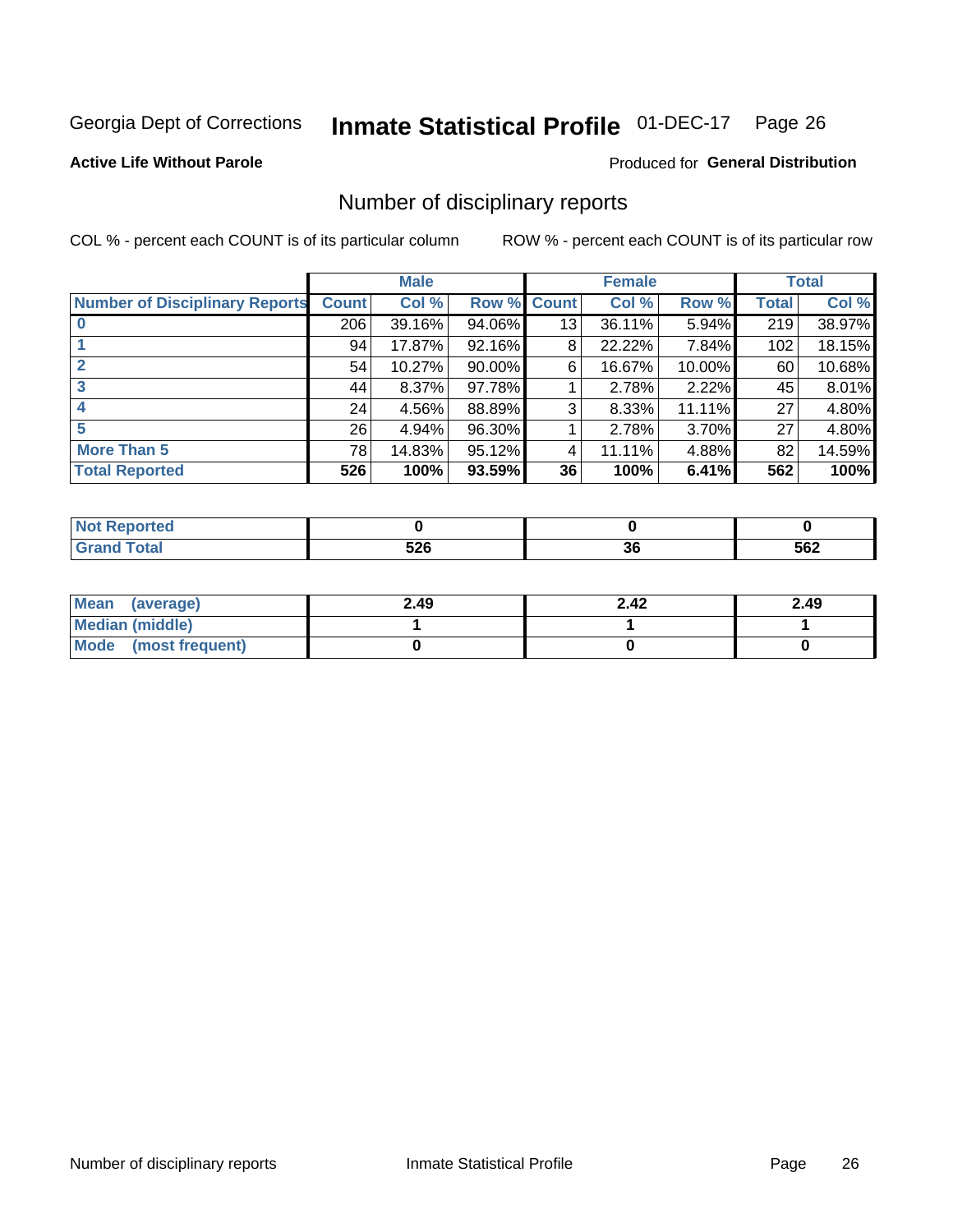# Inmate Statistical Profile 01-DEC-17 Page 27

## **Active Life Without Parole**

## **Produced for General Distribution**

# Number of transfers

COL % - percent each COUNT is of its particular column

|                            |                 | <b>Male</b> |             |                 | <b>Female</b> |        |              | <b>Total</b> |
|----------------------------|-----------------|-------------|-------------|-----------------|---------------|--------|--------------|--------------|
| <b>Number of Transfers</b> | <b>Count</b>    | Col %       | Row % Count |                 | Col %         | Row %  | <b>Total</b> | Col %        |
|                            | 20 <sub>1</sub> | $3.80\%$    | 71.43%      | 8               | 22.22%        | 28.57% | 28           | 4.98%        |
|                            | 250             | 47.53%      | 93.98%      | 16              | 44.44%        | 6.02%  | 266          | 47.33%       |
| $\mathbf{2}$               | 115             | 21.86%      | 92.00%      | 10 <sup>1</sup> | 27.78%        | 8.00%  | 125          | 22.24%       |
| 3                          | 61              | 11.60%      | 96.83%      | 2               | 5.56%         | 3.17%  | 63           | 11.21%       |
|                            | 17              | 3.23%       | 100.00%     |                 |               |        | 17           | 3.02%        |
| 5                          | 21              | 3.99%       | 100.00%     |                 |               |        | 21           | 3.74%        |
| <b>More Than 5</b>         | 42              | 7.98%       | 100.00%     |                 |               |        | 42           | 7.47%        |
| <b>Total Reported</b>      | 526             | 100%        | 93.59%      | 36              | 100%          | 6.41%  | 562          | 100%         |

| <b>prted</b><br>NOT |            |          |     |
|---------------------|------------|----------|-----|
| <sup>-</sup> otal   | につに<br>ง∠เ | ^^<br>ად | 562 |

| Mean (average)       | 2.33 | - 17 | 2.26 |
|----------------------|------|------|------|
| Median (middle)      |      |      |      |
| Mode (most frequent) |      |      |      |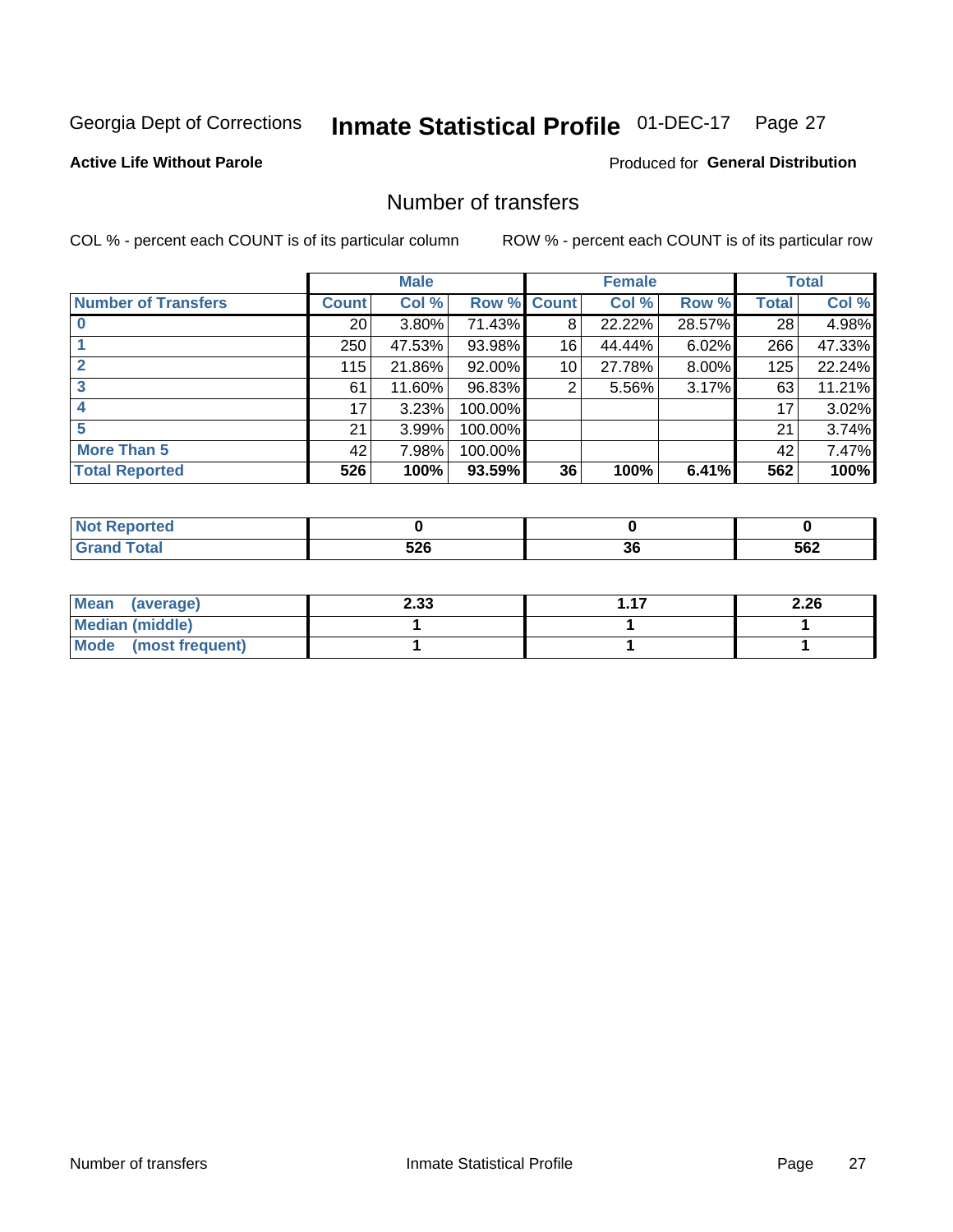# Inmate Statistical Profile 01-DEC-17 Page 28

**Active Life Without Parole** 

**Produced for General Distribution** 

# Number of escapes

COL % - percent each COUNT is of its particular column

|                          |              | <b>Male</b> |                    |                 | <b>Female</b> |          |         | <b>Total</b> |
|--------------------------|--------------|-------------|--------------------|-----------------|---------------|----------|---------|--------------|
| <b>Number of Escapes</b> | <b>Count</b> | Col %       | <b>Row % Count</b> |                 | Col %         | Row %    | Total I | Col %        |
|                          | 525          | 99.81%      | 93.58%             | 36 <sup>1</sup> | 100.00%       | $6.42\%$ | 561     | 99.82%       |
|                          |              | 0.19%       | 100.00%            |                 |               |          |         | 0.18%        |
| <b>Total Reported</b>    | 526          | 100%        | 93.59%             | 36              | 100%          | $6.41\%$ | 562     | 100%         |

| : Reported<br><b>NOT</b><br>$\sim$ |     |          |     |
|------------------------------------|-----|----------|-----|
| <b>cotal</b><br>$\mathsf{v}$ and   | 526 | ^'<br>ახ | 562 |

| Mean (average)       |  |  |
|----------------------|--|--|
| Median (middle)      |  |  |
| Mode (most frequent) |  |  |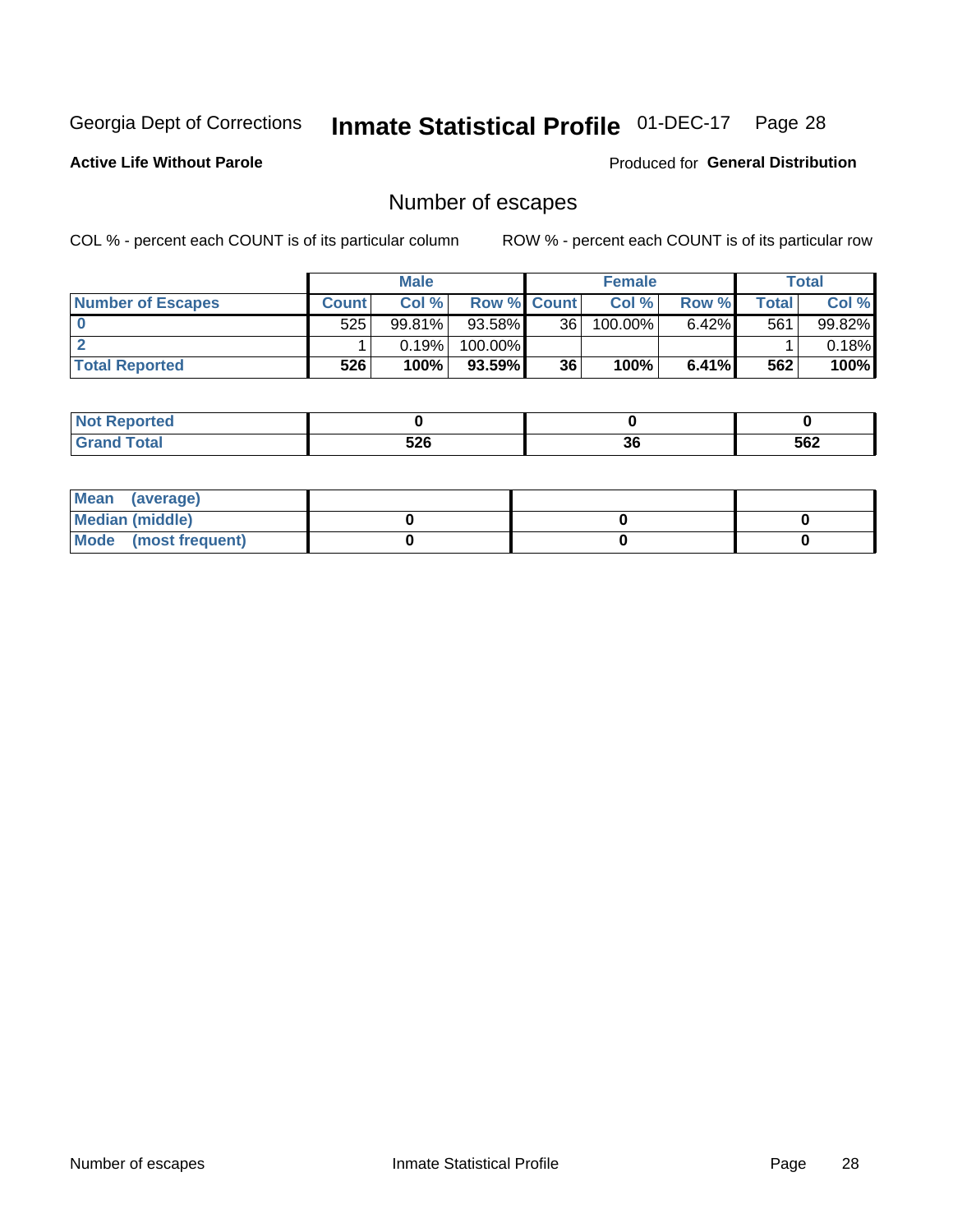## **Active Life Without Parole**

## **Produced for General Distribution**

# Time served in current (or last) institution

COL % - percent each COUNT is of its particular column

|                            |              | <b>Male</b> |         |              | <b>Female</b> |        |              | <b>Total</b> |
|----------------------------|--------------|-------------|---------|--------------|---------------|--------|--------------|--------------|
| <b>Time In Institution</b> | <b>Count</b> | Col %       | Row %   | <b>Count</b> | Col %         | Row %  | <b>Total</b> | Col %        |
| 0 to 3 months              | 64           | 12.17%      | 92.75%  | 5            | 13.89%        | 7.25%  | 69           | 12.28%       |
| 3.01 to 6 months           | 55           | 10.46%      | 100.00% |              |               |        | 55           | 9.79%        |
| 6.01 to 9 months           | 48           | 9.13%       | 97.96%  | 1            | 2.78%         | 2.04%  | 49           | 8.72%        |
| 9.01 to 12 months          | 28           | 5.32%       | 96.55%  | 1            | 2.78%         | 3.45%  | 29           | 5.16%        |
| <b>12.01 to 18 months</b>  | 59           | 11.22%      | 92.19%  | 5            | 13.89%        | 7.81%  | 64           | 11.39%       |
| 18.01 to 24 months         | 53           | 10.08%      | 88.33%  | 7            | 19.44%        | 11.67% | 60           | 10.68%       |
| 2.01 to 3 years            | 83           | 15.78%      | 92.22%  | 7            | 19.44%        | 7.78%  | 90           | 16.01%       |
| 3.01 to 4 years            | 48           | 9.13%       | 94.12%  | 3            | 8.33%         | 5.88%  | 51           | 9.07%        |
| 4.01 to 5 years            | 40           | 7.60%       | 86.96%  | 6            | 16.67%        | 13.04% | 46           | 8.19%        |
| 5.01 to 6 years            | 16           | 3.04%       | 100.00% |              |               |        | 16           | 2.85%        |
| 6.01 to 7 years            | 17           | 3.23%       | 94.44%  | 1            | 2.78%         | 5.56%  | 18           | 3.20%        |
| 7.01 to 8 years            | 10           | 1.90%       | 100.00% |              |               |        | 10           | 1.78%        |
| 8.01 to 9 years            | 5            | 0.95%       | 100.00% |              |               |        | 5            | 0.89%        |
| <b>Total Reported</b>      | 526          | 100%        | 93.59%  | 36           | 100%          | 6.41%  | 562          | 100.0%       |

| المنظمين<br><b>NOT</b><br>τeα |                   |     |     |
|-------------------------------|-------------------|-----|-----|
| $\sim$                        | <b>EOC</b><br>JZU | -JL | 562 |

| <b>Mean</b><br>(average) | 25 months | 27 months | 25 months |
|--------------------------|-----------|-----------|-----------|
| Median (middle)          | 20 months | 23 months | 20 months |
| Mode<br>(most frequent)  | 0 months  | months    | months    |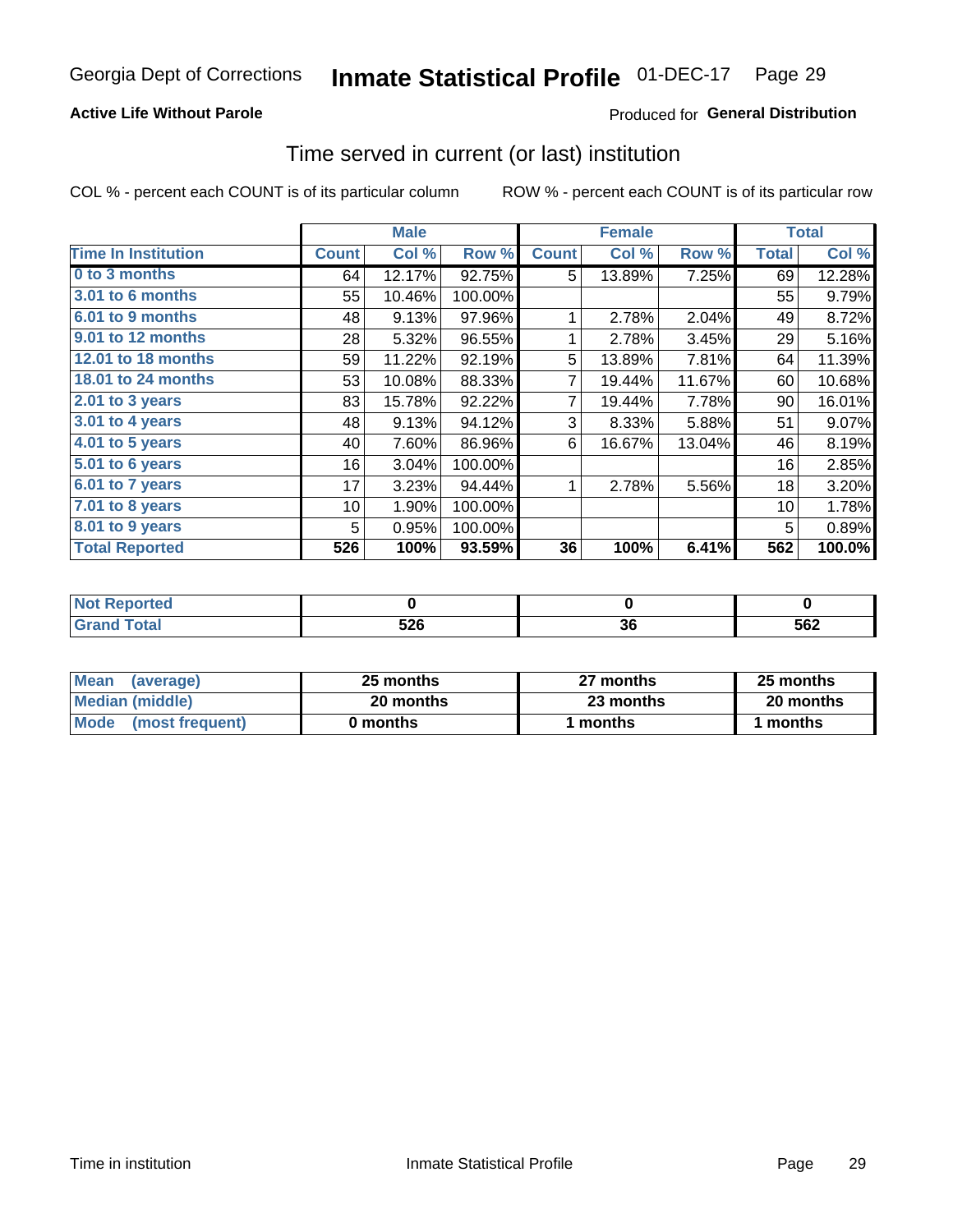#### **Inmate Statistical Profile 01-DEC-17** Page 30

### **Active Life Without Parole**

### Produced for General Distribution

# Highest grade level attained

COL % - percent each COUNT is of its particular column

|                          |              | <b>Male</b> |         |                | <b>Female</b> |         |              | <b>Total</b> |
|--------------------------|--------------|-------------|---------|----------------|---------------|---------|--------------|--------------|
| <b>Grade Level</b>       | <b>Count</b> | Col %       | Row %   | <b>Count</b>   | Col %         | Row %   | <b>Total</b> | Col %        |
| <b>Grade 3</b>           |              | 0.37%       | 100.00% |                |               |         | 1            | 0.36%        |
| Grade 6                  |              | 0.37%       | 100.00% |                |               |         |              | 0.36%        |
| <b>Grade 7</b>           | 6            | 2.25%       | 100.00% |                |               |         | 6            | 2.16%        |
| <b>Grade 8</b>           | 15           | 5.62%       | 88.24%  | $\overline{2}$ | 18.18%        | 11.76%  | 17           | 6.12%        |
| <b>Grade 9</b>           | 32           | 11.99%      | 96.97%  | 1              | 9.09%         | 3.03%   | 33           | 11.87%       |
| Grade 10                 | 44           | 16.48%      | 93.62%  | 3              | 27.27%        | 6.38%   | 47           | 16.91%       |
| Grade 11                 | 53           | 19.85%      | 100.00% |                |               |         | 53           | 19.06%       |
| <b>Grade 12 or GED</b>   | 84           | 31.46%      | 96.55%  | 3              | 27.27%        | 3.45%   | 87           | 31.29%       |
| Some tech school         |              | 0.37%       | 100.00% |                |               |         | 1            | 0.36%        |
| College, 1 year          | 12           | 4.49%       | 92.31%  | 1              | 9.09%         | 7.69%   | 13           | 4.68%        |
| College, 2 year          | 13           | 4.87%       | 100.00% |                |               |         | 13           | 4.68%        |
| College, 3 year          | 2            | 0.75%       | 100.00% |                |               |         | 2            | 0.72%        |
| <b>Bachelor's degree</b> | 3            | 1.12%       | 100.00% |                |               |         | 3            | 1.08%        |
| Ph.D. degree             |              |             |         | 1              | 9.09%         | 100.00% | 1            | 0.36%        |
| <b>Total Reported</b>    | 267          | 100%        | 96.04%  | 11             | 100%          | 3.96%   | 278          | 100.0%       |

| האה        | つに | 284  |
|------------|----|------|
| ᅀᇰ         | 20 | ____ |
| cnc<br>ว∠บ | 36 |      |

| <b>Mean</b><br>(average)       | 10.93           | 11.27           | 10.95           |  |
|--------------------------------|-----------------|-----------------|-----------------|--|
| Median (middle)                | Grade 11        | Grade 10        | Grade 11        |  |
| <b>Mode</b><br>(most frequent) | Grade 12 or GED | Grade 12 or GED | Grade 12 or GED |  |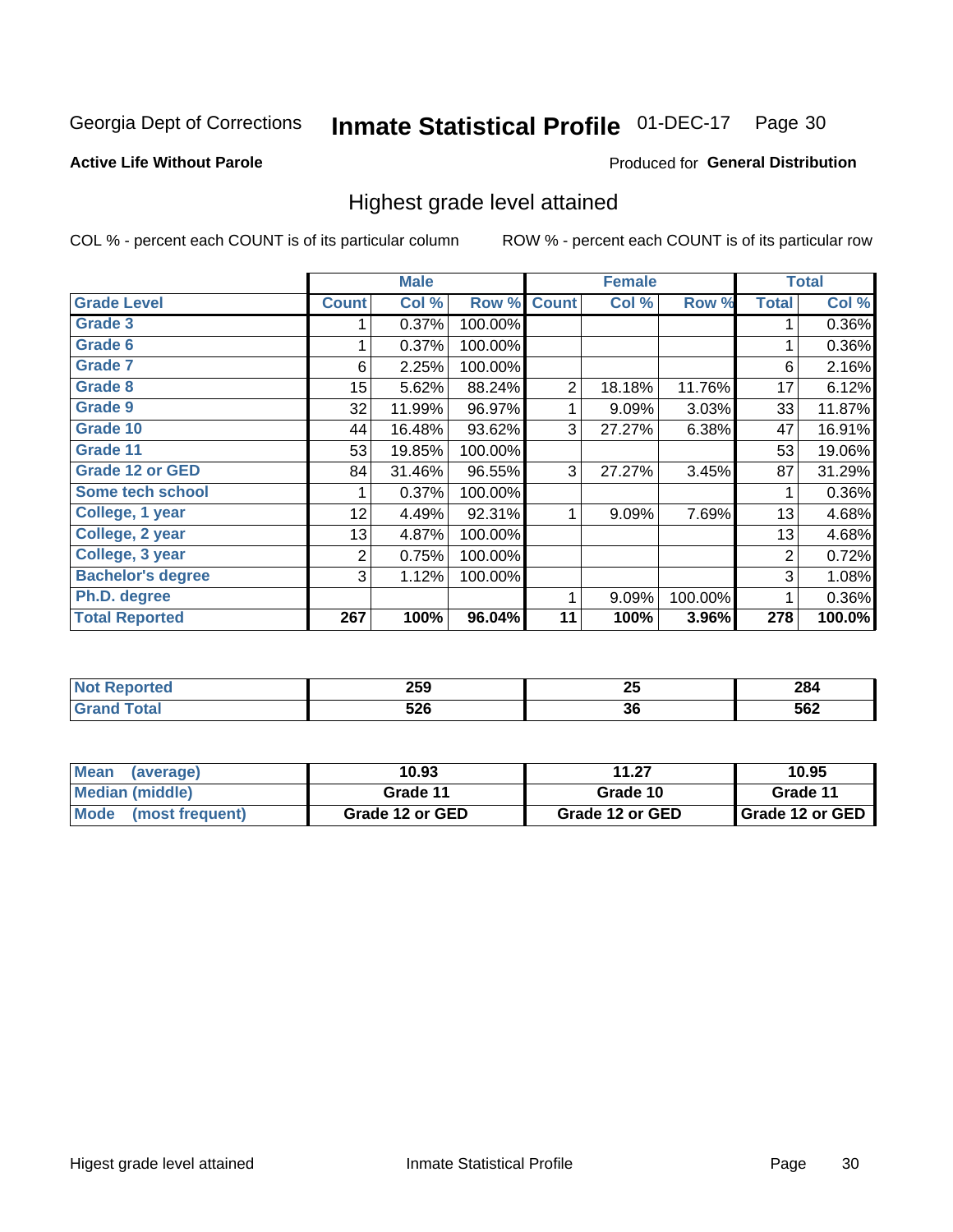#### **Inmate Statistical Profile 01-DEC-17** Page 31

## **Active Life Without Parole**

### Produced for General Distribution

# Culture fair IQ scores

COL % - percent each COUNT is of its particular column

|                       |              | <b>Male</b> |        |                | <b>Female</b> |          |              | <b>Total</b> |
|-----------------------|--------------|-------------|--------|----------------|---------------|----------|--------------|--------------|
| <b>IQ Scores</b>      | <b>Count</b> | Col %       |        | Row % Count    | Col %         | Row %    | <b>Total</b> | Col %        |
| $60 - 69$             | 13           | $2.90\%$    | 92.86% |                | 3.45%         | 7.14%    | 14           | 2.93%        |
| $70 - 79$             | 33           | 7.35%       | 94.29% | 2              | 6.90%         | $5.71\%$ | 35           | 7.32%        |
| $80 - 89$             | 66           | 14.70%      | 94.29% | 4              | 13.79%        | $5.71\%$ | 70           | 14.64%       |
| $90 - 99$             | 132          | 29.40%      | 90.41% | 14             | 48.28%        | $9.59\%$ | 146          | 30.54%       |
| $100 - 109$           | 120          | 26.73%      | 96.77% | 4              | 13.79%        | 3.23%    | 124          | 25.94%       |
| $110 - 119$           | 79           | 17.59%      | 97.53% | $\overline{2}$ | 6.90%         | 2.47%    | 81           | 16.95%       |
| $120 - 129$           | 6            | 1.34%       | 85.71% | 1              | 3.45%         | 14.29%   | 7            | 1.46%        |
| $130 - 139$           |              |             |        | 1              | 3.45%         | 100.00%  |              | 0.21%        |
| <b>Total Reported</b> | 449          | 100%        | 93.93% | 29             | 100.0%        | 6.07%    | 478          | 100%         |

| <b>Not Reported</b>  | 68  |    | $\overline{\phantom{a}}$ |
|----------------------|-----|----|--------------------------|
| Not Valid (under 60) |     |    | ' 4                      |
| <b>Grand Total</b>   | 526 | 36 | 562                      |

| Mean<br>(average)       | 98 | 96 | 98 |
|-------------------------|----|----|----|
| <b>Median (middle)</b>  | 99 |    | 99 |
| Mode<br>(most frequent) | 99 | 94 | 99 |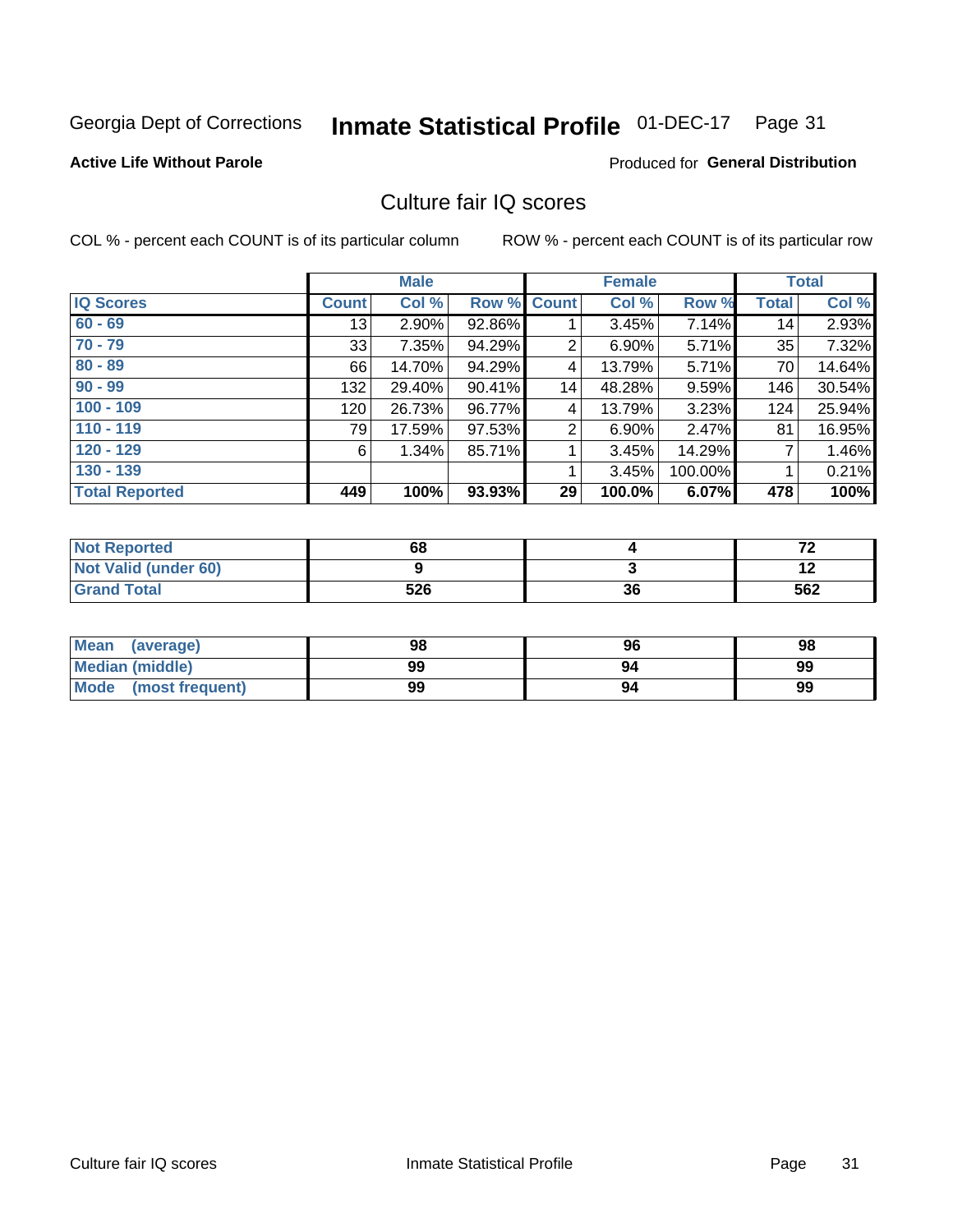# Inmate Statistical Profile 01-DEC-17 Page 32

### **Active Life Without Parole**

### Produced for General Distribution

# Wide Range Achievement Test (WRAT) reading score

COL % - percent each COUNT is of its particular column

|                           |              | <b>Male</b> |         |              | <b>Female</b> |          |              | <b>Total</b> |
|---------------------------|--------------|-------------|---------|--------------|---------------|----------|--------------|--------------|
| <b>WRAT Reading Score</b> | <b>Count</b> | Col %       | Row %   | <b>Count</b> | Col %         | Row %    | <b>Total</b> | Col %        |
| 0.1 to 0.9                | 11           | 2.28%       | 100.00% |              |               |          | 11           | 2.14%        |
| 1.0 to 1.9                | 4            | 0.83%       | 100.00% |              |               |          | 4            | 0.78%        |
| 2.0 to 2.9                | 10           | 2.07%       | 90.91%  | 1            | 3.13%         | 9.09%    | 11           | 2.14%        |
| 3.0 to 3.9                | 34           | 7.05%       | 91.89%  | 3            | 9.38%         | 8.11%    | 37           | 7.20%        |
| 4.0 to 4.9                | 35           | 7.26%       | 92.11%  | 3            | 9.38%         | 7.89%    | 38           | 7.39%        |
| 5.0 to 5.9                | 44           | 9.13%       | 97.78%  |              | 3.13%         | 2.22%    | 45           | 8.75%        |
| 6.0 to 6.9                | 44           | 9.13%       | 97.78%  |              | 3.13%         | 2.22%    | 45           | 8.75%        |
| 7.0 to 7.9                | 5            | 1.04%       | 100.00% |              |               |          | 5            | 0.97%        |
| 8.0 to 8.9                | 29           | 6.02%       | 96.67%  | 1            | 3.13%         | 3.33%    | 30           | 5.84%        |
| 9.0 to 9.9                | 18           | 3.73%       | 90.00%  | 2            | 6.25%         | 10.00%   | 20           | 3.89%        |
| 10.0 to 10.9              | 35           | 7.26%       | 97.22%  | 1            | 3.13%         | 2.78%    | 36           | 7.00%        |
| 11.0 to 11.9              | 57           | 11.83%      | 91.94%  | 5            | 15.63%        | $8.06\%$ | 62           | 12.06%       |
| 12.0 to 12.9              | 156          | 32.37%      | 91.76%  | 14           | 43.75%        | 8.24%    | 170          | 33.07%       |
| <b>Total Reported</b>     | 482          | 100%        | 93.77%  | 32           | 100.0%        | 6.23%    | 514          | 100%         |

| 44         |    | 4c  |
|------------|----|-----|
| coc<br>ง∠บ | აი | 562 |

| <b>Mean</b><br>(average) | 8.92 | 9.79  | 8.97 |
|--------------------------|------|-------|------|
| <b>Median (middle)</b>   | 10.2 | 11.75 | 10.2 |
| Mode (most frequent)     | 12.9 | 12.9  | 12.9 |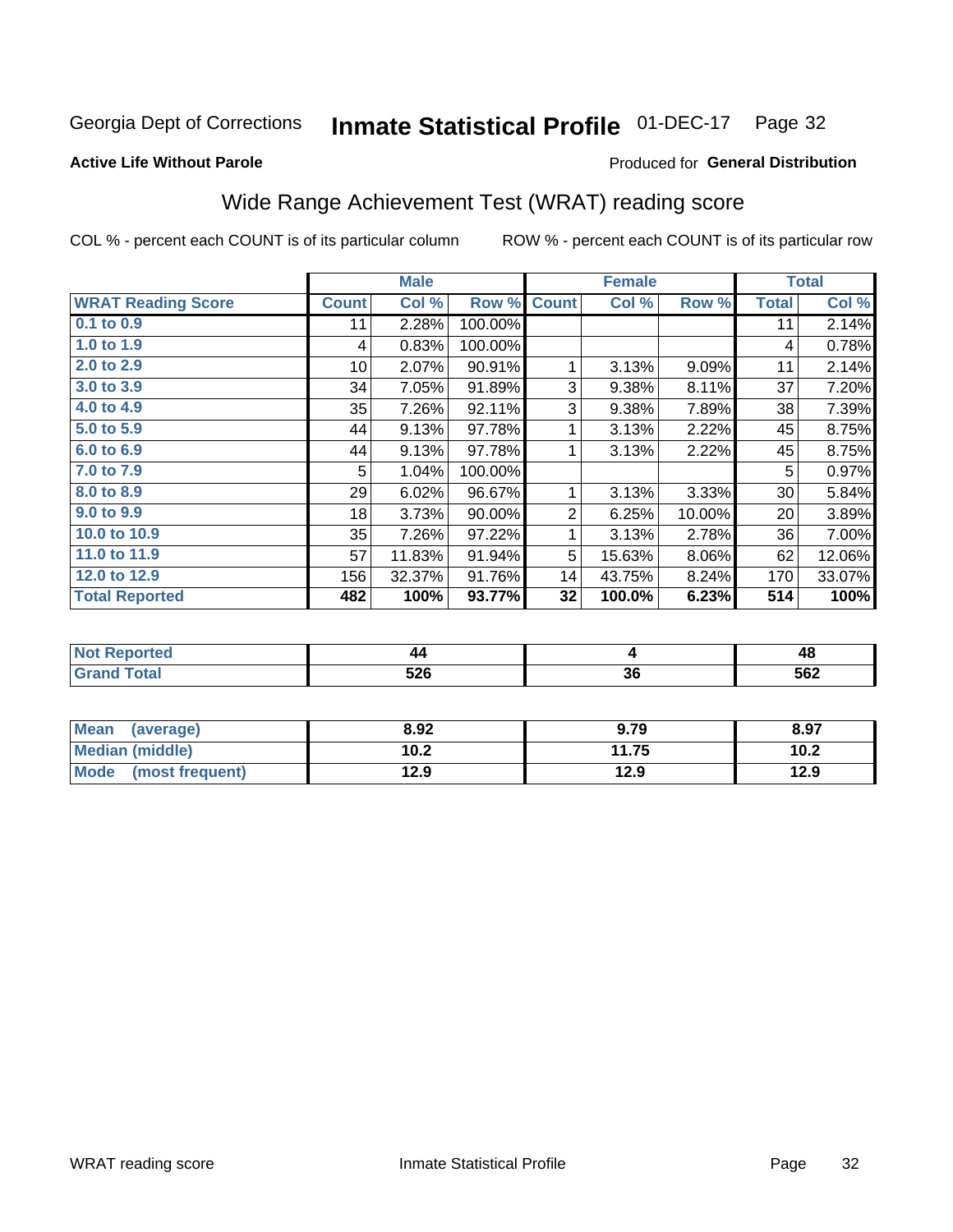#### Inmate Statistical Profile 01-DEC-17 Page 33

### **Active Life Without Parole**

## **Produced for General Distribution**

# Wide Range Achievement Test (WRAT) math score

COL % - percent each COUNT is of its particular column

|                              |       | <b>Male</b> |           |              | <b>Female</b> |        |       | <b>Total</b> |
|------------------------------|-------|-------------|-----------|--------------|---------------|--------|-------|--------------|
| <b>WRAT Mathematic Score</b> | Count | Col %       | Row %     | <b>Count</b> | Col %         | Row %  | Total | Col %        |
| 1.0 to 1.9                   | 3     | 0.62%       | 100.00%   |              |               |        | 3     | 0.58%        |
| 2.0 to 2.9                   | 6     | 1.24%       | 85.71%    |              | 3.13%         | 14.29% | 7     | 1.36%        |
| 3.0 to 3.9                   | 22    | 4.56%       | 95.65%    | 1            | 3.13%         | 4.35%  | 23    | 4.47%        |
| 4.0 to 4.9                   | 68    | 14.11%      | 95.77%    | 3            | 9.38%         | 4.23%  | 71    | 13.81%       |
| 5.0 to 5.9                   | 67    | 13.90%      | 93.06%    | 5            | 15.63%        | 6.94%  | 72    | 14.01%       |
| 6.0 to 6.9                   | 97    | 20.12%      | 94.17%    | 6            | 18.75%        | 5.83%  | 103   | 20.04%       |
| 7.0 to 7.9                   | 33    | 6.85%       | 91.67%    | 3            | 9.38%         | 8.33%  | 36    | 7.00%        |
| 8.0 to 8.9                   | 56    | 11.62%      | 98.25%    | 1            | 3.13%         | 1.75%  | 57    | 11.09%       |
| 9.0 to 9.9                   | 37    | 7.68%       | 92.50%    | 3            | 9.38%         | 7.50%  | 40    | 7.78%        |
| 11.0 to 11.9                 | 21    | 4.36%       | 95.45%    | 1            | 3.13%         | 4.55%  | 22    | 4.28%        |
| 12.0 to 12.9                 | 72    | 14.94%      | $90.00\%$ | 8            | 25.00%        | 10.00% | 80    | 15.56%       |
| <b>Total Reported</b>        | 482   | 100%        | 93.77%    | 32           | 100.0%        | 6.23%  | 514   | 100%         |

| N<br>an a bheala | 44<br>$\sim$ |    | 48                        |
|------------------|--------------|----|---------------------------|
|                  | cne<br>◡▴◡   | ათ | <b>EGO</b><br>◡◡▵<br>$ -$ |

| <b>Mean</b><br>(average) | 7.54 | 8.03 | 7.57 |
|--------------------------|------|------|------|
| <b>Median (middle)</b>   | 6.9  | 7.15 | 6.9  |
| Mode<br>(most frequent)  | 12.9 | 12.9 | 12.9 |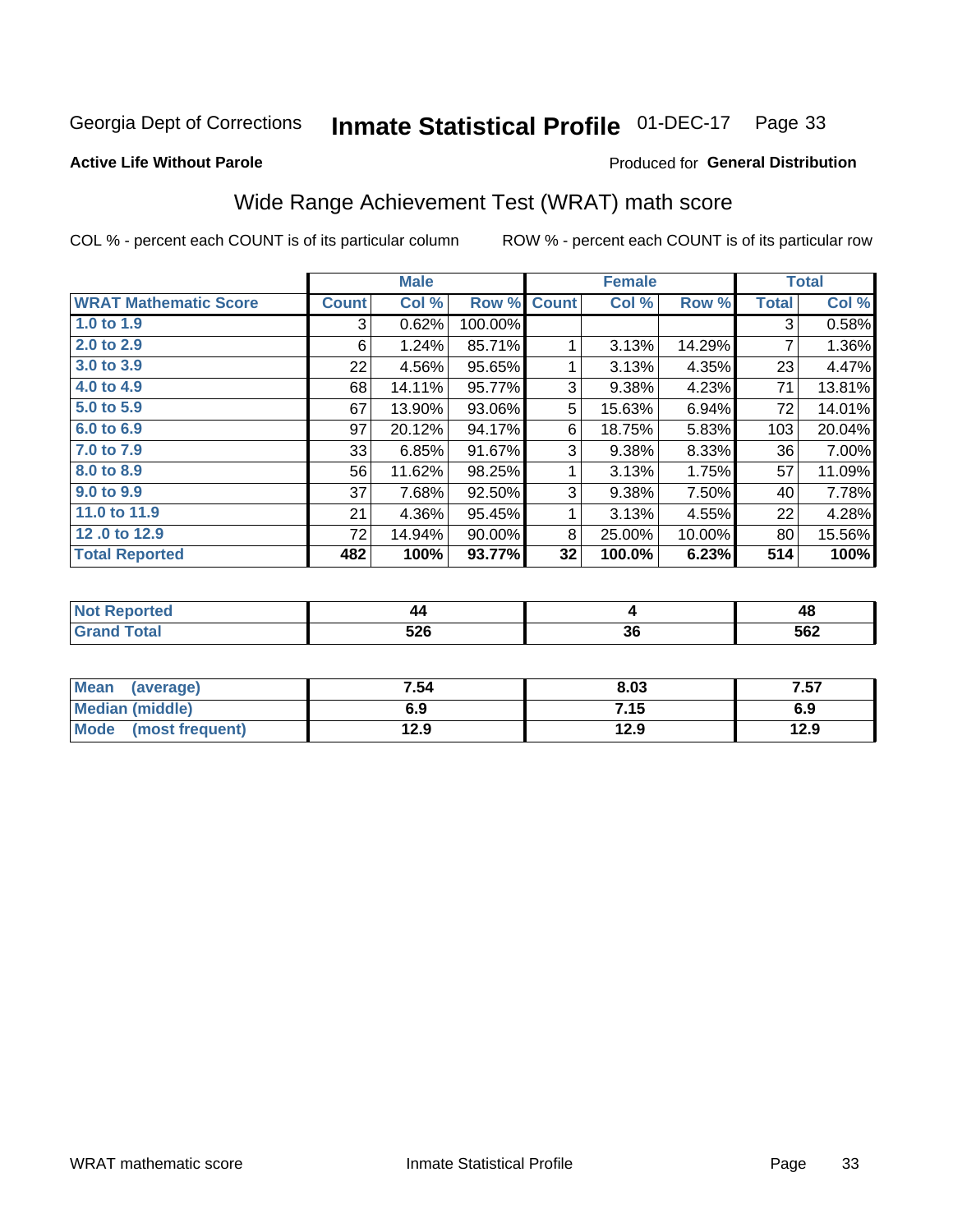#### **Inmate Statistical Profile 01-DEC-17** Page 34

### **Active Life Without Parole**

## **Produced for General Distribution**

# Wide Range Achievement Test (WRAT) spelling score

COL % - percent each COUNT is of its particular column

|                            |                  | <b>Male</b> |         |                | <b>Female</b> |        |              | <b>Total</b> |
|----------------------------|------------------|-------------|---------|----------------|---------------|--------|--------------|--------------|
| <b>WRAT Spelling Score</b> | <b>Count</b>     | Col %       | Row %   | <b>Count</b>   | Col %         | Row %  | <b>Total</b> | Col %        |
| 0.1 to 0.9                 | 8                | 1.66%       | 100.00% |                |               |        | 8            | 1.56%        |
| 1.0 to 1.9                 | 10 <sup>1</sup>  | 2.07%       | 100.00% |                |               |        | 10           | 1.95%        |
| 2.0 to 2.9                 | 14               | 2.90%       | 87.50%  | $\overline{2}$ | 6.25%         | 12.50% | 16           | 3.11%        |
| 3.0 to 3.9                 | 33               | 6.85%       | 91.67%  | 3              | 9.38%         | 8.33%  | 36           | 7.00%        |
| 4.0 to 4.9                 | 20 <sup>°</sup>  | 4.15%       | 100.00% |                |               |        | 20           | 3.89%        |
| 5.0 to 5.9                 | 56               | 11.62%      | 98.25%  |                | 3.13%         | 1.75%  | 57           | 11.09%       |
| 6.0 to 6.9                 | 36               | 7.47%       | 100.00% |                |               |        | 36           | 7.00%        |
| 7.0 to 7.9                 | 50               | 10.37%      | 96.15%  | 2              | 6.25%         | 3.85%  | 52           | 10.12%       |
| 8.0 to 8.9                 | 36               | 7.47%       | 97.30%  |                | 3.13%         | 2.70%  | 37           | 7.20%        |
| 9.0 to 9.9                 | 15 <sub>15</sub> | 3.11%       | 100.00% |                |               |        | 15           | 2.92%        |
| 10.0 to 10.9               | 17               | 3.53%       | 94.44%  | 1              | 3.13%         | 5.56%  | 18           | 3.50%        |
| 11.0 to 11.9               | 40               | 8.30%       | 90.91%  | 4              | 12.50%        | 9.09%  | 44           | 8.56%        |
| 12.0 to 12.9               | 147              | 30.50%      | 89.09%  | 18             | 56.25%        | 10.91% | 165          | 32.10%       |
| <b>Total Reported</b>      | 482              | 100%        | 93.77%  | 32             | 100.0%        | 6.23%  | 514          | 100%         |

| 44         |    | 4c  |
|------------|----|-----|
| coc<br>ง∠บ | აი | 562 |

| <b>Mean</b><br>(average) | 8.58 | 10.35        | 8.69 |
|--------------------------|------|--------------|------|
| Median (middle)          | 8.6  | 127<br>I 4.I | 8.9  |
| Mode (most frequent)     | 12.9 | 12.9         | 12.9 |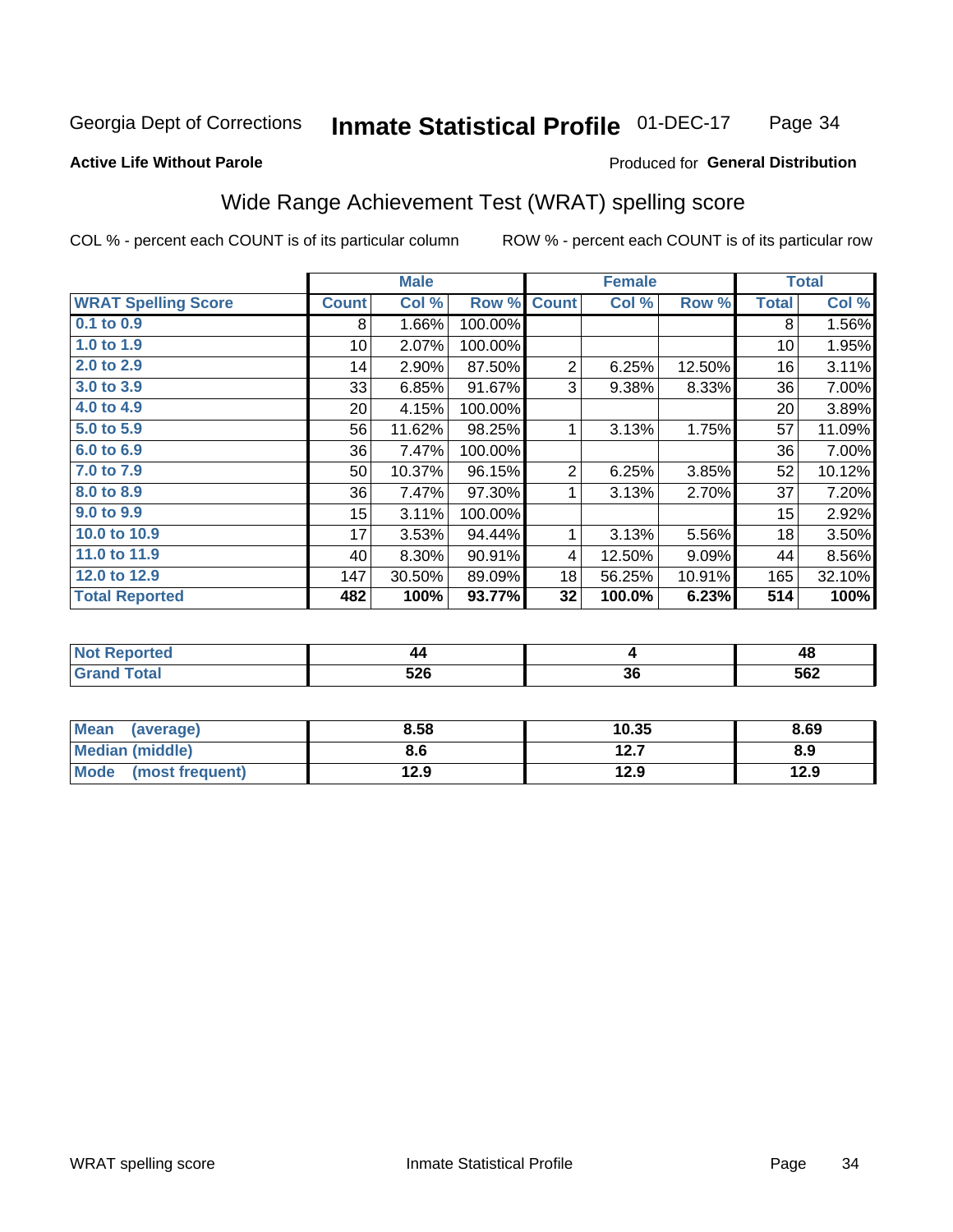# Inmate Statistical Profile 01-DEC-17 Page 35

### **Active Life Without Parole**

### Produced for General Distribution

# Current / last mental health treatment level

COL % - percent each COUNT is of its particular column

|                                    |                 | <b>Male</b> |         |              | <b>Female</b> |        |              | <b>Total</b> |
|------------------------------------|-----------------|-------------|---------|--------------|---------------|--------|--------------|--------------|
| <b>Mental Health Treatment Lev</b> | <b>Count</b>    | Col %       | Row %   | <b>Count</b> | Col %         | Row %  | <b>Total</b> | Col %        |
| 1 No problem at current time       | 72 <sub>1</sub> | 34.95%      | 93.51%  | 5            | 16.67%        | 6.49%  | 77           | 32.63%       |
| 2 Receiving outpatient             | 112             | 54.37%      | 82.96%  | 23           | 76.67%        | 17.04% | 135          | 57.20%       |
| <b>Treatment</b>                   |                 |             |         |              |               |        |              |              |
| 3 Inpatient, moderate              | 21              | 10.19%      | 91.30%  | 2            | 6.67%         | 8.70%  | 23           | 9.75%        |
| <b>Treatment</b>                   |                 |             |         |              |               |        |              |              |
| 4 Inpatient, intensive             |                 | 0.49%       | 100.00% |              |               |        |              | 0.42%        |
| Treatment                          |                 |             |         |              |               |        |              |              |
| <b>Total Evaluated</b>             | 206             | 100%        | 87.29%  | 30           | 100%          | 12.71% | 236          | 100%         |

| Never had MH evaluation | 320 |              | 326 |
|-------------------------|-----|--------------|-----|
| Total                   | 526 | $\sim$<br>JU | 562 |

| <b>Median (middle)</b>         | <b>Receiving outpatient</b><br>treatment | <b>Receiving outpatient</b><br>treatment | <b>Receiving</b><br>outpatient<br>treatment |  |
|--------------------------------|------------------------------------------|------------------------------------------|---------------------------------------------|--|
| <b>Mode</b><br>(most frequent) | <b>Receiving outpatient</b><br>treatment | <b>Receiving outpatient</b><br>treatment | <b>Receiving</b><br>outpatient<br>treatment |  |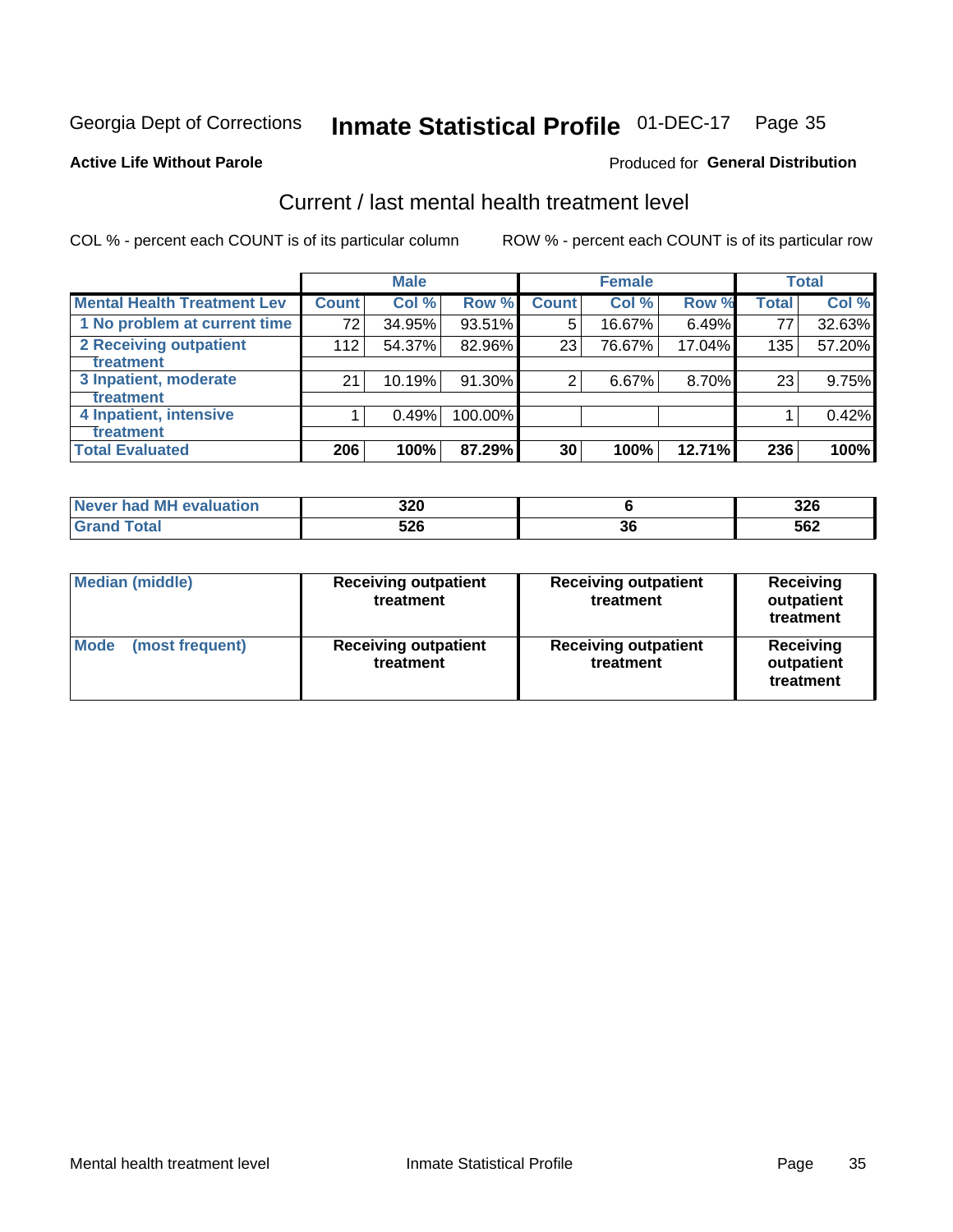#### Inmate Statistical Profile 01-DEC-17 Page 36

## **Active Life Without Parole**

## Produced for General Distribution

# PULHESDWIT medical scale - 'P' overall condition ('P'hysical)

COL % - percent each COUNT is of its particular column

|                                  |         | <b>Male</b> |             |    | <b>Female</b> |        |              | <b>Total</b> |
|----------------------------------|---------|-------------|-------------|----|---------------|--------|--------------|--------------|
| 'P' Overall Condition            | Count l | Col %       | Row % Count |    | Col %         | Row %  | <b>Total</b> | Col %        |
| 1 No medical illness             | 358     | 75.05%      | 95.21%      | 18 | 51.43%        | 4.79%  | 376          | 73.44%       |
| 2 Well-controlled chronic        | 112     | 23.48%      | 87.50%      | 16 | 45.71%        | 12.50% | 128          | 25.00%       |
| <b>illness</b>                   |         |             |             |    |               |        |              |              |
| 3 Poorly-controlled chronic      | 5       | 1.05%       | 83.33%      |    | 2.86%         | 16.67% | 6            | 1.17%        |
| <b>illness</b>                   |         |             |             |    |               |        |              |              |
| 4 Significant problems requiring | 2       | 0.42%       | 100.00%     |    |               |        | 2            | 0.39%        |
| special housing                  |         |             |             |    |               |        |              |              |
| <b>Total Reported</b>            | 477     | 100%        | 93.16%      | 35 | 100%          | 6.84%  | 512          | 100%         |

|       | л                          |            | 50                |
|-------|----------------------------|------------|-------------------|
| _____ | - ^ ^<br><b>JLL</b><br>--- | $\sim$<br> | <b>EGO</b><br>∸טע |

| <b>Mode</b> | (most frequent) | 1 No medical illness | 1 No medical illness | 1 No medical<br>illness |
|-------------|-----------------|----------------------|----------------------|-------------------------|
|-------------|-----------------|----------------------|----------------------|-------------------------|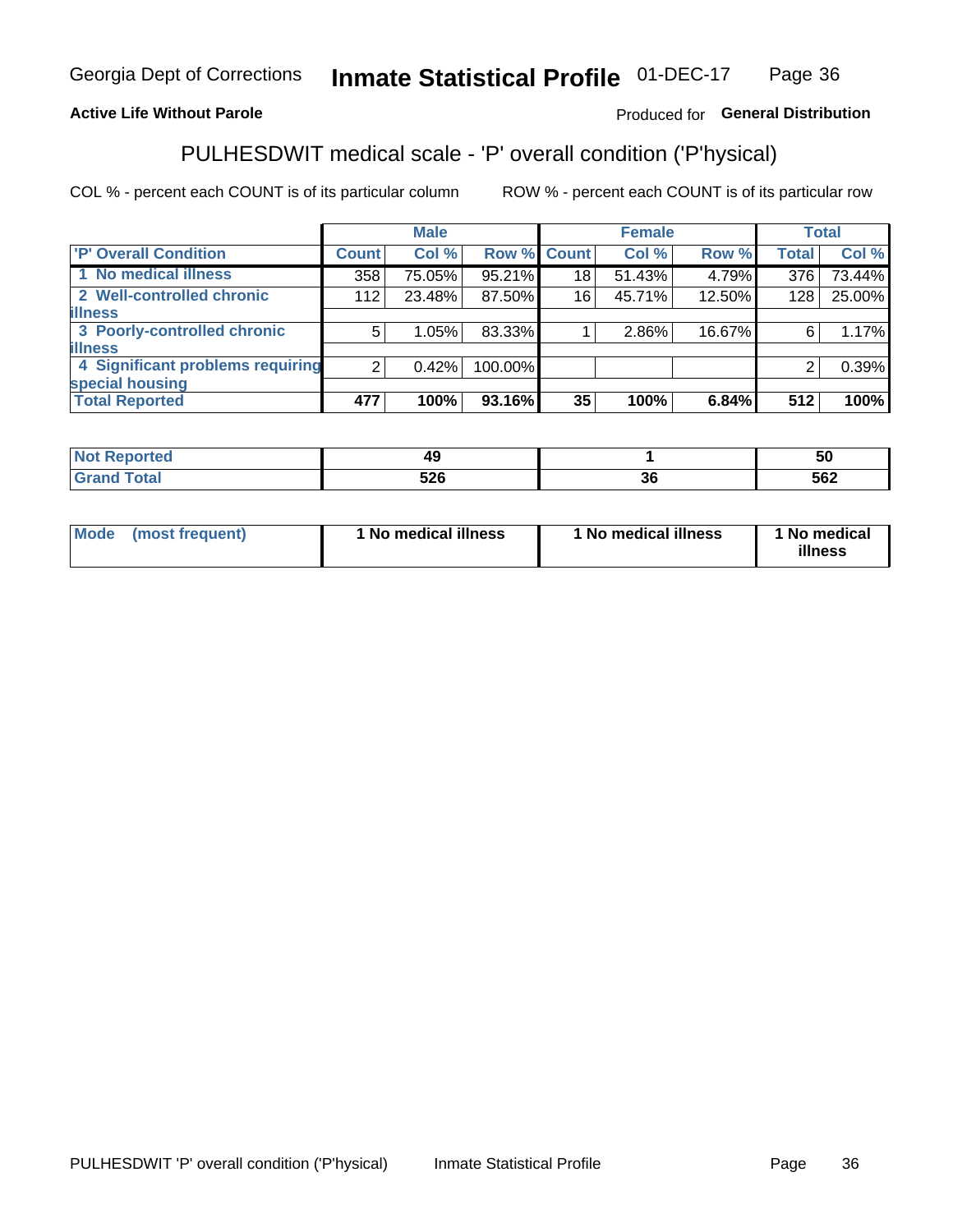### **Active Life Without Parole**

## Produced for General Distribution

# PULHESDWIT medical scale - 'U' upper body

COL % - percent each COUNT is of its particular column

|                              |              | <b>Male</b> |         |              | <b>Female</b> |        |              | <b>Total</b> |
|------------------------------|--------------|-------------|---------|--------------|---------------|--------|--------------|--------------|
| <b>U' Upper Body</b>         | <b>Count</b> | Col %       | Row %   | <b>Count</b> | Col %         | Row %  | <b>Total</b> | Col %        |
| 1 Upper bones, joints,       | 457          | 95.81%      | 93.27%  | 33           | 94.29%        | 6.73%  | 490          | 95.70%       |
| muscles all OK               |              |             |         |              |               |        |              |              |
| 2 One or both arms minimally | 17           | 3.56%       | 89.47%  | 2            | 5.71%         | 10.53% | 19           | 3.71%        |
| limited                      |              |             |         |              |               |        |              |              |
| 3 One or both arms           | 2            | 0.42%       | 100.00% |              |               |        | 2            | 0.39%        |
| <b>moderately limited</b>    |              |             |         |              |               |        |              |              |
| 4 One arm disabled,          |              | 0.21%       | 100.00% |              |               |        |              | 0.20%        |
| paralyzed, or amputated      |              |             |         |              |               |        |              |              |
| <b>Total Reported</b>        | 477          | 100%        | 93.16%  | 35           | 100%          | 6.84%  | 512          | 100%         |

| <b>Not Reported</b> |     |   | 50  |
|---------------------|-----|---|-----|
| <b>Total</b>        | につに | ~ | 562 |
| ا الله ا            | JZU | u |     |

|  | Mode (most frequent) | 1 Upper bones, joints,<br>muscles all OK | 1 Upper bones, joints,<br>muscles all OK | 1 Upper bones,<br>ljoints, muscles all<br>ΟK |
|--|----------------------|------------------------------------------|------------------------------------------|----------------------------------------------|
|--|----------------------|------------------------------------------|------------------------------------------|----------------------------------------------|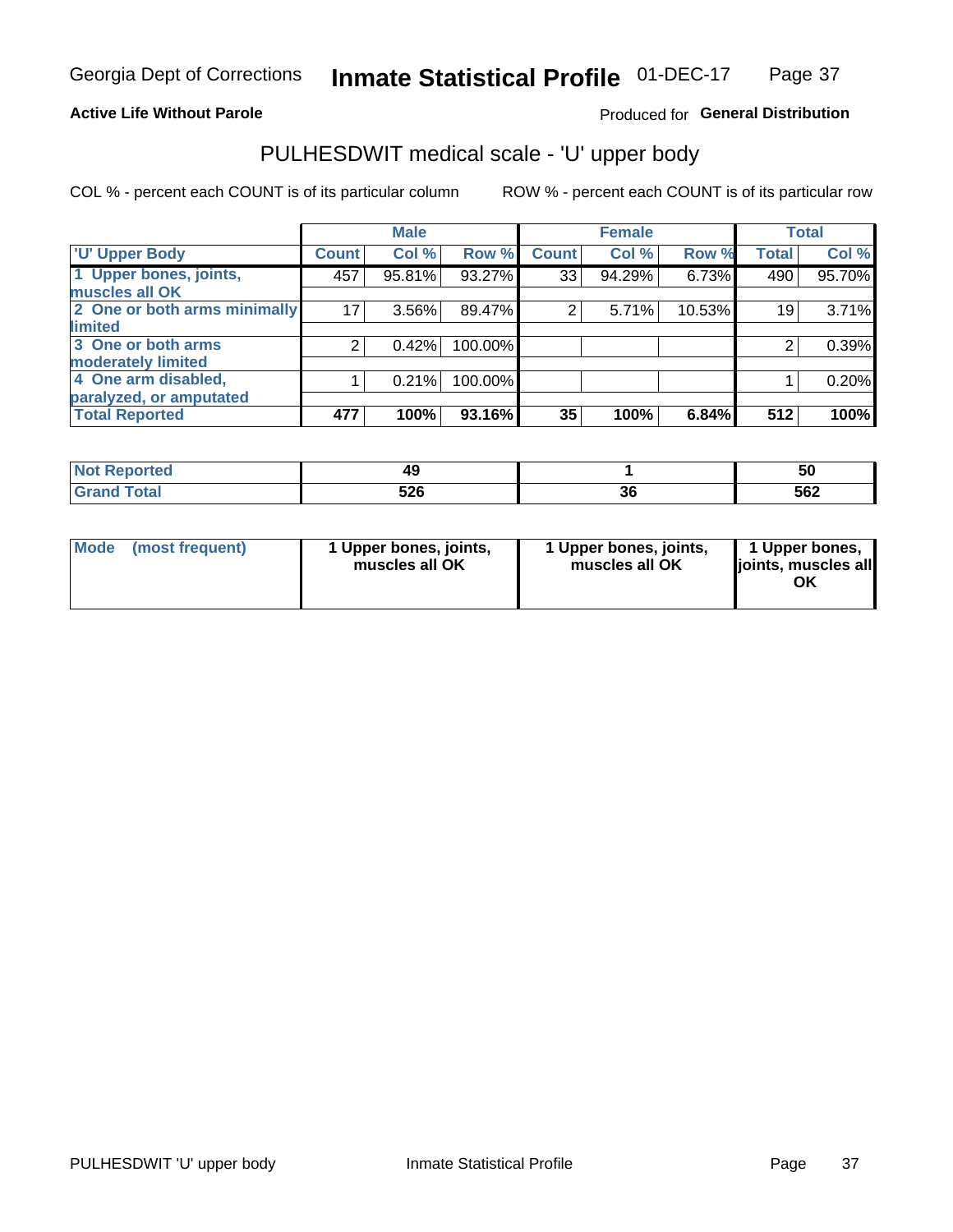### **Active Life Without Parole**

## Produced for General Distribution

# PULHESDWIT medical scale - 'L' lower body

COL % - percent each COUNT is of its particular column

|                                |              | <b>Male</b> |         |              | <b>Female</b> |        |              | <b>Total</b> |
|--------------------------------|--------------|-------------|---------|--------------|---------------|--------|--------------|--------------|
| 'L' Lower Body                 | <b>Count</b> | Col %       | Row %   | <b>Count</b> | Col %         | Row %  | <b>Total</b> | Col %        |
| 1 Lower bones, joints,         | 424          | 88.89%      | 93.39%  | 30           | 85.71%        | 6.61%  | 454          | 88.67%       |
| muscles all OK                 |              |             |         |              |               |        |              |              |
| 2 One or both legs minimally   | 45           | 9.43%       | 90.00%  | 5            | 14.29%        | 10.00% | 50           | 9.77%        |
| limited                        |              |             |         |              |               |        |              |              |
| 3 One or both legs             | 5            | 1.05%       | 100.00% |              |               |        | 5            | 0.98%        |
| moderately limited             |              |             |         |              |               |        |              |              |
| 4 One leg disabled, paralyzed, | 3            | 0.63%       | 100.00% |              |               |        | 3            | 0.59%        |
| or amputated                   |              |             |         |              |               |        |              |              |
| <b>Total Reported</b>          | 477          | 100%        | 93.16%  | 35           | 100%          | 6.84%  | 512          | 100.0%       |

| orted<br><b>NOT REDOM:</b><br>. <b>.</b> |            |         | ้วเ |
|------------------------------------------|------------|---------|-----|
| <b>Total</b>                             | につに<br>JLU | ~<br>Jι | 562 |

| Mode | (most frequent) | 1 Lower bones, joints,<br>muscles all OK | 1 Lower bones, joints,<br>muscles all OK | 1 Lower bones,<br>ljoints, muscles all<br>OK |
|------|-----------------|------------------------------------------|------------------------------------------|----------------------------------------------|
|------|-----------------|------------------------------------------|------------------------------------------|----------------------------------------------|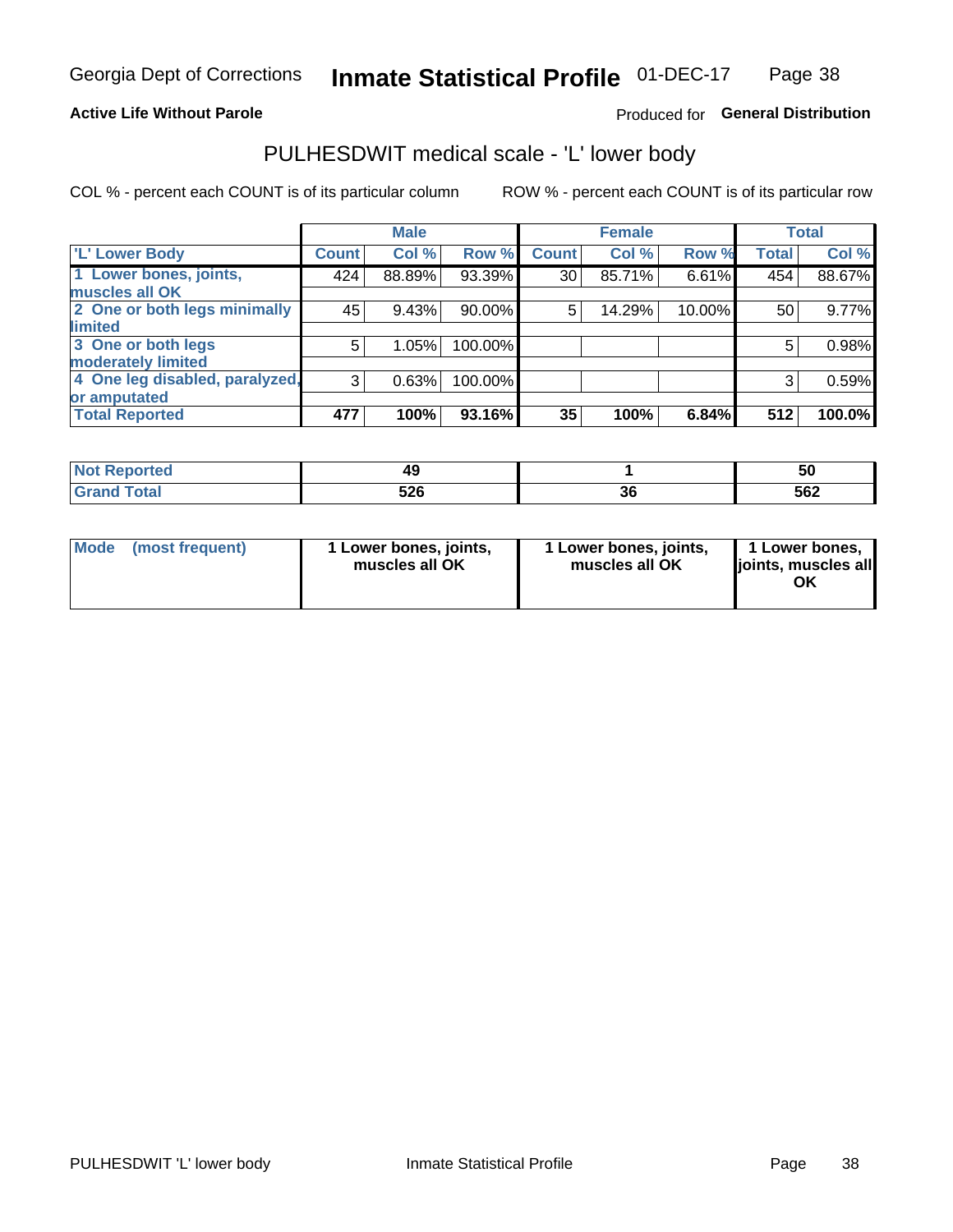**Active Life Without Parole** 

Produced for General Distribution

# PULHESDWIT medical scale - 'H' hearing

COL % - percent each COUNT is of its particular column

|                              | <b>Male</b>  |          | <b>Female</b>      |                 |            | Total |              |        |
|------------------------------|--------------|----------|--------------------|-----------------|------------|-------|--------------|--------|
| <b>H'</b> Hearing            | <b>Count</b> | Col%     | <b>Row % Count</b> |                 | Col %      | Row % | <b>Total</b> | Col %  |
| 1 Normal hearing both ears   | 474          | 99.58%   | $93.12\%$          | 35              | $100.00\%$ | 6.88% | 509          | 99.61% |
| 3 Total loss in one ear with | C            | $0.42\%$ | 100.00%            |                 |            |       |              | 0.39%  |
| mild loss in other           |              |          |                    |                 |            |       |              |        |
| <b>Total Reported</b>        | 476          | 100%     | 93.15%             | 35 <sub>1</sub> | 100%       | 6.85% | 511          | 100%   |

| -<br>TE 10 | . .<br>u          |      | $\sim$ |
|------------|-------------------|------|--------|
| ______     | <b>FOR</b><br>◡∸◡ | - JU | 562    |

|  | Mode (most frequent) | 1 Normal hearing both ears 1 Normal hearing both ears 1 Normal hearing |  | both ears |
|--|----------------------|------------------------------------------------------------------------|--|-----------|
|--|----------------------|------------------------------------------------------------------------|--|-----------|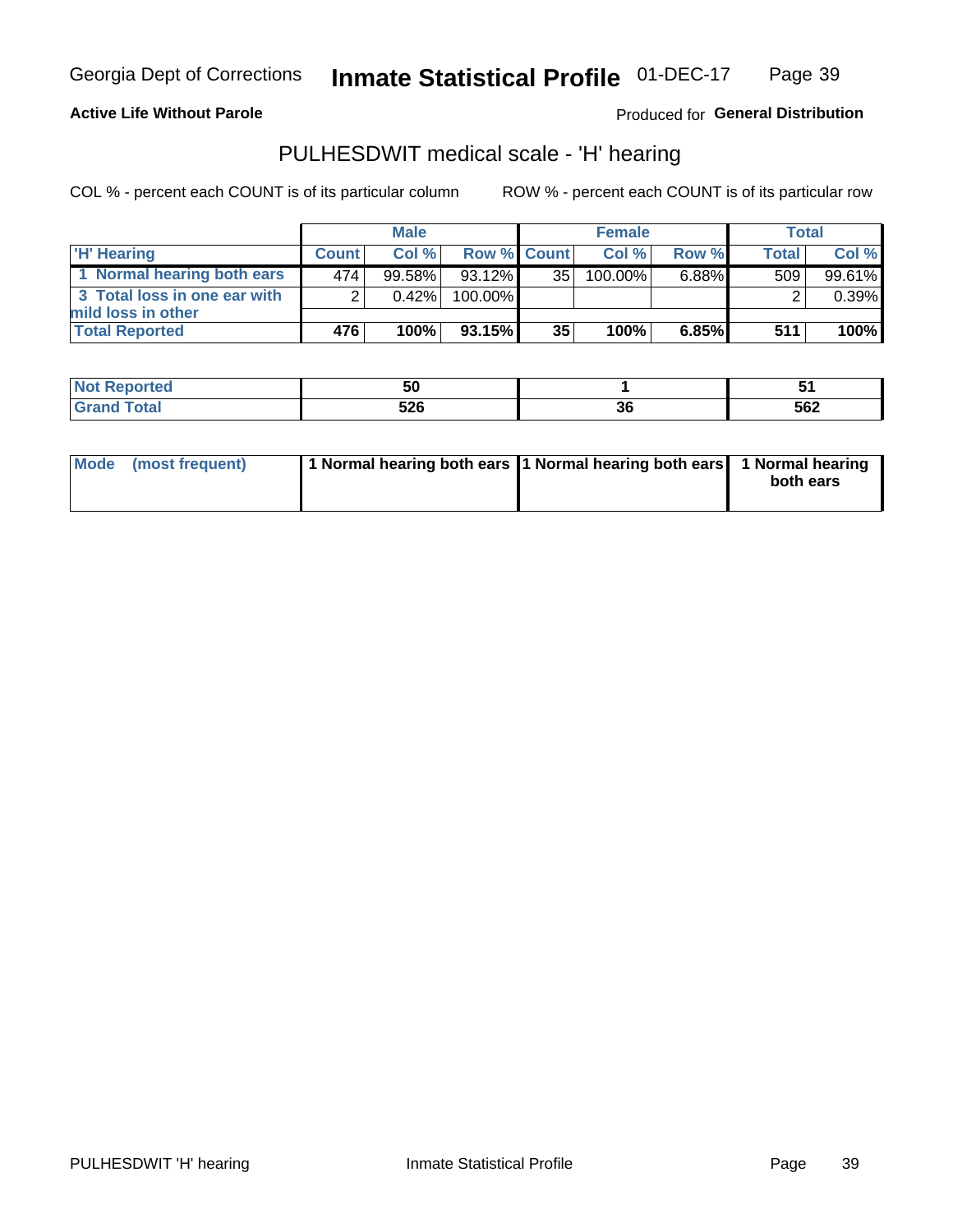### **Active Life Without Parole**

## Produced for General Distribution

# PULHESDWIT medical scale - 'E' vision

COL % - percent each COUNT is of its particular column

|                                |              | <b>Male</b> |             |    | <b>Female</b> |        |              | <b>Total</b> |
|--------------------------------|--------------|-------------|-------------|----|---------------|--------|--------------|--------------|
| <b>E' Vision</b>               | <b>Count</b> | Col %       | Row % Count |    | Col %         | Row %  | <b>Total</b> | Col %        |
| 1 Correctable to 20/40 in both | 384          | 81.18%      | 96.24%      | 15 | 45.45%        | 3.76%  | 399          | 78.85%       |
| eyes                           |              |             |             |    |               |        |              |              |
| 2 Correctable to 20/70 in one  | 82           | 17.34%      | 83.67%      | 16 | 48.48%        | 16.33% | 98           | 19.37%       |
| eye, may be blind in other     |              |             |             |    |               |        |              |              |
| 3 Correctable to 20/200 in one | 6            | 1.27%       | 75.00%      |    | 6.06%         | 25.00% | 8            | 1.58%        |
| eye, may be blind in other     |              |             |             |    |               |        |              |              |
| 4 One eye not correctable to   |              | 0.21%       | 100.00%     |    |               |        |              | 0.20%        |
| 20/200, other may be blind     |              |             |             |    |               |        |              |              |
| <b>Total Reported</b>          | 473          | 100%        | $93.48\%$   | 33 | 100%          | 6.52%  | 506          | 100%         |

| <b>Not</b><br><b>roorted</b><br>Reno | JJ  |          | <b>b</b> |
|--------------------------------------|-----|----------|----------|
| <b>Total</b><br>Cror                 | 526 | ^^<br>ახ | 562      |

| Mode (most frequent) | 1 Correctable to 20/40 in both 2 Correctable to 20/70 in one 1 Correctable to |                                               |  |
|----------------------|-------------------------------------------------------------------------------|-----------------------------------------------|--|
|                      | eves                                                                          | eye, may be blind in other 20/40 in both eyes |  |
|                      |                                                                               |                                               |  |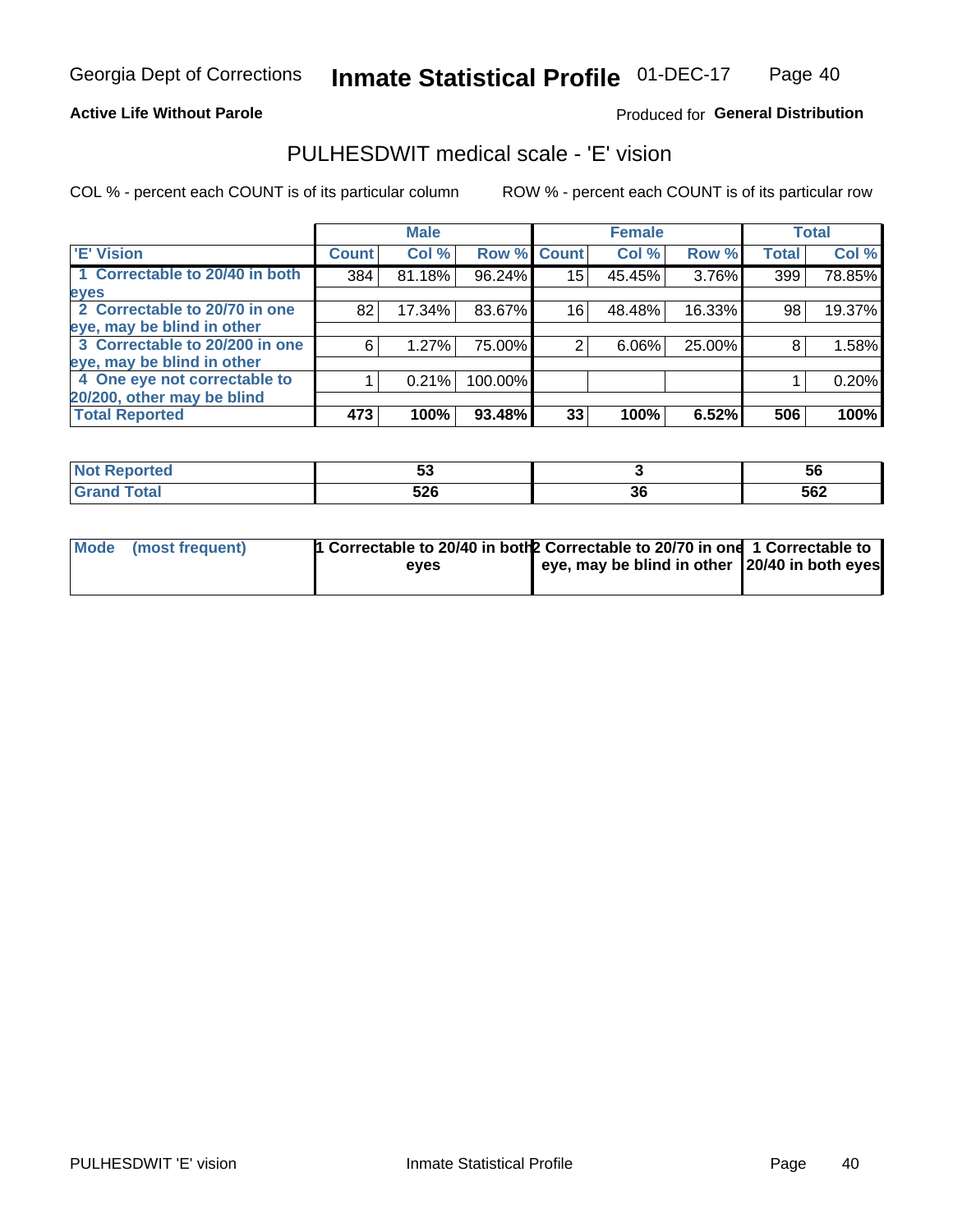### **Active Life Without Parole**

## Produced for General Distribution

# PULHESDWIT medical scale - 'S' pSychiatric

COL % - percent each COUNT is of its particular column

|                                        |              | <b>Male</b> |             |    | <b>Female</b> |        |              | Total  |
|----------------------------------------|--------------|-------------|-------------|----|---------------|--------|--------------|--------|
| 'S' pSychiatric                        | <b>Count</b> | Col %       | Row % Count |    | Col %         | Row %  | <b>Total</b> | Col %  |
| 1 No impairment or disorders           | 421          | 82.55%      | 98.36%      |    | 28.00%        | 1.64%  | 428          | 80.00% |
| 2 Stable, or in remission, or          | 72           | 14.12%      | 80.90%      | 17 | 68.00%        | 19.10% | 89           | 16.64% |
| mild impairment or retardation         |              |             |             |    |               |        |              |        |
| 3 Requires moderate inpatient          | 15           | 2.94%       | 93.75%      |    | 4.00%         | 6.25%  | 16           | 2.99%  |
| treatment                              |              |             |             |    |               |        |              |        |
| <b>5 Requires Crisis Stabilization</b> | ົ            | 0.39%       | 100.00%     |    |               |        | 2            | 0.37%  |
| Unit (CSU) inpatient care              |              |             |             |    |               |        |              |        |
| <b>Total Reported</b>                  | 510          | 100%        | 95.33%      | 25 | 100%          | 4.67%  | 535          | 100%   |

| 77 F.H |                    |           | ~-<br>-- |
|--------|--------------------|-----------|----------|
|        | cnc<br>JLV<br>$ -$ | ^ ^<br>JС | 562      |

| Mode (most frequent) | <sup>1</sup> No impairment or disorders 2 Stable, or in remission, <sup>1</sup> No impairment or |                       |           |
|----------------------|--------------------------------------------------------------------------------------------------|-----------------------|-----------|
|                      |                                                                                                  | or mild impairment or | disorders |
|                      |                                                                                                  | retardation           |           |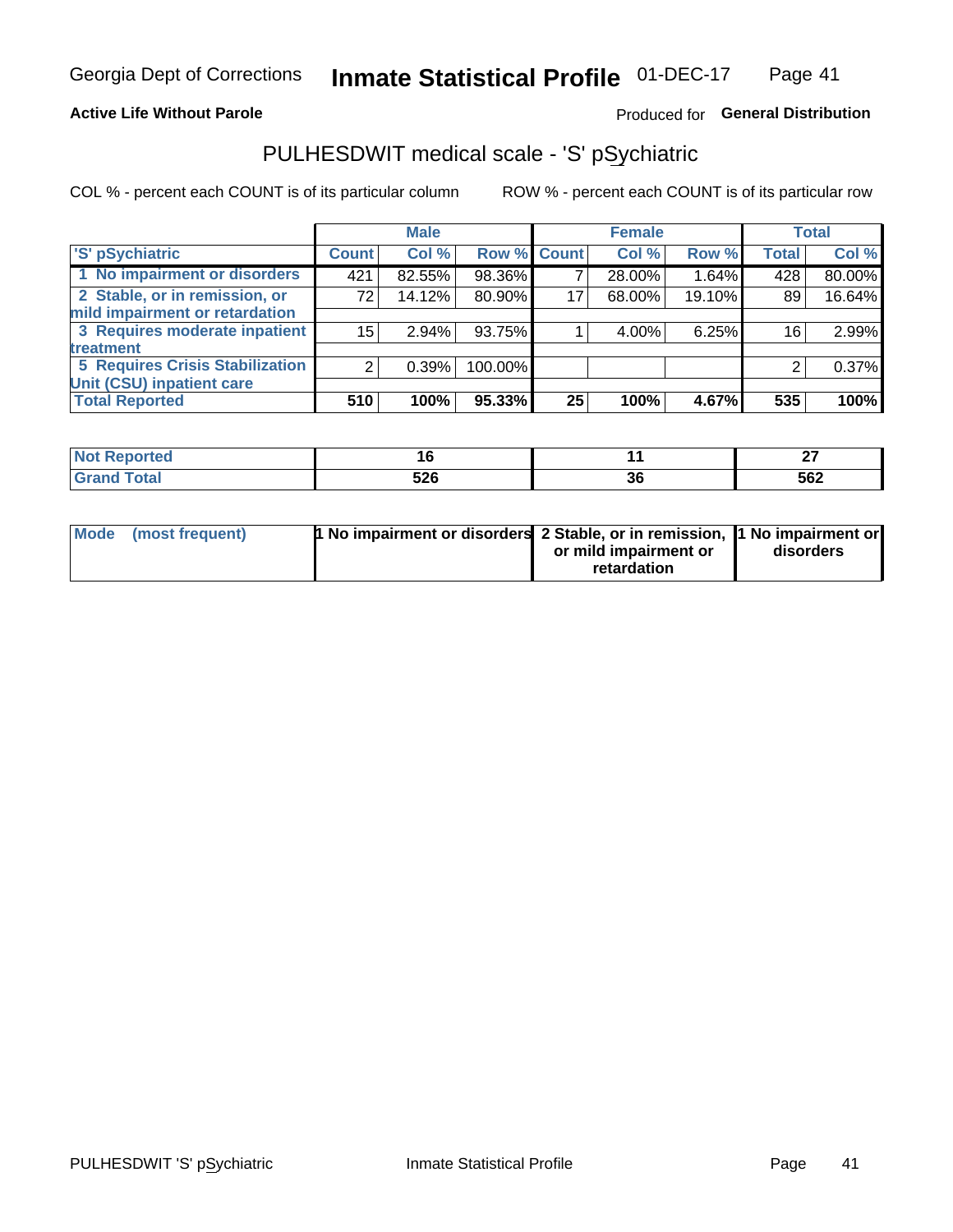### **Active Life Without Parole**

## Produced for General Distribution

# PULHESDWIT medical scale - 'D' dental

COL % - percent each COUNT is of its particular column

|                                 |                 | <b>Male</b> |         |              | <b>Female</b> |       |              | <b>Total</b> |
|---------------------------------|-----------------|-------------|---------|--------------|---------------|-------|--------------|--------------|
| <b>D'</b> Dental                | <b>Count</b>    | Col %       | Row %   | <b>Count</b> | Col %         | Row % | <b>Total</b> | Col %        |
| 1 Minimal routine dental health | 315             | 67.60%      | 92.92%  | 24           | 85.71%        | 7.08% | 339          | 68.62%       |
| <b>needs</b>                    |                 |             |         |              |               |       |              |              |
| 2 Moderate cavities and/or gum  | 128             | 27.47%      | 98.46%  | 2            | 7.14%         | 1.54% | 130          | 26.32%       |
| disease                         |                 |             |         |              |               |       |              |              |
| 3 Extensive gum disease         | 22 <sub>1</sub> | 4.72%       | 91.67%  | 2            | 7.14%         | 8.33% | 24           | 4.86%        |
| and/or widespread decay         |                 |             |         |              |               |       |              |              |
| 4 Urgent need for dental        |                 | 0.21%       | 100.00% |              |               |       |              | 0.20%        |
| <b>services</b>                 |                 |             |         |              |               |       |              |              |
| <b>Total Reported</b>           | 466             | 100%        | 94.33%  | 28           | 100%          | 5.67% | 494          | 100%         |

| orted<br><b>NOT REPO</b><br>$1.15$ . | 60         |          | 68  |
|--------------------------------------|------------|----------|-----|
| Total                                | EOC<br>JZY | ^^<br>ად | 562 |

| Mode | (most frequent) | <b>Minimal routine dental</b><br>health needs | 1 Minimal routine dental 1 Minimal routine<br>health needs | dental health<br>needs |
|------|-----------------|-----------------------------------------------|------------------------------------------------------------|------------------------|
|------|-----------------|-----------------------------------------------|------------------------------------------------------------|------------------------|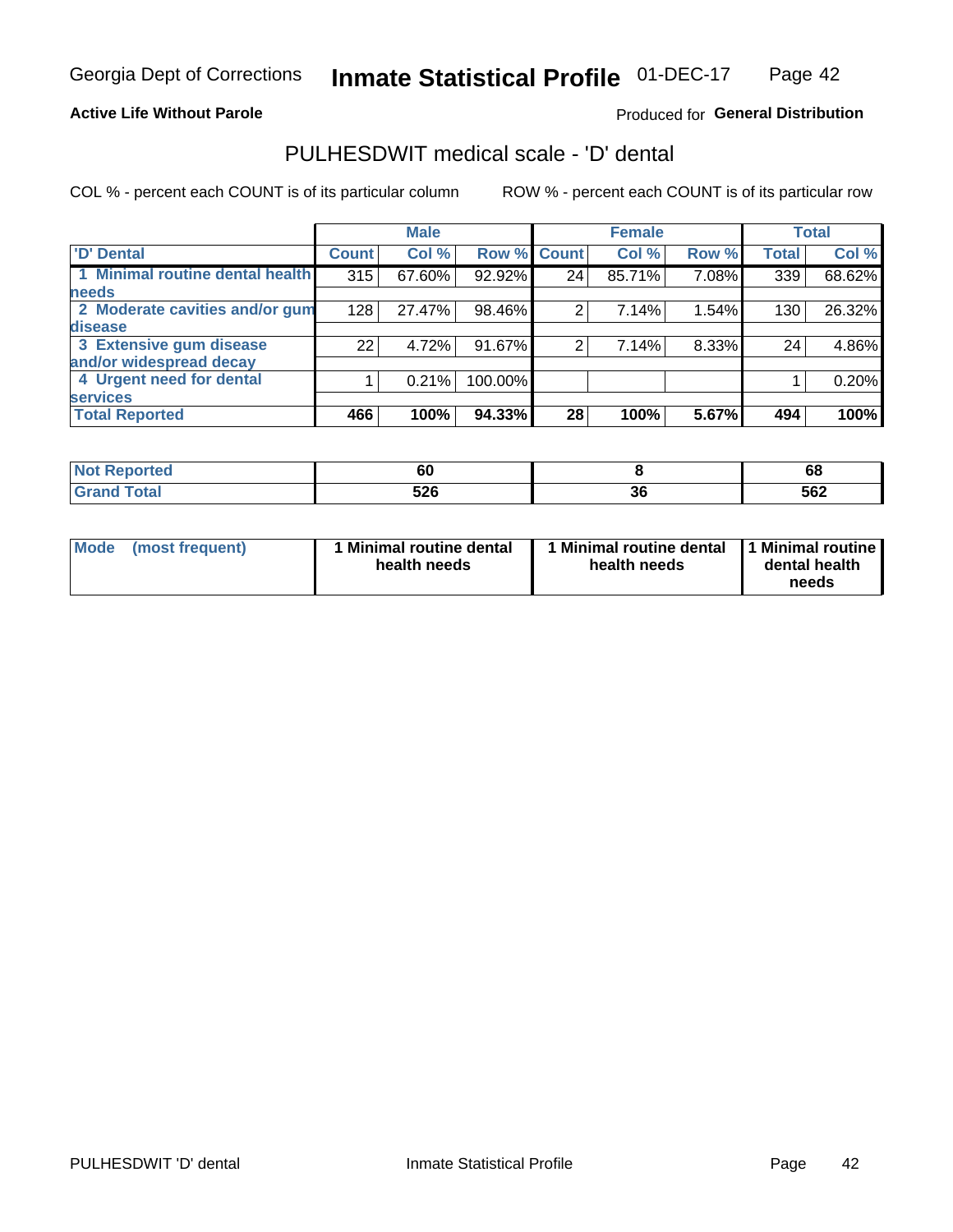### **Active Life Without Parole**

## Produced for General Distribution

# PULHESDWIT medical scale - 'W' work ability

COL % - percent each COUNT is of its particular column

|                                 |              | <b>Male</b> |                    |    | <b>Female</b> |        |              | <b>Total</b> |
|---------------------------------|--------------|-------------|--------------------|----|---------------|--------|--------------|--------------|
| <b>W' work ability</b>          | <b>Count</b> | Col %       | <b>Row % Count</b> |    | Col %         | Row %  | <b>Total</b> | Col %        |
| 1 Unrestricted work or activity | 404          | 84.87%      | 94.39%             | 24 | 68.57%        | 5.61%  | 428          | 83.76%       |
| 2 Minor restrictions on type of | 58           | 12.18%      | 85.29%             | 10 | 28.57%        | 14.71% | 68           | 13.31%       |
| <b>work</b>                     |              |             |                    |    |               |        |              |              |
| 3 Moderate restrictions on type | 9            | 1.89%       | $90.00\%$          |    | 2.86%         | 10.00% | 10           | $1.96\%$     |
| of work                         |              |             |                    |    |               |        |              |              |
| 4 Major restrictions on type of | 5            | 1.05%       | 100.00%            |    |               |        | 5            | 0.98%        |
| <b>work</b>                     |              |             |                    |    |               |        |              |              |
| <b>Total Reported</b>           | 476          | 100%        | 93.15%             | 35 | 100%          | 6.85%  | 511          | 100.0%       |

| πе. | ้วน        |           | ີ   |
|-----|------------|-----------|-----|
|     | につC<br>υ∠υ | ^^<br>oc. | 562 |

| Mode            | 1 Unrestricted work or | 1 Unrestricted work or | 1 Unrestricted   |
|-----------------|------------------------|------------------------|------------------|
| (most frequent) | activity               | activity               | work or activity |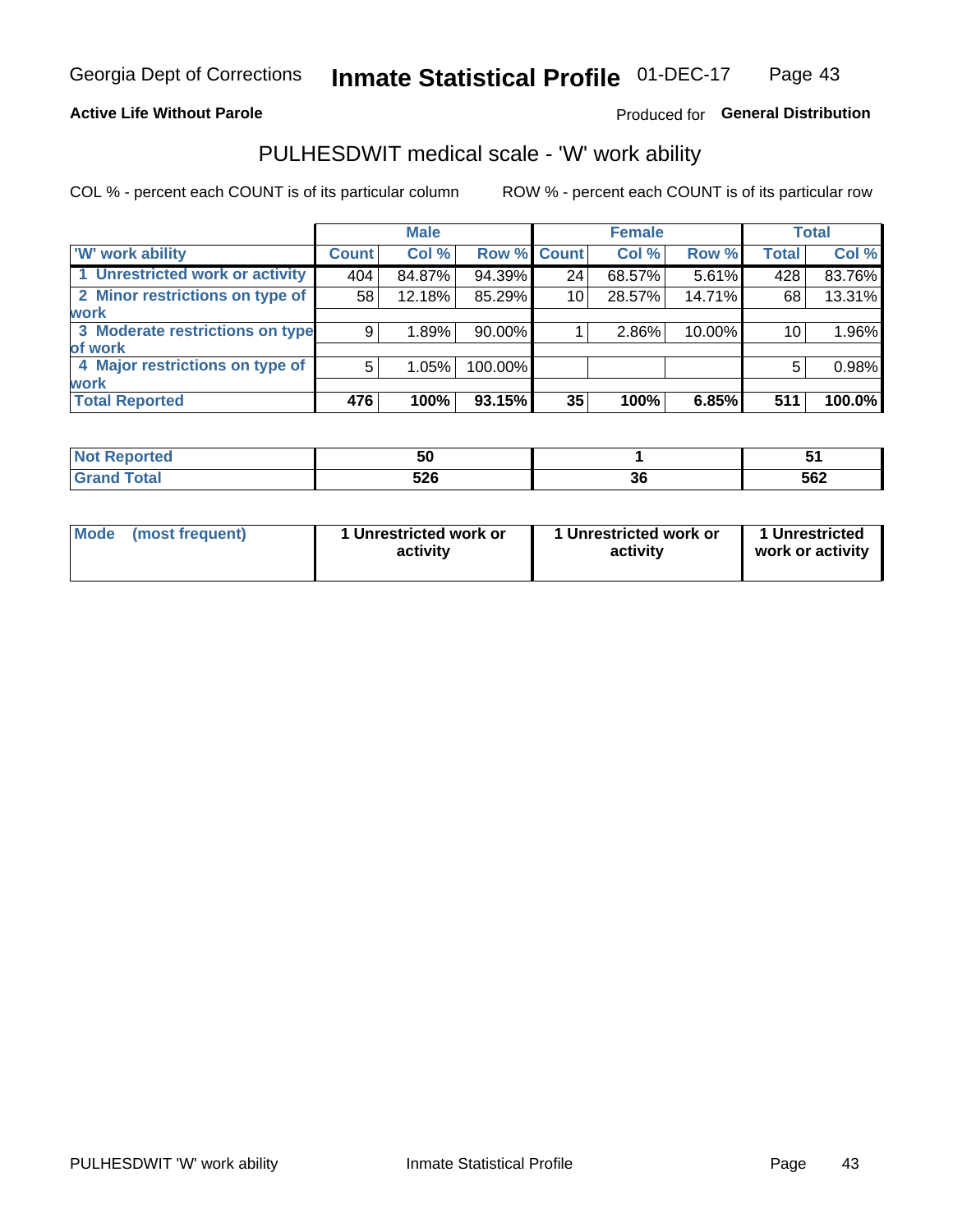**Active Life Without Parole** 

Produced for General Distribution

# PULHESDWIT medical scale - 'I' impairment

COL % - percent each COUNT is of its particular column ROW % - percent each COUNT is of its particular row

|                                 |              | <b>Male</b> |             |    | <b>Female</b> |       |              | <b>Total</b> |
|---------------------------------|--------------|-------------|-------------|----|---------------|-------|--------------|--------------|
| <b>T' Impairment</b>            | <b>Count</b> | Col %       | Row % Count |    | Col%          | Row % | <b>Total</b> | Col %        |
| 1 No impairments or             | 472          | 99.16%      | 93.10%      | 35 | 100.00%       | 6.90% | 507          | 99.22%       |
| <b>disabilities</b>             |              |             |             |    |               |       |              |              |
| 2 Wheelchair-bound but          | C            | 0.42%       | $100.00\%$  |    |               |       |              | 0.39%        |
| otherwise OK                    |              |             |             |    |               |       |              |              |
| <b>5 Needs maximal Assisted</b> | っ            | 0.42%       | 100.00%     |    |               |       |              | 0.39%        |
| <b>Living (level III)</b>       |              |             |             |    |               |       |              |              |
| <b>Total Reported</b>           | 476          | 100%        | 93.15%      | 35 | 100%          | 6.85% | 511          | 100%         |
|                                 |              |             |             |    |               |       |              |              |

| rtea                                                        | 50  |    |     |
|-------------------------------------------------------------|-----|----|-----|
| $F \wedge f \wedge f$<br>. Jidi<br>$\sim$ . $\sim$ . $\sim$ | 526 | აი | 562 |

| <b>Mode</b>     | 1 No impairments or | 1 No impairments or | 1 1 No impairments |
|-----------------|---------------------|---------------------|--------------------|
| (most frequent) | disabilities        | disabilities        | or disabilities    |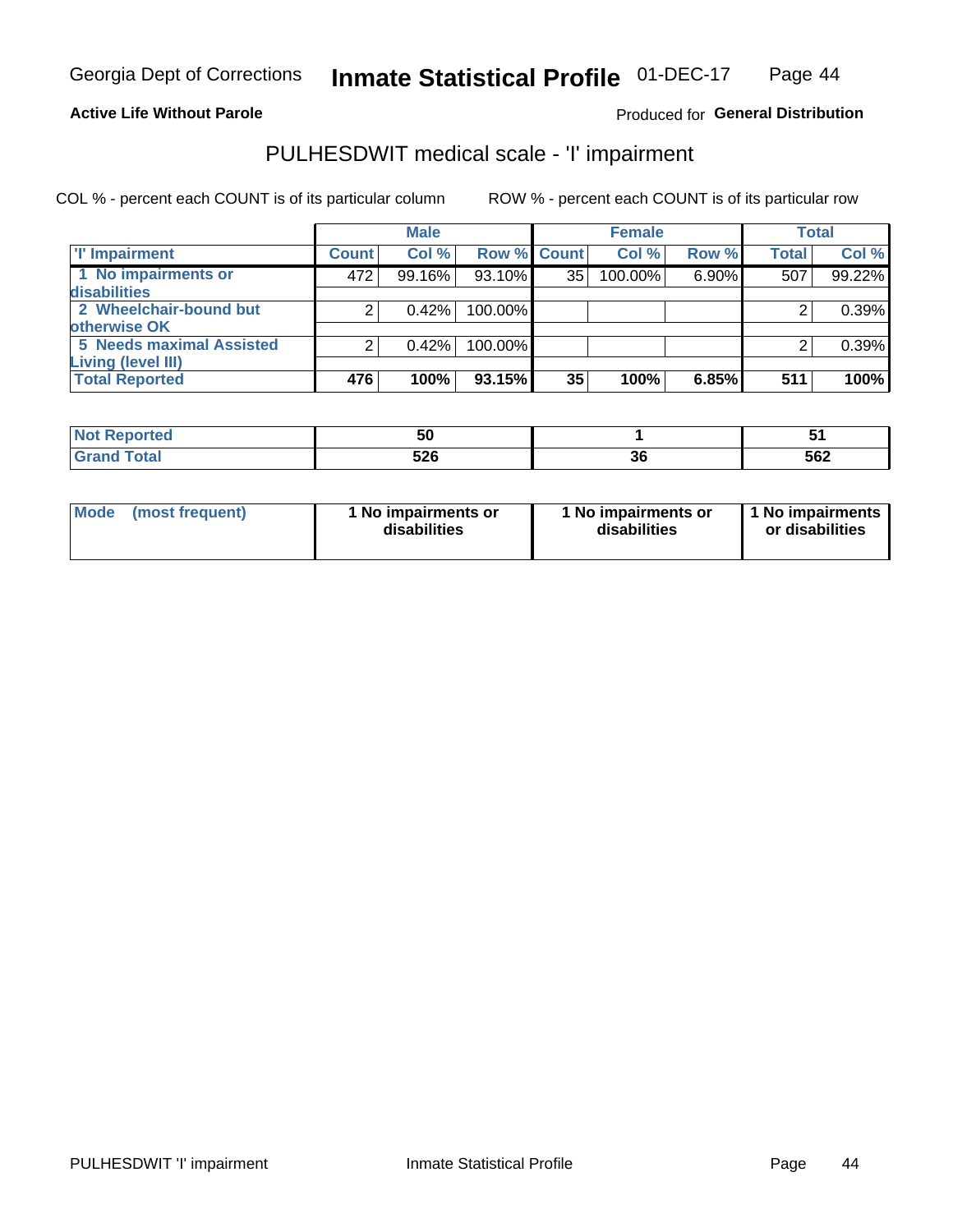### **Active Life Without Parole**

## Produced fo General Distribution

# PULHESDWIT medical scale - 'T' transportability

COL % - percent each COUNT is of its particular column

|                             |              | <b>Male</b> |                    |                 | <b>Female</b> |          |              | Total  |
|-----------------------------|--------------|-------------|--------------------|-----------------|---------------|----------|--------------|--------|
| <b>T' Transportability</b>  | <b>Count</b> | Col%        | <b>Row % Count</b> |                 | Col %         | Row %    | <b>Total</b> | Col %  |
| 1 Can be transported in any | 476          | 99.58%      | $93.15\%$          | 35 <sub>1</sub> | 100.00%       | $6.85\%$ | 511          | 99.61% |
| ordinary approved vehicle   |              |             |                    |                 |               |          |              |        |
| 5 Requires ambulance        |              | 0.42%       | 100.00%            |                 |               |          |              | 0.39%  |
| transport                   |              |             |                    |                 |               |          |              |        |
| <b>Total Reported</b>       | 478          | 100%        | $93.18\%$          | 35              | 100%          | $6.82\%$ | 513          | 100%   |

| 'No∟<br>Reported | 40  |    | 49  |
|------------------|-----|----|-----|
| Total            | 526 | ათ | 562 |

|  | Mode (most frequent) | 1 Can be transported in any 1 Can be transported in any<br>ordinary approved vehicle   ordinary approved vehicle   transported in any |  | 1 Can be<br>ordinary approved<br>vehicle |
|--|----------------------|---------------------------------------------------------------------------------------------------------------------------------------|--|------------------------------------------|
|--|----------------------|---------------------------------------------------------------------------------------------------------------------------------------|--|------------------------------------------|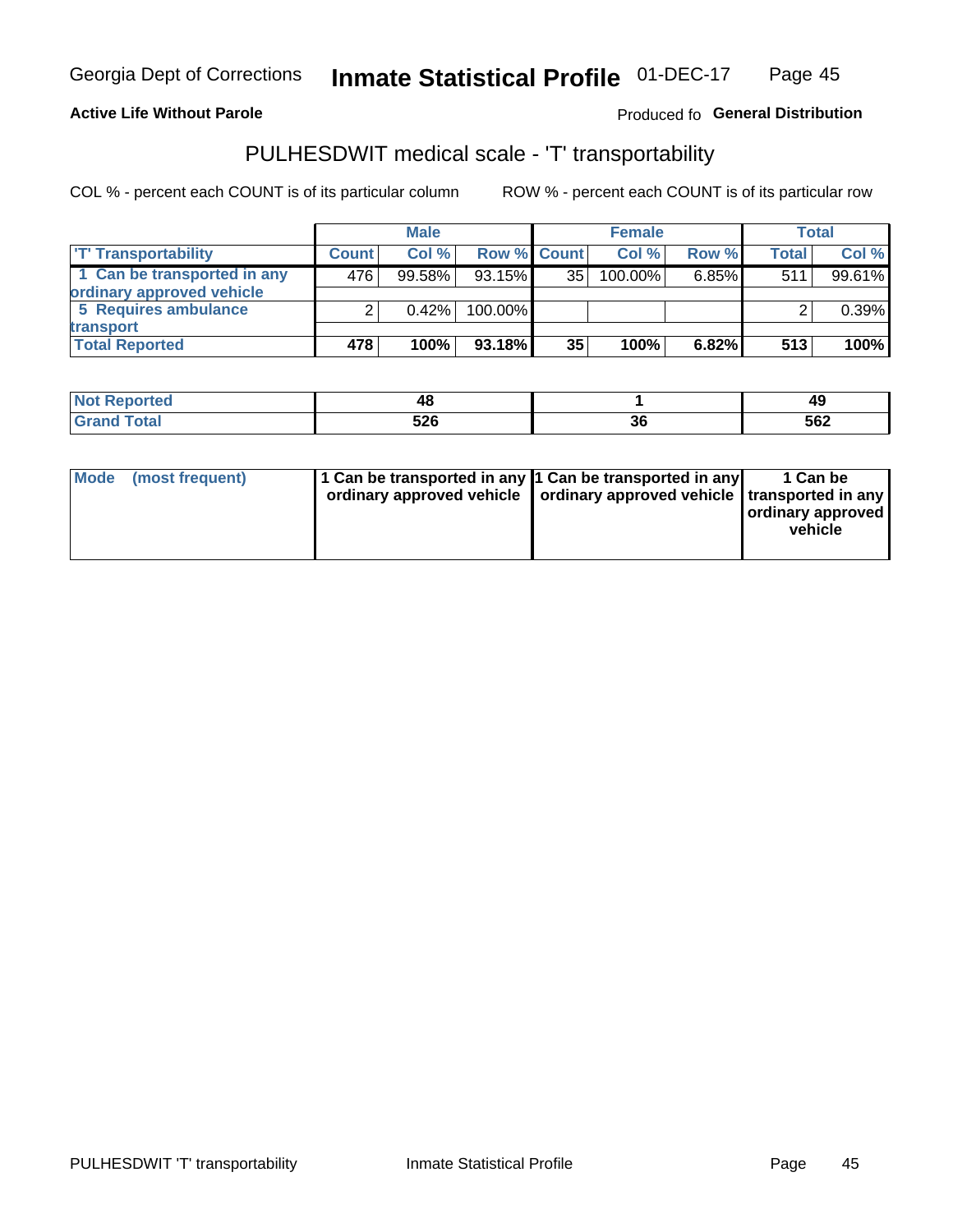#### Inmate Statistical Profile 01-DEC-17 Page 46

### **Active Life Without Parole**

### Produced for General Distribution

# Number of prior Georgia incarcerations

COL % - percent each COUNT is of its particular column

|                                       |                 | <b>Male</b> |             |    | <b>Female</b> |       |       | <b>Total</b> |
|---------------------------------------|-----------------|-------------|-------------|----|---------------|-------|-------|--------------|
| <b>Num of Prior GA Incarcerations</b> | <b>Count</b>    | Col %       | Row % Count |    | Col %         | Row % | Total | Col %        |
|                                       | 368             | 69.96%      | 92.23%      | 31 | 86.11%        | 7.77% | 399   | 71.00%       |
|                                       | 68              | 12.93%      | $97.14\%$   | 2  | 5.56%         | 2.86% | 70    | 12.46%       |
|                                       | 40              | 7.60%       | $95.24\%$   | 2  | 5.56%         | 4.76% | 42    | 7.47%        |
|                                       | 27 <sub>1</sub> | 5.13%       | 96.43%      |    | 2.78%         | 3.57% | 28    | 4.98%        |
|                                       | 11              | 2.09%       | 100.00%     |    |               |       | 11    | 1.96%        |
| 5                                     | 8               | 1.52%       | 100.00%     |    |               |       | 8     | 1.42%        |
| <b>More Than 5</b>                    | 4               | 0.76%       | 100.00%     |    |               |       | 4     | 0.71%        |
| <b>Total Reported</b>                 | 526             | 100%        | 93.59%      | 36 | 100.0%        | 6.41% | 562   | 100%         |

| rtea         |    |     |
|--------------|----|-----|
| <b>Total</b> | ^^ | 562 |

| Mean (average)       | .65 | ن ع | ٥۷. |
|----------------------|-----|-----|-----|
| Median (middle)      |     |     |     |
| Mode (most frequent) |     |     |     |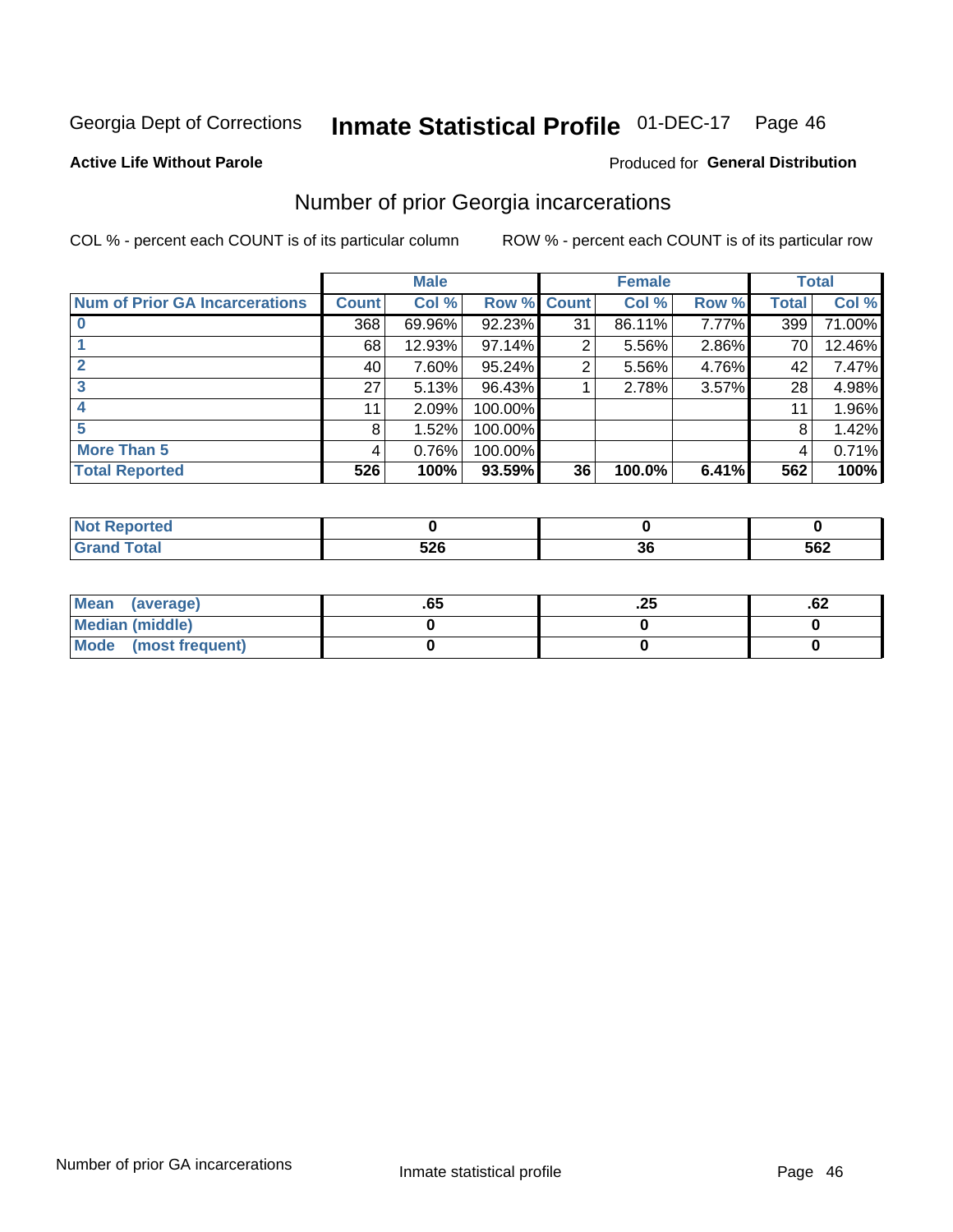#### Inmate Statistical Profile 01-DEC-17 Page 47

**Active Life Without Parole** 

Produced for General Distribution

## Prison sentence in years

COL % - percent each COUNT is of its particular column

ROW % - percent each COUNT is of its particular row

|                                 | <b>Male</b> |            |                    | <b>Female</b> |            |       | Total |         |
|---------------------------------|-------------|------------|--------------------|---------------|------------|-------|-------|---------|
| <b>Prison Sentence In Years</b> | Count l     | Col %      | <b>Row % Count</b> |               | Col %      | Row % | Total | Col %   |
| <b>Life Without Parole</b>      | 526         | $100.00\%$ | $93.59\%$          | 36            | $100.00\%$ | 6.41% | 562   | 100.00% |
| <b>Total Reported</b>           | 526         | 100%       | $93.59\%$          | 36            | $100\%$    | 6.41% | 562   | 100%    |

| . Reported<br>$\sim$ |             |   |     |
|----------------------|-------------|---|-----|
| <b>otal</b>          | - 20<br>ט∡ט | u | 562 |

### **Determinate (numeric) sentences only**

| <b>Mean</b><br><i>(average)</i> |  |
|---------------------------------|--|
|---------------------------------|--|

All sentences (including determinate), with life, life without parole, and death sentences figured at 45 years

| Me: |  |  |
|-----|--|--|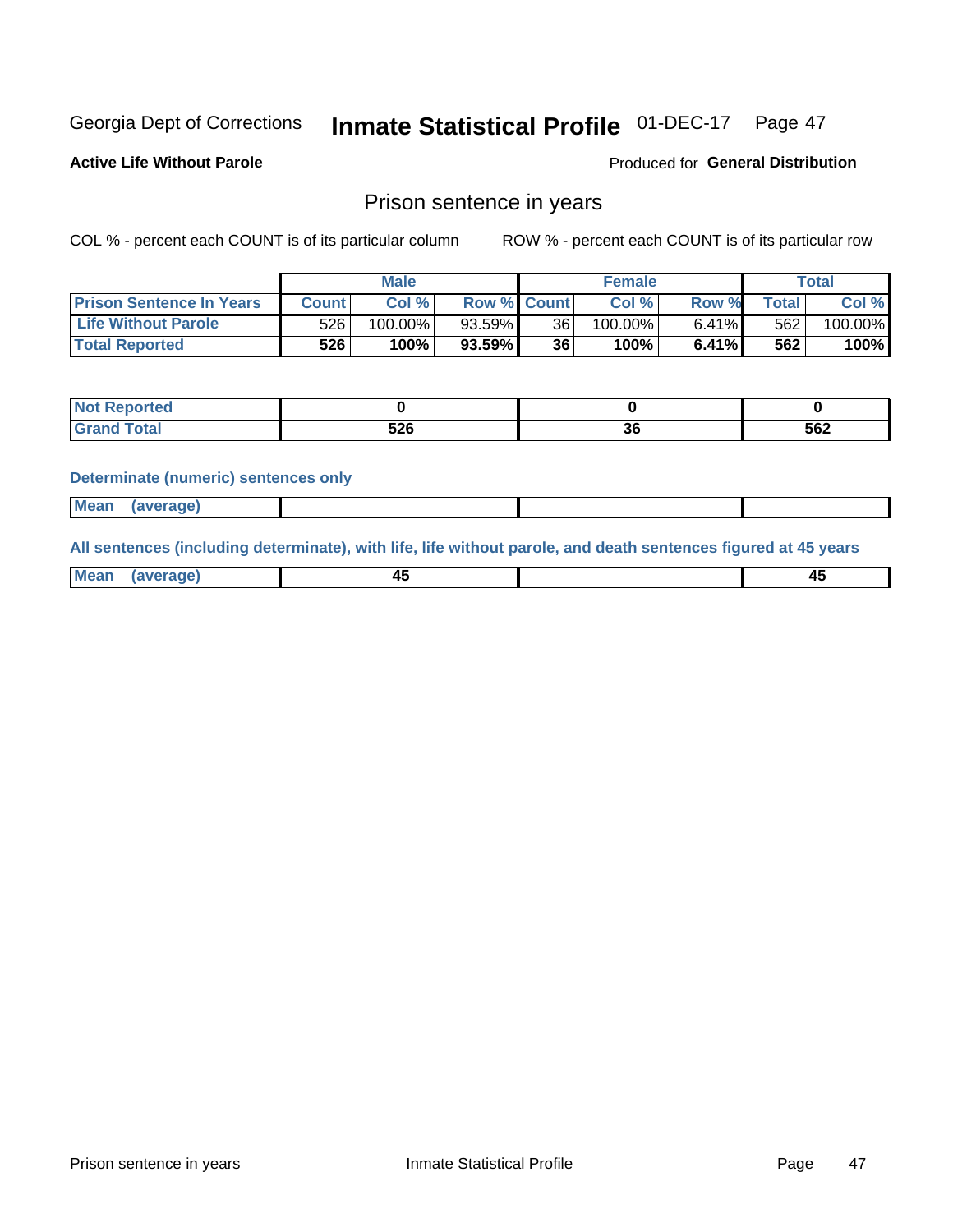#### **Inmate Statistical Profile 01-DEC-17** Georgia Dept of Corrections Page 48

### **Active Life Without Parole**

## **Produced for General Distribution**

# Primary offense, broken out into felonies vs misdemeanors

COL % - percent each COUNT is of its particular column

|                                  | <b>Male</b>  |         |                    | <b>Female</b> |         |       | <b>Total</b> |         |
|----------------------------------|--------------|---------|--------------------|---------------|---------|-------|--------------|---------|
| <b>Felonies and Misdemeanors</b> | <b>Count</b> | Col%    | <b>Row % Count</b> |               | Col%    | Row % | Total i      | Col %   |
| <b>Felonies</b>                  | 519          | 100.00% | 93.68%             | 35            | 100.00% | 6.32% | 554          | 100.00% |
| <b>Total Reported</b>            | 519'         | 100%    | 93.68%             | 35            | $100\%$ | 6.32% | 554          | 100%    |

| Not  <br><b>Reported</b>   |            |                   |     |
|----------------------------|------------|-------------------|-----|
| <b>Total</b><br>Grand<br>u | EOC<br>טבט | <b>EOO</b><br>ว∠บ | 562 |

| <b>Mode</b><br>frequent)<br>nies<br>≧ (most tr.<br>. | onies<br>. | lonies<br>ею<br>____ |
|------------------------------------------------------|------------|----------------------|
|------------------------------------------------------|------------|----------------------|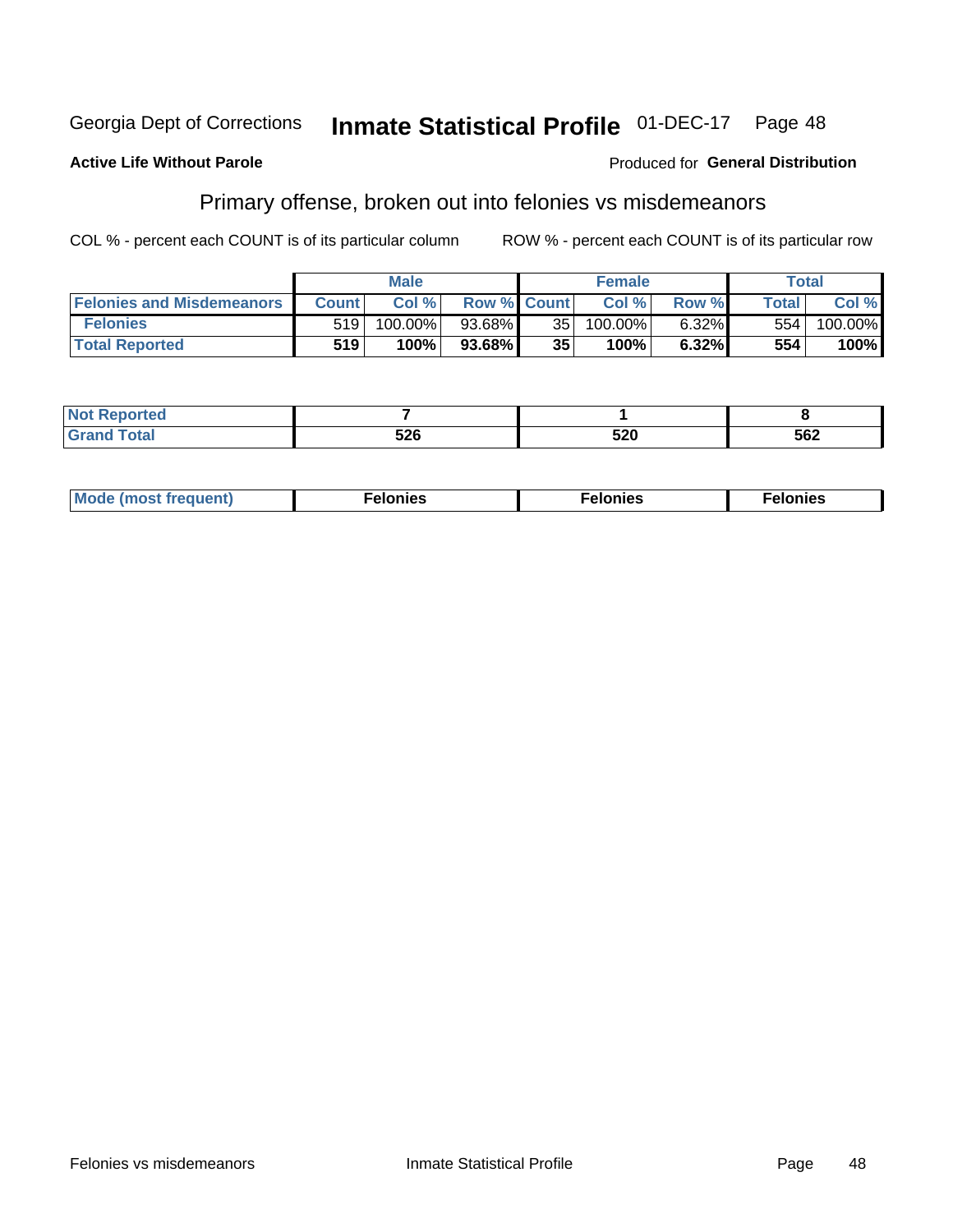#### **Inmate Statistical Profile 01-DEC-17** Georgia Dept of Corrections Page 49

### **Active Life Without Parole**

### Produced for General Distribution

# Primary offense, broken out into six broad crime categories

COL % - percent each COUNT is of its particular column

|                         | <b>Male</b>  |        |             | <b>Female</b> |         |       | Total        |         |
|-------------------------|--------------|--------|-------------|---------------|---------|-------|--------------|---------|
| <b>Crime Categories</b> | <b>Count</b> | Col%   | Row % Count |               | Col %   | Row % | <b>Total</b> | Col %   |
| <b>Violent</b>          | 457          | 87.21% | $92.70\%$   | 36            | 100.00% | 7.30% | 493          | 88.04%  |
| <b>Sex Crime</b>        | 65           | 12.40% | 100.00%     |               | .00%    |       | 65           | 11.61%  |
| <b>Drug</b>             |              | .38%   | 100.00%     |               | $.00\%$ |       |              | $.36\%$ |
| <b>Total Reported</b>   | 524          | 100%   | $93.57\%$   | 36            | 100%    | 6.43% | 560          | 100%    |

| __          |                   |          |     |
|-------------|-------------------|----------|-----|
| _<br>______ | E N.C<br>י<br>- - | ^^<br>эt | 562 |

| <b>Mode (most frequent)</b> | .             |         | .     |
|-----------------------------|---------------|---------|-------|
|                             | <b>ïolent</b> | ∕iolent | ∍lent |
|                             |               |         |       |
|                             |               |         |       |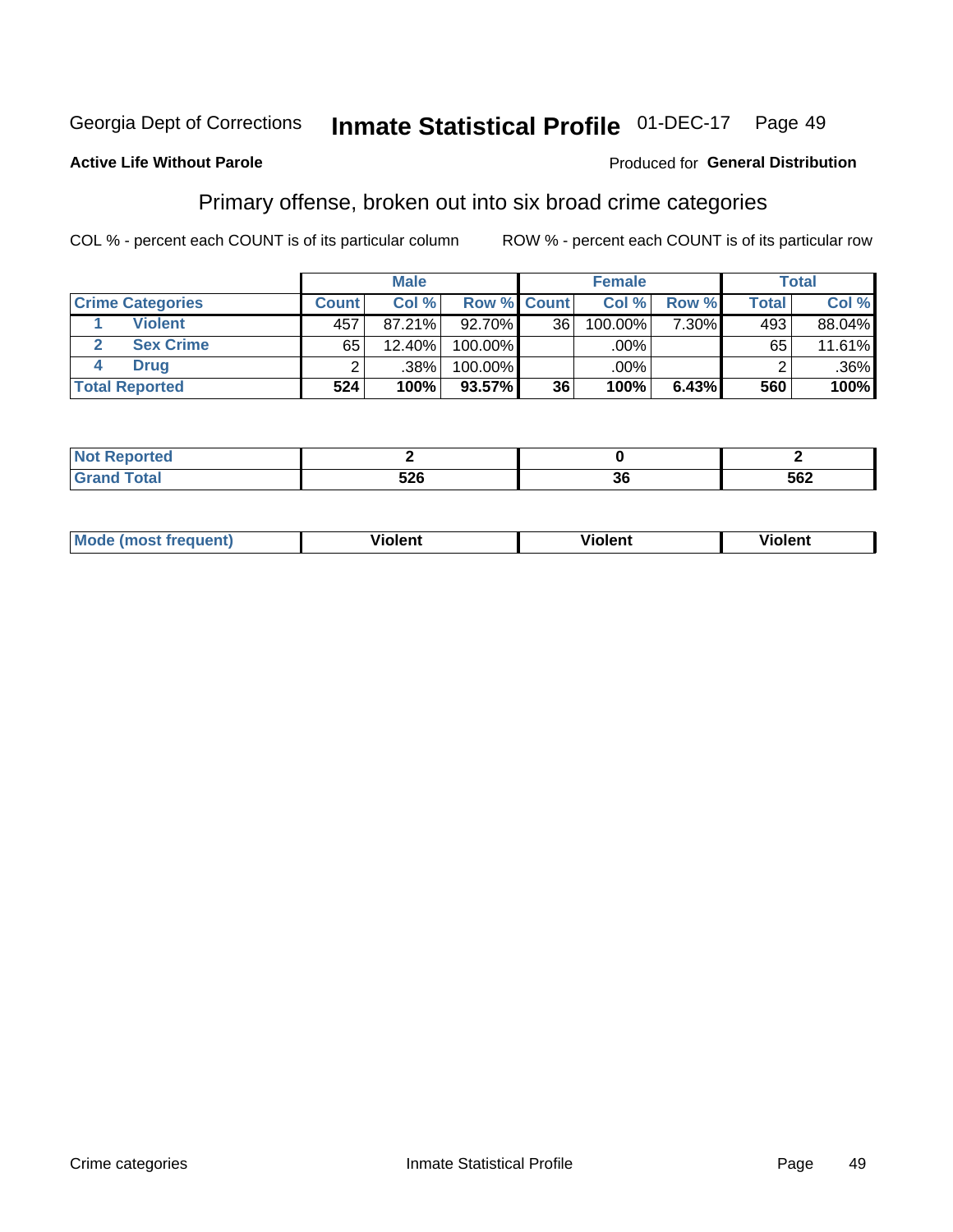#### **Inmate Statistical Profile 01-DEC-17** Page 50

### **Active Life Without Parole**

### Produced for General Distribution

# Primary offense, detailed offense code

COL % - percent each COUNT is of its particular column

|                                         |              | <b>Male</b> |         |              | <b>Female</b> |       |              | <b>Total</b> |
|-----------------------------------------|--------------|-------------|---------|--------------|---------------|-------|--------------|--------------|
| <b>Primary Offense</b>                  | <b>Count</b> | Col %       | Row %   | <b>Count</b> | Col %         | Row % | <b>Total</b> | Col %        |
| <b>Aggrav Child Molestation (2021)</b>  | 16           | 3.05%       | 100.00% |              |               |       | 16           | 2.86%        |
| <b>Aggrav Sexual Battery (2009)</b>     | 2            | .38%        | 100.00% |              |               |       | 2            | .36%         |
| <b>Aggrav Sodomy (2003)</b>             | 5            | .95%        | 100.00% |              |               |       | 5            | .89%         |
| <b>Armed Robbery (1902)</b>             | 33           | 6.30%       | 100.00% |              |               |       | 33           | 5.89%        |
| <b>Child Molestation (2019)</b>         | 3            | .57%        | 100.00% |              |               |       | 3            | .54%         |
| Kidnapping (1311)                       | 11           | 2.10%       | 100.00% |              |               |       | 11           | 1.96%        |
| <b>Murder (1101)</b>                    | 411          | 78.44%      | 91.95%  | 36           | 100.00%       | 8.05% | 447          | 79.82%       |
| <b>Poss Of Firearm Dur Crime</b>        |              | .19%        | 100.00% |              |               |       |              | .18%         |
| (2910)                                  |              |             |         |              |               |       |              |              |
| Rape (2001)                             | 39           | 7.44%       | 100.00% |              |               |       | 39           | 6.96%        |
| <b>Traf Cocaine 401+ Gm (4103)</b>      |              | .19%        | 100.00% |              |               |       |              | .18%         |
| <b>Traf Methamph 28-199 Gm</b>          |              | .19%        | 100.00% |              |               |       |              | .18%         |
| (4140)                                  |              |             |         |              |               |       |              |              |
| <b>Traffick Sexual Servitude (1331)</b> |              | .19%        | 100.00% |              |               |       |              | .18%         |
| <b>Total Rported</b>                    | 524          | 100%        | 93.57%  | 36           | 100%          | 6.43% | 560          | 100%         |

| ' Not<br>----<br><b>Reported</b><br>$\sim$ |            |          |     |
|--------------------------------------------|------------|----------|-----|
| <b>Total</b><br>Grai<br><b>UIUIU</b>       | につに<br>JZU | ^^<br>ುಂ | 562 |

| <b>Mode (most frequent)</b> | 1101 Murder | 1101 Murder | 1101 Murder |
|-----------------------------|-------------|-------------|-------------|
|                             |             |             |             |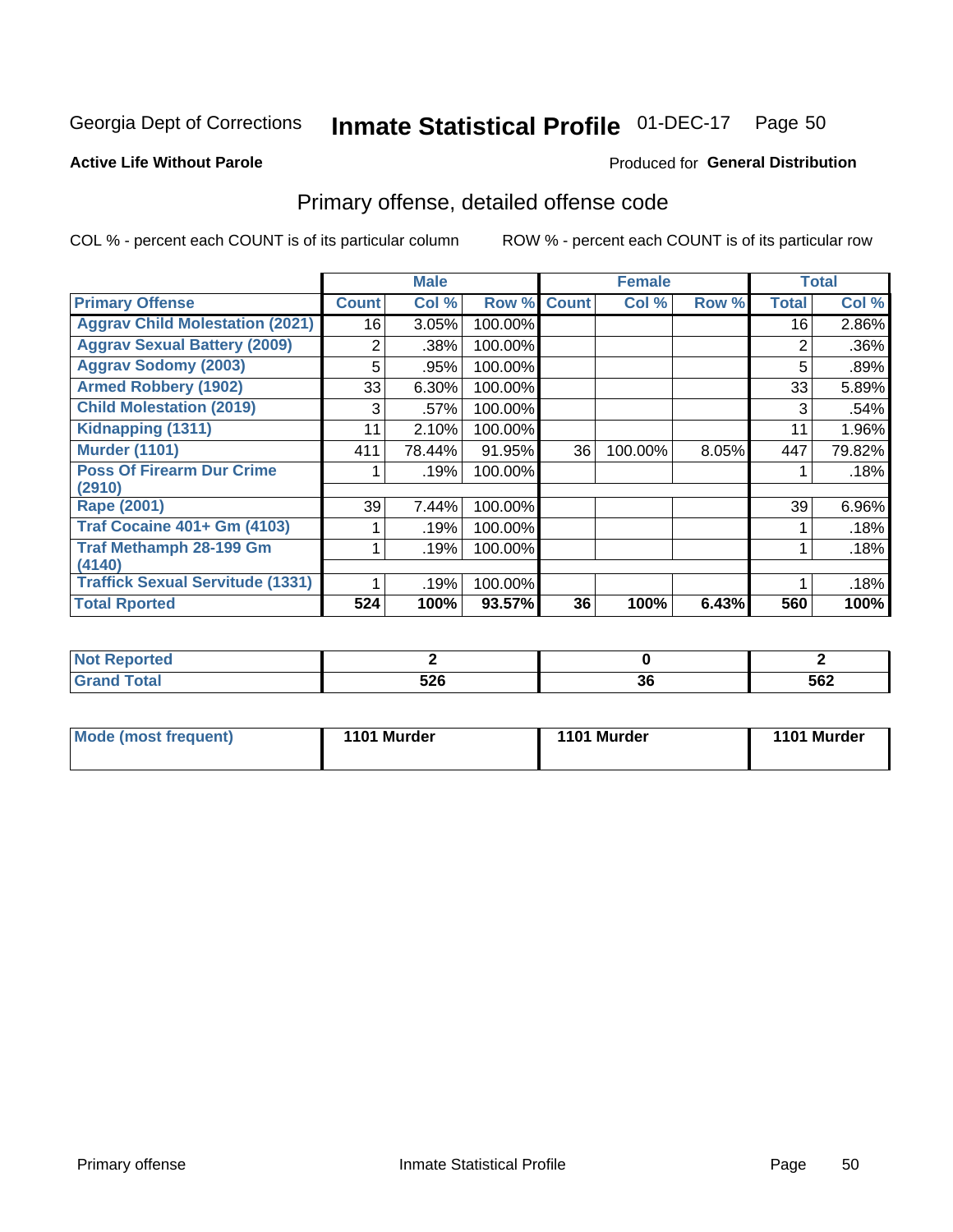# Inmate Statistical Profile 01-DEC-17 Page 51

### **Active Life Without Parole**

### Produced for General Distribution

# County of conviction of primary offense

COL % - percent each COUNT is of its particular column

|     |                             |                | <b>Male</b> |         |                | <b>Female</b> |          |                | <b>Total</b> |
|-----|-----------------------------|----------------|-------------|---------|----------------|---------------|----------|----------------|--------------|
|     | <b>County of Conviction</b> | <b>Count</b>   | Col %       | Row %   | <b>Count</b>   | Col %         | Row %    | <b>Total</b>   | Col%         |
| 000 | <b>Unknown</b>              | 7              | 1.33%       | 87.50%  | 1              | 2.78%         | 12.50%   | 8              | 1.42%        |
| 001 | <b>Appling County</b>       | $\overline{2}$ | .38%        | 100.00% |                |               |          | $\overline{2}$ | .36%         |
| 002 | <b>Atkinson County</b>      | $\mathbf{1}$   | .19%        | 100.00% |                |               |          | 1              | .18%         |
| 003 | <b>Bacon County</b>         | 1              | .19%        | 100.00% |                |               |          | 1              | .18%         |
| 006 | <b>Banks County</b>         | 1              | .19%        | 100.00% |                |               |          | 1              | .18%         |
| 007 | <b>Barrow County</b>        | 3              | .57%        | 100.00% |                |               |          | 3              | .53%         |
| 008 | <b>Bartow County</b>        | 3              | .57%        | 75.00%  | 1              | 2.78%         | 25.00%   | 4              | .71%         |
| 009 | <b>Ben Hill County</b>      | $\mathbf 1$    | .19%        | 100.00% |                |               |          | 1              | .18%         |
| 011 | <b>Bibb County</b>          | 17             | 3.23%       | 89.47%  | $\overline{2}$ | 5.56%         | 10.53%   | 19             | 3.38%        |
| 014 | <b>Brooks County</b>        | 1              | .19%        | 100.00% |                |               |          | 1              | .18%         |
| 016 | <b>Bulloch County</b>       | $\overline{c}$ | .38%        | 100.00% |                |               |          | $\overline{2}$ | .36%         |
| 017 | <b>Burke County</b>         | 3              | .57%        | 100.00% |                |               |          | $\overline{3}$ | .53%         |
| 018 | <b>Butts County</b>         | 1              | .19%        | 100.00% |                |               |          | 1              | .18%         |
| 020 | <b>Camden County</b>        | $\overline{2}$ | .38%        | 100.00% |                |               |          | $\overline{2}$ | .36%         |
| 021 | <b>Candler County</b>       | $\mathbf{1}$   | .19%        | 100.00% |                |               |          | $\mathbf{1}$   | .18%         |
| 022 | <b>Carroll County</b>       | $\overline{2}$ | .38%        | 66.67%  | 1              | 2.78%         | 33.33%   | 3              | .53%         |
| 023 | <b>Catoosa County</b>       | 3              | .57%        | 75.00%  | 1              | 2.78%         | 25.00%   | 4              | .71%         |
| 025 | <b>Chatham County</b>       | 16             | 3.04%       | 94.12%  | 1              | 2.78%         | 5.88%    | 17             | 3.02%        |
| 027 | <b>Chattooga County</b>     | 1              | .19%        | 100.00% |                |               |          | 1              | .18%         |
| 028 | <b>Cherokee County</b>      | $\overline{2}$ | .38%        | 100.00% |                |               |          | $\overline{2}$ | .36%         |
| 029 | <b>Clarke County</b>        | $\overline{c}$ | .38%        | 66.67%  | 1              | 2.78%         | 33.33%   | 3              | .53%         |
| 030 | <b>Clay County</b>          | $\mathbf{1}$   | .19%        | 100.00% |                |               |          | $\mathbf{1}$   | .18%         |
| 031 | <b>Clayton County</b>       | 29             | 5.51%       | 85.29%  | 5              | 13.89%        | 14.71%   | 34             | 6.05%        |
| 032 | <b>Clinch County</b>        | 1              | .19%        | 100.00% |                |               |          | $\mathbf 1$    | .18%         |
| 033 | <b>Cobb County</b>          | 28             | 5.32%       | 100.00% |                |               |          | 28             | 4.98%        |
| 034 | <b>Coffee County</b>        | 3              | .57%        | 100.00% |                |               |          | 3              | .53%         |
| 036 | <b>Columbia County</b>      | $\overline{2}$ | .38%        | 66.67%  | 1              | 2.78%         | 33.33%   | 3              | .53%         |
| 037 | <b>Cook County</b>          | $\mathbf 1$    | .19%        | 100.00% |                |               |          | $\mathbf{1}$   | .18%         |
| 038 | <b>Coweta County</b>        | 3              | .57%        | 100.00% |                |               |          | 3              | .53%         |
| 040 | <b>Crisp County</b>         | $\overline{2}$ | .38%        | 100.00% |                |               |          | $\overline{2}$ | .36%         |
| 043 | <b>Decatur County</b>       | $\overline{2}$ | .38%        | 100.00% |                |               |          | $\overline{2}$ | .36%         |
| 044 | <b>Dekalb County</b>        | 50             | 9.51%       | 98.04%  | 1              | 2.78%         | $1.96\%$ | 51             | $9.07\%$     |
| 047 | <b>Dougherty County</b>     | 4              | .76%        | 80.00%  | 1              | 2.78%         | 20.00%   | 5              | .89%         |
| 048 | <b>Douglas County</b>       | 13             | 2.47%       | 100.00% |                |               |          | 13             | 2.31%        |
| 049 | <b>Early County</b>         | 1              | .19%        | 100.00% |                |               |          | 1              | .18%         |
| 051 | <b>Effingham County</b>     | 3              | .57%        | 100.00% |                |               |          | 3              | .53%         |
| 053 | <b>Emanuel County</b>       | 7              | 1.33%       | 100.00% |                |               |          | $\overline{7}$ | 1.25%        |
| 056 | <b>Fayette County</b>       | $\mathbf 1$    | .19%        | 100.00% |                |               |          | $\mathbf 1$    | .18%         |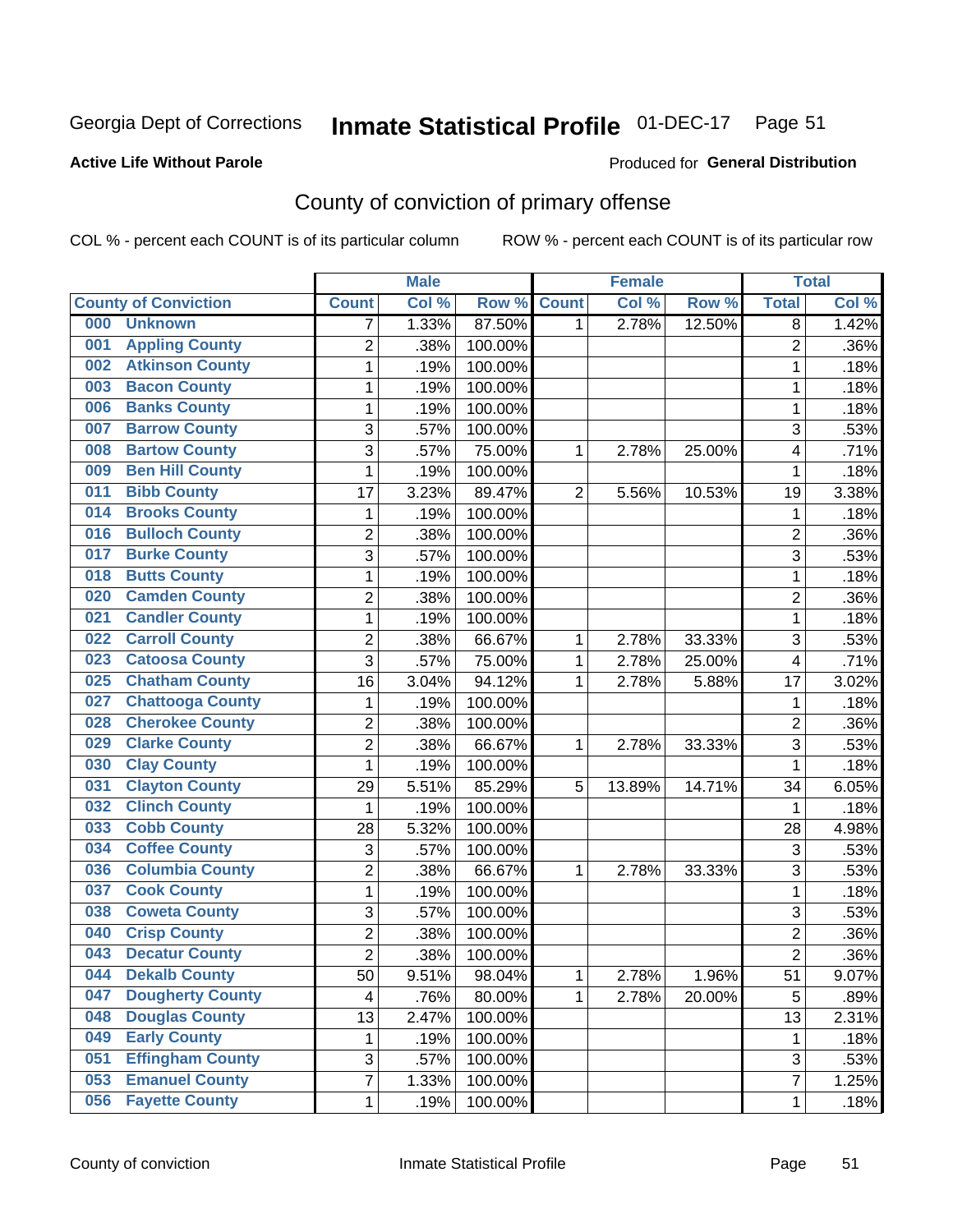# Inmate Statistical Profile 01-DEC-17 Page 52

### **Active Life Without Parole**

### Produced for General Distribution

# County of conviction of primary offense

COL % - percent each COUNT is of its particular column

|                                           |                         | <b>Male</b> |         |                | <b>Female</b> |        |                         | <b>Total</b> |
|-------------------------------------------|-------------------------|-------------|---------|----------------|---------------|--------|-------------------------|--------------|
| <b>County of Conviction</b>               | <b>Count</b>            | Col %       | Row %   | <b>Count</b>   | Col %         | Row %  | <b>Total</b>            | Col %        |
| <b>Floyd County</b><br>057                | 12                      | 2.28%       | 92.31%  | 1              | 2.78%         | 7.69%  | 13                      | 2.31%        |
| <b>Forsyth County</b><br>058              | 5                       | .95%        | 100.00% |                |               |        | 5                       | .89%         |
| <b>Franklin County</b><br>059             | $\overline{c}$          | .38%        | 66.67%  | 1              | 2.78%         | 33.33% | 3                       | .53%         |
| <b>Fulton County</b><br>060               | 66                      | 12.55%      | 95.65%  | 3              | 8.33%         | 4.35%  | 69                      | 12.28%       |
| <b>Gilmer County</b><br>061               | 1                       | .19%        | 100.00% |                |               |        | $\mathbf{1}$            | .18%         |
| <b>Glynn County</b><br>063                | 6                       | 1.14%       | 100.00% |                |               |        | $\,6$                   | 1.07%        |
| <b>Gordon County</b><br>064               | $\overline{c}$          | .38%        | 100.00% |                |               |        | $\overline{c}$          | .36%         |
| <b>Grady County</b><br>065                | $\overline{2}$          | .38%        | 100.00% |                |               |        | $\overline{2}$          | .36%         |
| <b>Gwinnett County</b><br>067             | 28                      | 5.32%       | 96.55%  | 1              | 2.78%         | 3.45%  | 29                      | 5.16%        |
| <b>Habersham County</b><br>068            | 1                       | .19%        | 100.00% |                |               |        | $\mathbf{1}$            | .18%         |
| <b>Hall County</b><br>069                 | 8                       | 1.52%       | 80.00%  | $\overline{2}$ | 5.56%         | 20.00% | 10                      | 1.78%        |
| <b>Haralson County</b><br>071             | 1                       | .19%        | 100.00% |                |               |        | 1                       | .18%         |
| <b>Henry County</b><br>075                | 2                       | .38%        | 66.67%  | 1              | 2.78%         | 33.33% | 3                       | .53%         |
| <b>Houston County</b><br>076              | $\overline{\mathbf{4}}$ | .76%        | 100.00% |                |               |        | $\overline{\mathbf{4}}$ | .71%         |
| <b>Jackson County</b><br>078              | 3                       | .57%        | 100.00% |                |               |        | 3                       | .53%         |
| <b>Jeff Davis County</b><br>080           | 1                       | .19%        | 100.00% |                |               |        | $\mathbf{1}$            | .18%         |
| <b>Jefferson County</b><br>081            | 4                       | .76%        | 100.00% |                |               |        | 4                       | .71%         |
| <b>Jenkins County</b><br>082              | 1                       | .19%        | 100.00% |                |               |        | 1                       | .18%         |
| <b>Jones County</b><br>084                | 1                       | .19%        | 50.00%  | 1              | 2.78%         | 50.00% | $\overline{c}$          | .36%         |
| <b>Lanier County</b><br>086               | 1                       | .19%        | 100.00% |                |               |        | $\mathbf{1}$            | .18%         |
| <b>Laurens County</b><br>087              | 2                       | .38%        | 100.00% |                |               |        | 2                       | .36%         |
| <b>Lee County</b><br>088                  | 1                       | .19%        | 100.00% |                |               |        | 1                       | .18%         |
| <b>Liberty County</b><br>089              | 3                       | .57%        | 100.00% |                |               |        | 3                       | .53%         |
| <b>Long County</b><br>091                 | $\overline{3}$          | .57%        | 100.00% |                |               |        | $\overline{3}$          | .53%         |
| <b>Lowndes County</b><br>092              | 3                       | .57%        | 100.00% |                |               |        | 3                       | .53%         |
| <b>Madison County</b><br>095              | 1                       | .19%        | 100.00% |                |               |        | 1                       | .18%         |
| <b>Mcduffie County</b><br>097             | 1                       | .19%        | 100.00% |                |               |        | 1                       | .18%         |
| <b>Mitchell County</b><br>101             | 1                       | .19%        | 100.00% |                |               |        | 1                       | .18%         |
| <b>Monroe County</b><br>102               | 1                       | .19%        | 100.00% |                |               |        | 1                       | .18%         |
| <b>Morgan County</b><br>104               | 1                       | .19%        | 100.00% |                |               |        | 1                       | .18%         |
| <b>Murray County</b><br>105               | 3                       | .57%        | 100.00% |                |               |        | 3                       | .53%         |
| 106<br><b>Muscogee County</b>             | 14                      | 2.66%       | 87.50%  | 2              | 5.56%         | 12.50% | 16                      | 2.85%        |
| <b>Newton County</b><br>107               | 6                       | 1.14%       | 85.71%  | 1              | 2.78%         | 14.29% | $\overline{7}$          | 1.25%        |
| <b>Oconee County</b><br>108               | 1                       | .19%        | 100.00% |                |               |        | 1                       | .18%         |
| <b>Oglethorpe County</b><br>109           | 1                       | .19%        | 100.00% |                |               |        | 1                       | .18%         |
| <b>Paulding County</b><br>110             | $\overline{\mathbf{c}}$ | .38%        | 100.00% |                |               |        | $\overline{2}$          | .36%         |
| <b>Peach County</b><br>111                | 2                       | .38%        | 100.00% |                |               |        | $\overline{2}$          | .36%         |
| <b>Pickens County</b><br>$\overline{112}$ | $\overline{2}$          | .38%        | 100.00% |                |               |        | $\overline{2}$          | .36%         |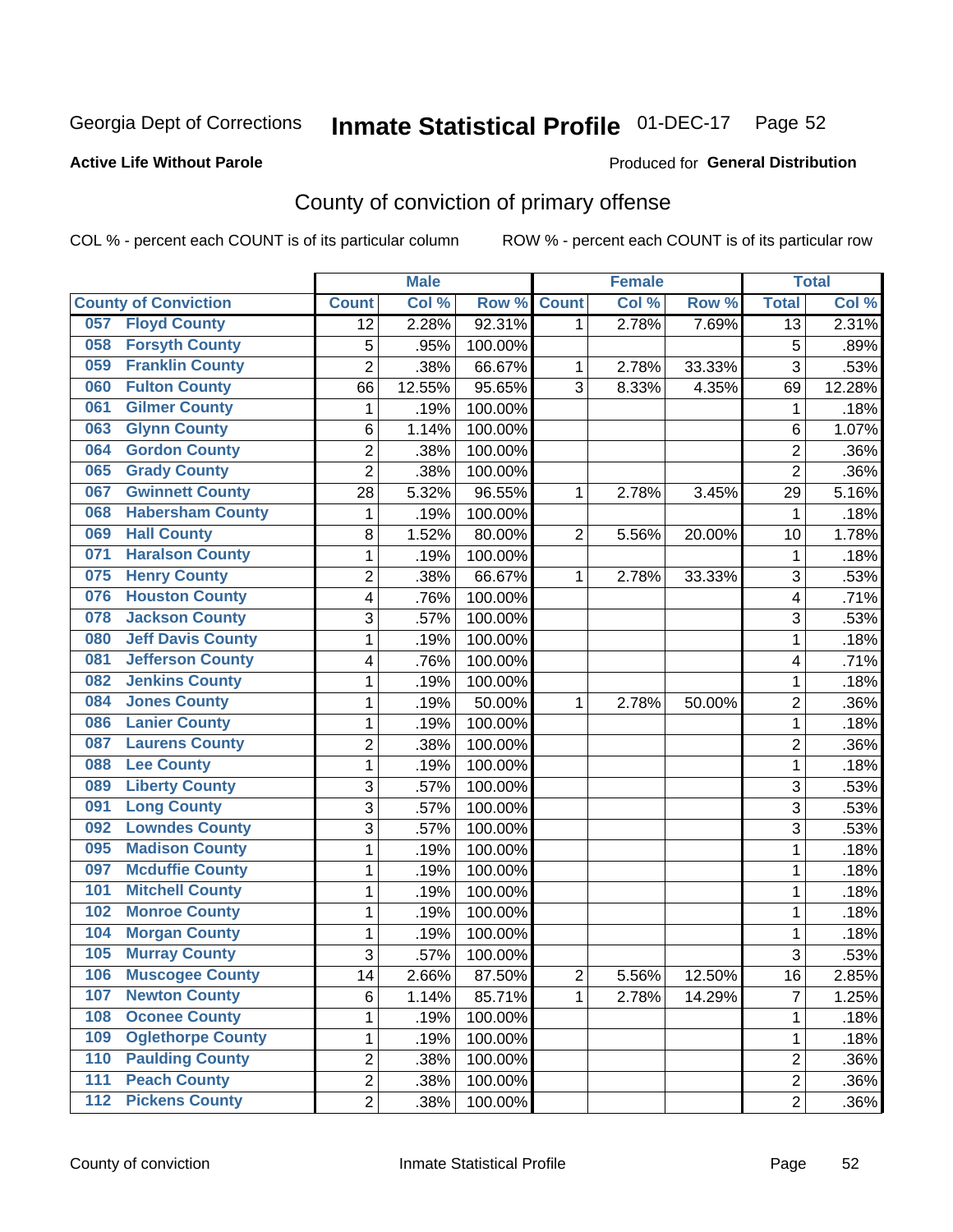#### **Inmate Statistical Profile 01-DEC-17** Page 53

### **Active Life Without Parole**

### Produced for General Distribution

# County of conviction of primary offense

COL % - percent each COUNT is of its particular column

|                                 |                  | <b>Male</b> |         |                | <b>Female</b> |         |                  | <b>Total</b> |
|---------------------------------|------------------|-------------|---------|----------------|---------------|---------|------------------|--------------|
| <b>County of Conviction</b>     | <b>Count</b>     | Col %       | Row %   | <b>Count</b>   | Col %         | Row %   | <b>Total</b>     | Col %        |
| <b>Pike County</b><br>114       | 1                | .19%        | 50.00%  | 1.             | 2.78%         | 50.00%  | 2                | .36%         |
| <b>Polk County</b><br>115       | $\overline{2}$   | .38%        | 100.00% |                |               |         | $\overline{2}$   | .36%         |
| <b>Putnam County</b><br>117     | 1                | .19%        | 100.00% |                |               |         | 1                | .18%         |
| <b>Randolph County</b><br>120   | 1                | .19%        | 100.00% |                |               |         | 1                | .18%         |
| <b>Richmond County</b><br>121   | 40               | 7.60%       | 95.24%  | $\overline{2}$ | 5.56%         | 4.76%   | 42               | 7.47%        |
| <b>Rockdale County</b><br>122   | 4                | .76%        | 100.00% |                |               |         | 4                | .71%         |
| <b>Seminole County</b><br>125   | $\overline{2}$   | .38%        | 100.00% |                |               |         | $\overline{2}$   | .36%         |
| <b>Spalding County</b><br>126   | 9                | 1.71%       | 100.00% |                |               |         | 9                | 1.60%        |
| <b>Stephens County</b><br>127   | 1                | .19%        | 100.00% |                |               |         | 1                | .18%         |
| <b>Sumter County</b><br>129     | 1                | .19%        | 100.00% |                |               |         | 1                | .18%         |
| <b>Tattnall County</b><br>132   |                  |             |         | 1              | 2.78%         | 100.00% | 1                | .18%         |
| <b>Thomas County</b><br>$136$   | 1                | .19%        | 100.00% |                |               |         | 1                | .18%         |
| <b>Tift County</b><br>137       | $\overline{2}$   | .38%        | 100.00% |                |               |         | $\overline{2}$   | .36%         |
| <b>Toombs County</b><br>138     | $\overline{2}$   | .38%        | 100.00% |                |               |         | $\overline{2}$   | .36%         |
| <b>Treutlen County</b><br>140   | 2                | .38%        | 100.00% |                |               |         | $\overline{2}$   | .36%         |
| <b>Troup County</b><br>141      | 3                | .57%        | 75.00%  | 1              | 2.78%         | 25.00%  | 4                | .71%         |
| <b>Turner County</b><br>142     | 1                | .19%        | 100.00% |                |               |         | 1                | .18%         |
| <b>Twiggs County</b><br>143     | 1                | .19%        | 100.00% |                |               |         | 1                | .18%         |
| <b>Upson County</b><br>145      | $\overline{2}$   | .38%        | 100.00% |                |               |         | $\overline{2}$   | .36%         |
| <b>Walker County</b><br>146     | $\overline{2}$   | .38%        | 100.00% |                |               |         | $\overline{2}$   | .36%         |
| <b>Walton County</b><br>147     | $\overline{7}$   | 1.33%       | 100.00% |                |               |         | $\overline{7}$   | 1.25%        |
| <b>Ware County</b><br>148       | 3                | .57%        | 100.00% |                |               |         | 3                | .53%         |
| <b>Warren County</b><br>149     | $\overline{2}$   | .38%        | 66.67%  | 1              | 2.78%         | 33.33%  | 3                | .53%         |
| <b>Washington County</b><br>150 | 1                | .19%        | 100.00% |                |               |         | 1                | .18%         |
| <b>Wayne County</b><br>151      | 8                | 1.52%       | 100.00% |                |               |         | 8                | 1.42%        |
| <b>Whitfield County</b><br>155  | 4                | .76%        | 80.00%  | 1              | 2.78%         | 20.00%  | 5                | .89%         |
| <b>Wilkes County</b><br>157     | 1                | .19%        | 100.00% |                |               |         | 1                | .18%         |
| <b>Total Rported</b>            | $\overline{526}$ | 100%        | 93.59%  | 36             | 100%          | 6.41%   | $\overline{562}$ | 100%         |

| prτea<br>$\cdots$ |            |         |     |
|-------------------|------------|---------|-----|
| $C = 4 - 7$       | につに<br>υ∠υ | ^'<br>u | 562 |

| <b>Mode (most frequent)</b> | <b>Fulton County</b> | <b>Clayton County</b> | <b>Fulton County</b> |
|-----------------------------|----------------------|-----------------------|----------------------|
|-----------------------------|----------------------|-----------------------|----------------------|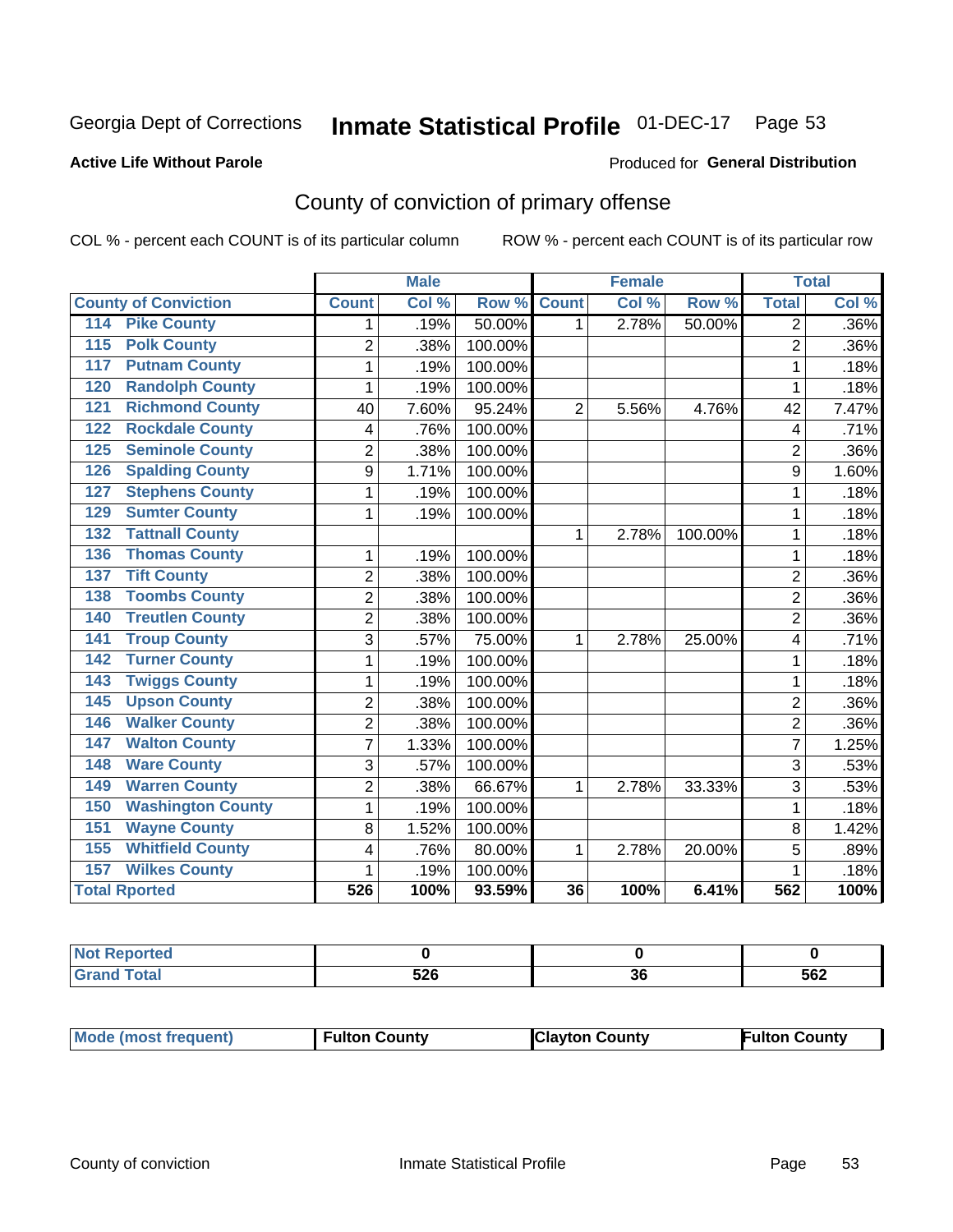## Georgia Dept of Corrections **Active Life Without Parole**

# Inmate Statistical Profile 01-DEC-17 Page 54

Produced for General Distribution

# Circuit of conviction of primary offense

COL % - percent each COUNT is of its particular column ROW % - percent each COUNT is of its particular row

|                         |                                 |                         | <b>Male</b> |         |                | <b>Female</b> |        |                 | <b>Total</b> |
|-------------------------|---------------------------------|-------------------------|-------------|---------|----------------|---------------|--------|-----------------|--------------|
|                         | <b>Circuit of Conviction</b>    | <b>Count</b>            | Col %       | Row %   | <b>Count</b>   | Col %         | Row %  | <b>Total</b>    | Col %        |
| 1                       | <b>Alapaha Circuit</b>          | 4                       | .77%        | 100.00% |                |               |        | 4               | .72%         |
| $\overline{2}$          | <b>Alcovy Circuit</b>           | 13                      | 2.50%       | 92.86%  | 1              | 2.86%         | 7.14%  | 14              | 2.53%        |
| $\overline{\mathbf{3}}$ | <b>Atlanta Circuit</b>          | 66                      | 12.72%      | 95.65%  | 3              | 8.57%         | 4.35%  | 69              | 12.45%       |
| 4                       | <b>Atlantic Circuit</b>         | 6                       | 1.16%       | 85.71%  | 1              | 2.86%         | 14.29% | 7               | 1.26%        |
| $\overline{5}$          | <b>Augusta Circuit</b>          | 45                      | 8.67%       | 93.75%  | 3              | 8.57%         | 6.25%  | 48              | 8.66%        |
| $\overline{\bf{6}}$     | <b>Blue Ridge Circuit</b>       | $\overline{2}$          | .39%        | 100.00% |                |               |        | $\overline{2}$  | .36%         |
| 7                       | <b>Brunswick Circuit</b>        | 19                      | 3.66%       | 100.00% |                |               |        | 19              | 3.43%        |
| 8                       | <b>Chattahoochee Circuit</b>    | 14                      | 2.70%       | 87.50%  | $\overline{2}$ | 5.71%         | 12.50% | 16              | 2.89%        |
| $\overline{9}$          | <b>Cherokee Circuit</b>         | 5                       | .96%        | 83.33%  | 1              | 2.86%         | 16.67% | $6\phantom{1}6$ | 1.08%        |
| 10                      | <b>Clayton Circuit</b>          | 29                      | 5.59%       | 85.29%  | 5              | 14.29%        | 14.71% | 34              | 6.14%        |
| $\overline{11}$         | <b>Cobb Circuit</b>             | 28                      | 5.39%       | 100.00% |                |               |        | 28              | 5.05%        |
| $\overline{12}$         | <b>Conasauga Circuit</b>        | $\overline{7}$          | 1.35%       | 87.50%  | 1              | 2.86%         | 12.50% | 8               | 1.44%        |
| 13                      | <b>Cordele Circuit</b>          | 3                       | .58%        | 100.00% |                |               |        | 3               | .54%         |
| 14                      | <b>Coweta Circuit</b>           | 8                       | 1.54%       | 80.00%  | $\overline{2}$ | 5.71%         | 20.00% | 10              | 1.81%        |
| $\overline{15}$         | <b>Dougherty Circuit</b>        | 4                       | .77%        | 80.00%  | $\mathbf{1}$   | 2.86%         | 20.00% | 5               | .90%         |
| 16                      | <b>Dublin Circuit</b>           | 5                       | .96%        | 100.00% |                |               |        | $\overline{5}$  | .90%         |
| 17                      | <b>Eastern Circuit</b>          | 16                      | 3.08%       | 94.12%  | 1              | 2.86%         | 5.88%  | 17              | 3.07%        |
| $\overline{18}$         | <b>Flint Circuit</b>            | $\overline{2}$          | .39%        | 66.67%  | 1              | 2.86%         | 33.33% | 3               | .54%         |
| 19                      | <b>Griffin Circuit</b>          | 13                      | 2.50%       | 92.86%  | 1              | 2.86%         | 7.14%  | 14              | 2.53%        |
| $\overline{20}$         | <b>Gwinnett Circuit</b>         | 28                      | 5.39%       | 96.55%  | 1              | 2.86%         | 3.45%  | 29              | 5.23%        |
| $\overline{21}$         | <b>Houston Circuit</b>          | 4                       | .77%        | 100.00% |                |               |        | 4               | .72%         |
| $\overline{22}$         | <b>Lookout Mountain Circuit</b> | $\,6$                   | 1.16%       | 85.71%  | 1              | 2.86%         | 14.29% | $\overline{7}$  | 1.26%        |
| 23                      | <b>Macon Circuit</b>            | 19                      | 3.66%       | 90.48%  | $\overline{2}$ | 5.71%         | 9.52%  | 21              | 3.79%        |
| $\overline{24}$         | <b>Middle Circuit</b>           | 15                      | 2.89%       | 100.00% |                |               |        | 15              | 2.71%        |
| $\overline{25}$         | <b>Mountain Circuit</b>         | $\overline{2}$          | .39%        | 100.00% |                |               |        | $\overline{2}$  | .36%         |
| 26                      | <b>Northeastern Circuit</b>     | 8                       | 1.54%       | 80.00%  | $\overline{2}$ | 5.71%         | 20.00% | 10              | 1.81%        |
| $\overline{27}$         | <b>Northern Circuit</b>         | 4                       | .77%        | 80.00%  | $\mathbf{1}$   | 2.86%         | 20.00% | 5               | .90%         |
| 28                      | <b>Ocmulgee Circuit</b>         | 3                       | .58%        | 75.00%  | 1              | 2.86%         | 25.00% | 4               | .72%         |
| 30                      | <b>Ogeechee Circuit</b>         | 6                       | 1.16%       | 100.00% |                |               |        | 6               | 1.08%        |
| $\overline{31}$         | <b>Pataula Circuit</b>          | 5                       | .96%        | 100.00% |                |               |        | 5               | .90%         |
| $\overline{32}$         | <b>Piedmont Circuit</b>         | $\overline{7}$          | 1.35%       | 100.00% |                |               |        | $\overline{7}$  | 1.26%        |
| 33                      | <b>Rome Circuit</b>             | 12                      | 2.31%       | 92.31%  | 1              | 2.86%         | 7.69%  | 13              | 2.35%        |
| 34                      | <b>South Georgia Circuit</b>    | 5                       | .96%        | 100.00% |                |               |        | 5               | .90%         |
| 35                      | <b>Southern Circuit</b>         | 5                       | .96%        | 100.00% |                |               |        | 5               | .90%         |
| 36                      | <b>Southwestern Circuit</b>     | $\overline{2}$          | .39%        | 100.00% |                |               |        | $\overline{2}$  | .36%         |
| 37                      | <b>Stone Mountain Circuit</b>   | 50                      | 9.63%       | 98.04%  | 1              | 2.86%         | 1.96%  | 51              | 9.21%        |
| 38                      | <b>Tallapoosa Circuit</b>       | 3                       | .58%        | 100.00% |                |               |        | 3               | .54%         |
| 39                      | <b>Tifton Circuit</b>           | 3                       | .58%        | 100.00% |                |               |        | 3               | .54%         |
| 40                      | <b>Toombs Circuit</b>           | $\overline{\mathbf{4}}$ | .77%        | 80.00%  | 1              | 2.86%         | 20.00% | 5               | $.90\%$      |
| 41                      | <b>Waycross Circuit</b>         | $\overline{7}$          | 1.35%       | 100.00% |                |               |        | $\overline{7}$  | 1.26%        |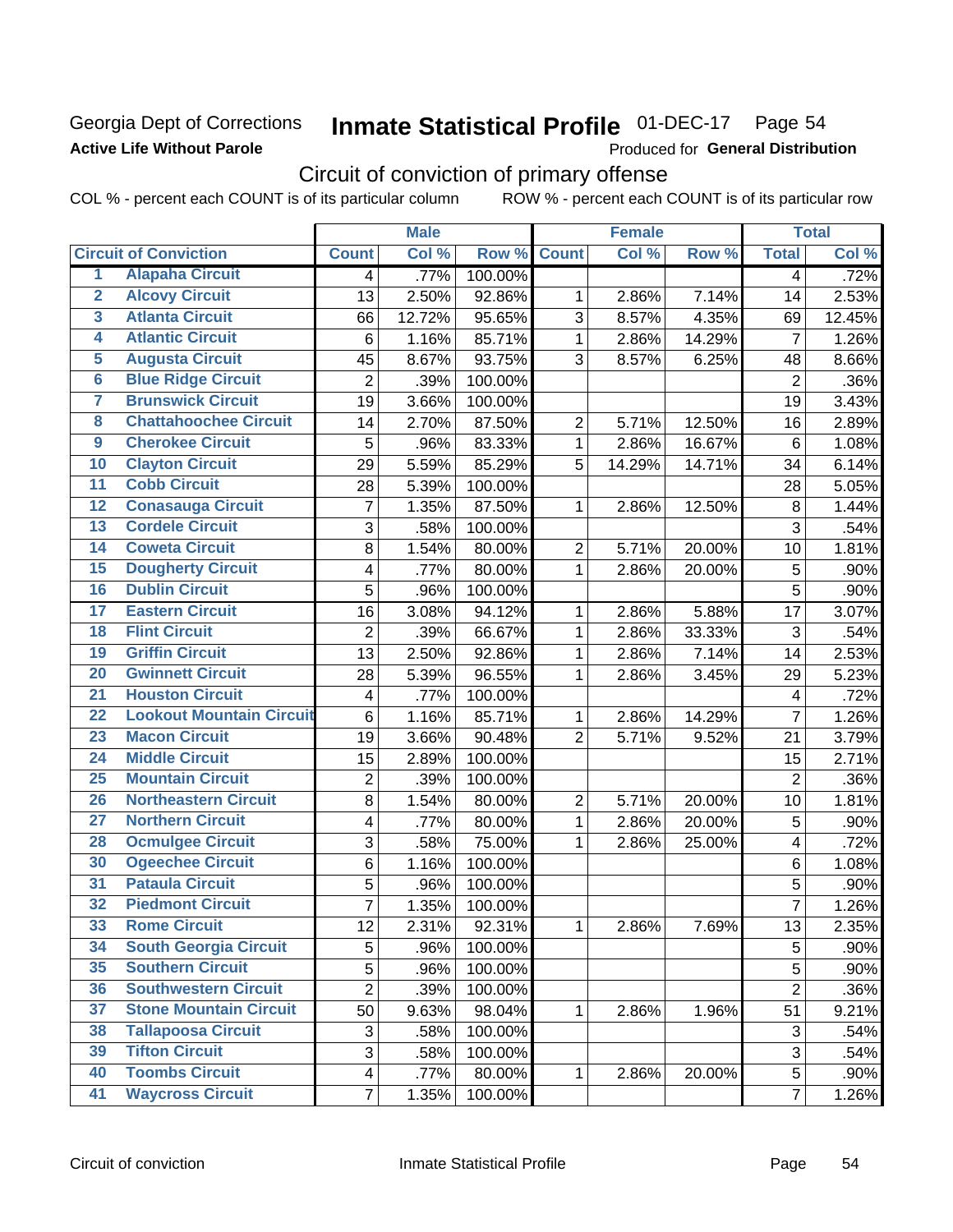# Georgia Dept of Corrections **Active Life Without Parole**

# Inmate Statistical Profile 01-DEC-17 Page 55

Produced for General Distribution

# Circuit of conviction of primary offense

COL % - percent each COUNT is of its particular column ROW % - percent each COUNT is of its particular row

|                                        |              | <b>Male</b>    |                    |    | <b>Female</b> |        |                | <b>Total</b>   |
|----------------------------------------|--------------|----------------|--------------------|----|---------------|--------|----------------|----------------|
| <b>Circuit of Conviction</b>           | <b>Count</b> | Col %          | <b>Row % Count</b> |    | Col %         | Row %  | <b>Total</b>   | Col %          |
| <b>Western Circuit</b><br>42           | 3            | .58%           | 75.00%             |    | 2.86%         | 25.00% | 4              | .72%           |
| <b>Rockdale Circuit</b><br>43          | 4            | .77%           | 100.00%            |    |               |        | 4              | .72%           |
| <b>Douglas Circuit</b><br>44           | 13           | 2.50%          | 100.00%            |    |               |        | 13             | 2.35%          |
| <b>Appalachian Circuit</b><br>45       | 3            | .58%           | 100.00%            |    |               |        | 3              | .54%           |
| <b>Bell-Forsyth J.C.</b><br>47         | 5            | .96%           | 100.00%            |    |               |        | 5              | .90%           |
| <b>Towaliga Judicial Circuit</b><br>48 | 2            | .39%           | 100.00%            |    |               |        | $\overline{2}$ | .36%           |
| <b>Paulding Circuit</b><br>49          | 2            | .39%           | 100.00%            |    |               |        | $\overline{2}$ | .36%           |
| <b>Total Rported</b>                   | 519          | 100%           | 93.68%             | 35 | 100%          | 6.32%  | 554            | 100%           |
| <b>Not Reported</b>                    |              | 7              |                    |    |               |        |                | 8              |
| <b>Grand Total</b>                     |              | 526            |                    |    | 36            |        |                | 562            |
| <b>Mode (most frequent)</b>            |              | <b>Atlanta</b> |                    |    | Clayton       |        |                | <b>Atlanta</b> |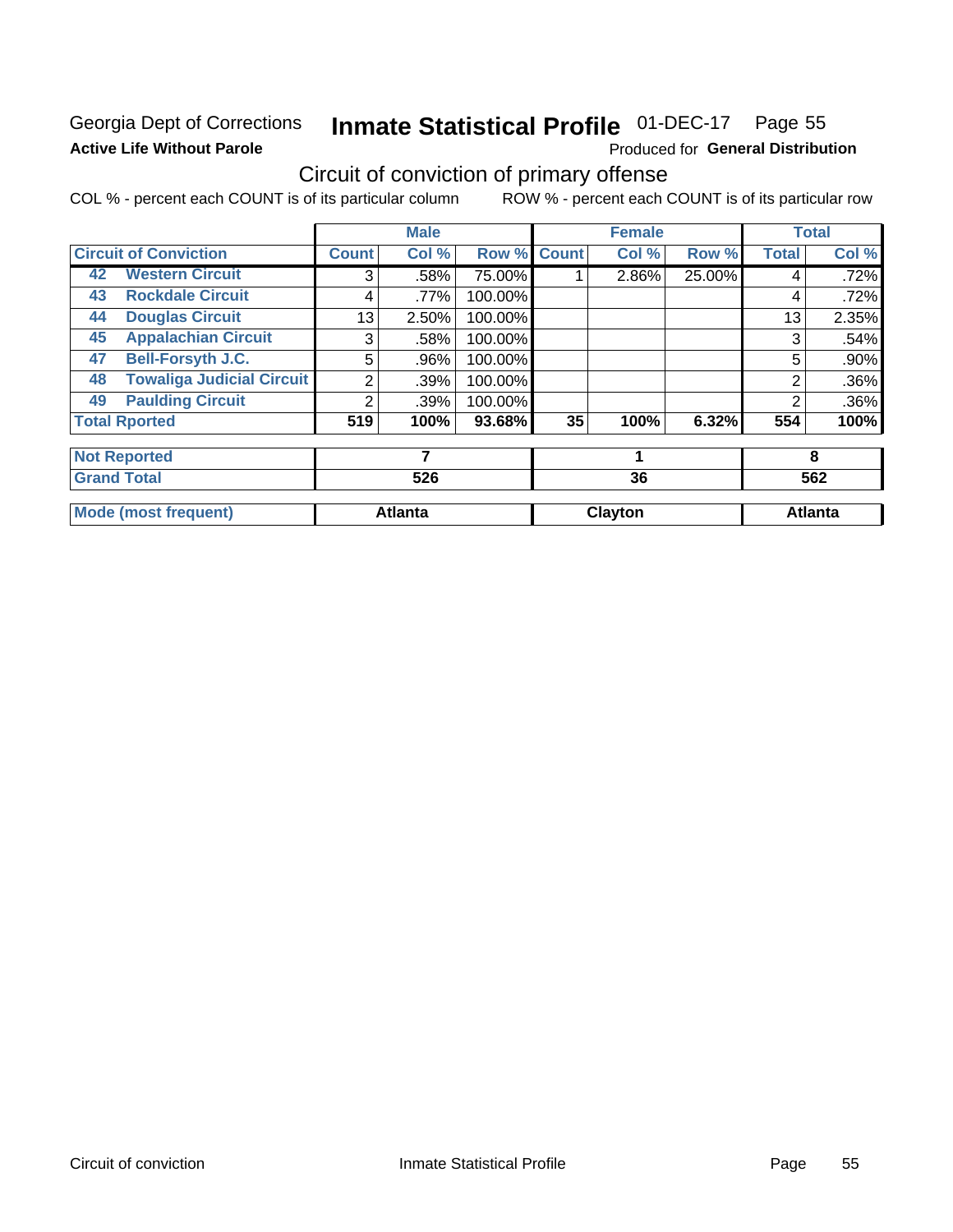## **Active Life Without Parole**

## Produced for General Distribution

# Years served (jail + prison) in this incarceration

COL % - percent each COUNT is of its particular column

|                       |              | <b>Male</b> |         |                | <b>Female</b> |        |              | <b>Total</b> |
|-----------------------|--------------|-------------|---------|----------------|---------------|--------|--------------|--------------|
| <b>Years Served</b>   | <b>Count</b> | Col %       | Row %   | <b>Count</b>   | Col %         | Row %  | <b>Total</b> | Col %        |
| Less than one year    | 11           | 2.09%       | 100.00% |                |               |        | 11           | 1.96%        |
| 1 to 1.99 years       | 34           | 6.46%       | 94.44%  | $\overline{2}$ | 5.56%         | 5.56%  | 36           | 6.41%        |
| 2 to 2.99 years       | 56           | 10.65%      | 96.55%  | $\overline{c}$ | 5.56%         | 3.45%  | 58           | 10.32%       |
| 3 to 3.99 years       | 61           | 11.60%      | 88.41%  | 8              | 22.22%        | 11.59% | 69           | 12.28%       |
| 4 to 4.99 years       | 77           | 14.64%      | 92.77%  | 6              | 16.67%        | 7.23%  | 83           | 14.77%       |
| 5 to 5.99 years       | 70           | 13.31%      | 92.11%  | 6              | 16.67%        | 7.89%  | 76           | 13.52%       |
| 6 to 6.99 years       | 67           | 12.74%      | 94.37%  | 4              | 11.11%        | 5.63%  | 71           | 12.63%       |
| 7 to 7.99 years       | 55           | 10.46%      | 91.67%  | 5              | 13.89%        | 8.33%  | 60           | 10.68%       |
| 8 to 8.99 years       | 37           | 7.03%       | 97.37%  | 1              | 2.78%         | 2.63%  | 38           | 6.76%        |
| 9 to 9.99 years       | 23           | 4.37%       | 95.83%  | 1              | 2.78%         | 4.17%  | 24           | 4.27%        |
| 10 to 10.99 years     | 17           | 3.23%       | 94.44%  | 1              | 2.78%         | 5.56%  | 18           | 3.20%        |
| 11 to 11.99 years     | 4            | 0.76%       | 100.00% |                |               |        | 4            | 0.71%        |
| 12 to 12.99 years     | 4            | 0.76%       | 100.00% |                |               |        | 4            | 0.71%        |
| 13 to 13.99 years     | 5            | 0.95%       | 100.00% |                |               |        | 5            | 0.89%        |
| 14 to 14.99 years     | 1            | 0.19%       | 100.00% |                |               |        | 1            | 0.18%        |
| 19 to 19.99 years     | 1            | 0.19%       | 100.00% |                |               |        | 1            | 0.18%        |
| 20 to 20.99 years     | 1            | 0.19%       | 100.00% |                |               |        | 1            | 0.18%        |
| Thirty + years        | 2            | 0.38%       | 100.00% |                |               |        | 2            | 0.36%        |
| <b>Total Reported</b> | 526          | 100%        | 93.59%  | 36             | 100%          | 6.41%  | 562          | 100.0%       |

| . е с |            |                      |     |
|-------|------------|----------------------|-----|
|       | <b>EOC</b> | $\ddot{\phantom{0}}$ | -00 |
|       | JŁU        | υu                   | ວ໐∠ |

| <b>Mean</b><br>(average) | 5.65            | 5.25            | 5.63            |
|--------------------------|-----------------|-----------------|-----------------|
| Median (middle)          | 5.285           | 4.985           | 5.25            |
| Mode (most frequent)     | 5 to 5.99 years | 7 to 7.99 years | 5 to 5.99 years |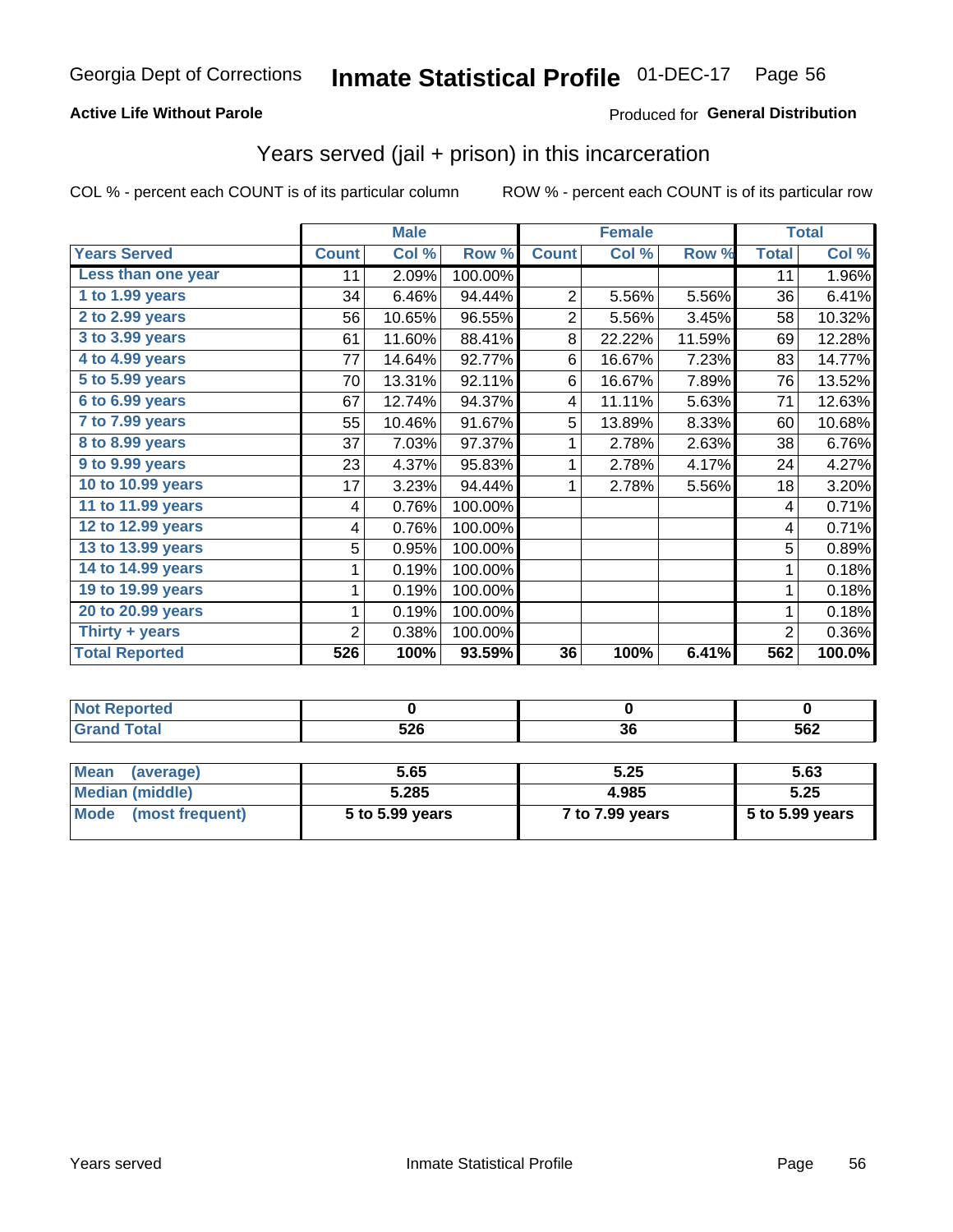# Inmate Statistical Profile 01-DEC-17 Page 57

## **Active Life Without Parole**

Produced for General Distribution

# Results of most recent HIV tests

COL % - percent each COUNT is of its particular column

|                         | <b>Male</b>  |           |           | <b>Female</b>   |         |       | Total |        |
|-------------------------|--------------|-----------|-----------|-----------------|---------|-------|-------|--------|
| <b>HIV Test Results</b> | <b>Count</b> | Col%      | Row %I    | <b>Count</b>    | Col %   | Row % | Total | Col %  |
| <b>Positive</b>         |              | 1.01%     | 100.00%   |                 |         |       |       | 0.95%  |
| <b>Negative</b>         | 490          | $98.99\%$ | 93.51%    | 34              | 100.00% | 6.49% | 524   | 99.05% |
| <b>Total Reported</b>   | 495          | 100%      | $93.57\%$ | 34 <sub>1</sub> | 100%    | 6.43% | 529   | 100%   |

| <b>Not Reported</b> |            |          | v   |
|---------------------|------------|----------|-----|
| int                 | こつへ<br>ס∠ס | ^^<br>ად | 562 |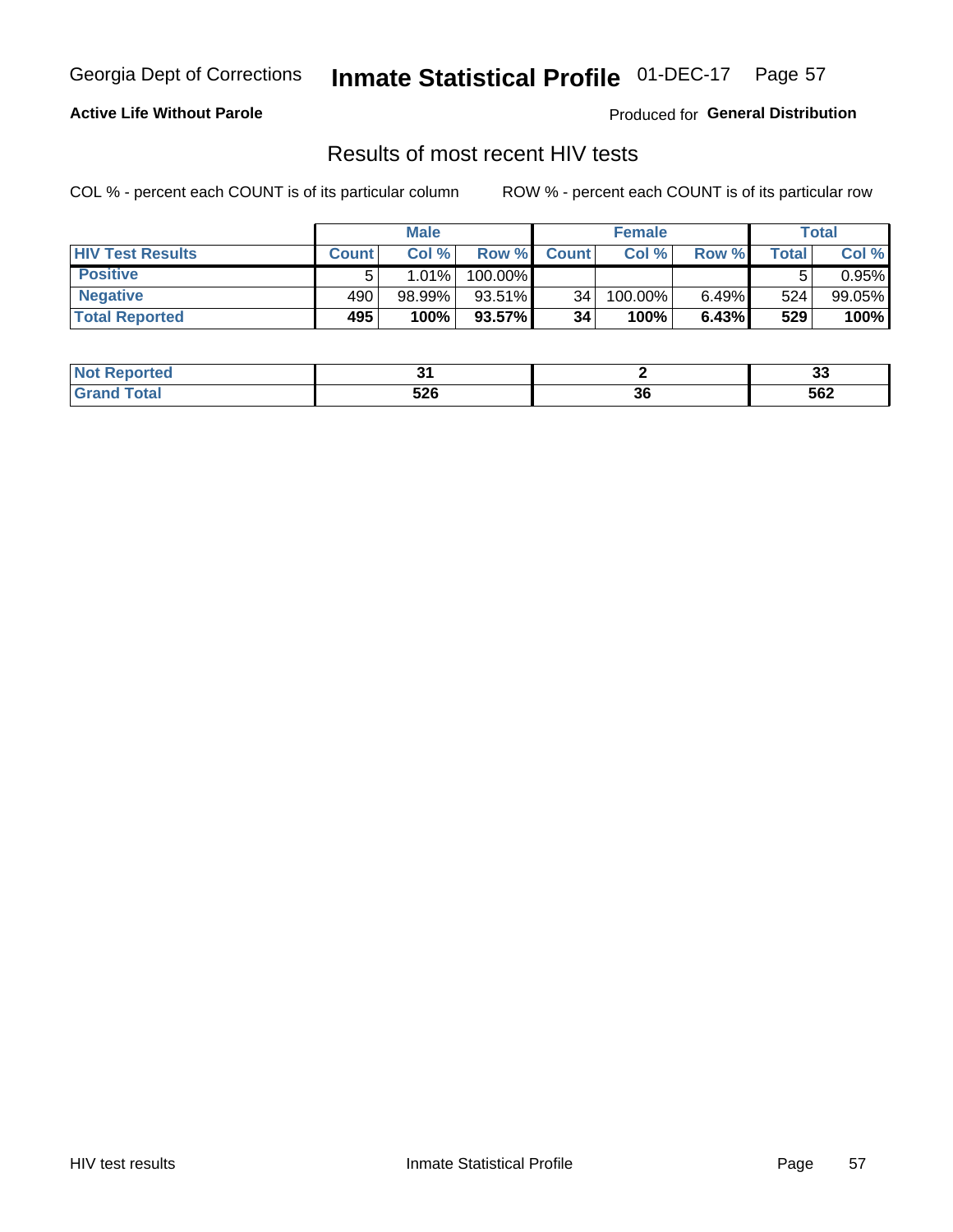# Georgia Dept of Corrections **Inmate Statistical Profile** 01-DEC-17 Page 58

## **Active Life Without Parole**

Produced for **General Distribution**

# Results of most recent tuberculosis test

COL % - percent each COUNT is of its particular column ROW % - percent each COUNT is of its particular row

|                                  | <b>Male</b>  |        |           | <b>Female</b> |           |          | Total |        |
|----------------------------------|--------------|--------|-----------|---------------|-----------|----------|-------|--------|
| <b>Tuberculosis Test Results</b> | <b>Count</b> | Col%   | Row %I    | <b>Count</b>  | Col%      | Row %    | Total | Col %  |
| <b>Positive on current test</b>  | 74           | 14.42% | $97.37\%$ |               | 5.88%     | $2.63\%$ | 76    | 13.89% |
| <b>Negative</b>                  | 439          | 85.58% | $93.21\%$ | 32            | $94.12\%$ | $6.79\%$ | 471   | 86.11% |
| <b>Total Reported</b>            | 513          | 100%   | 93.78%    | 34            | 100%      | 6.22%    | 547   | 100%   |

| <b>Not Reported</b> |            |          |     |
|---------------------|------------|----------|-----|
| int                 | こつへ<br>ס∠ס | ^^<br>ად | 562 |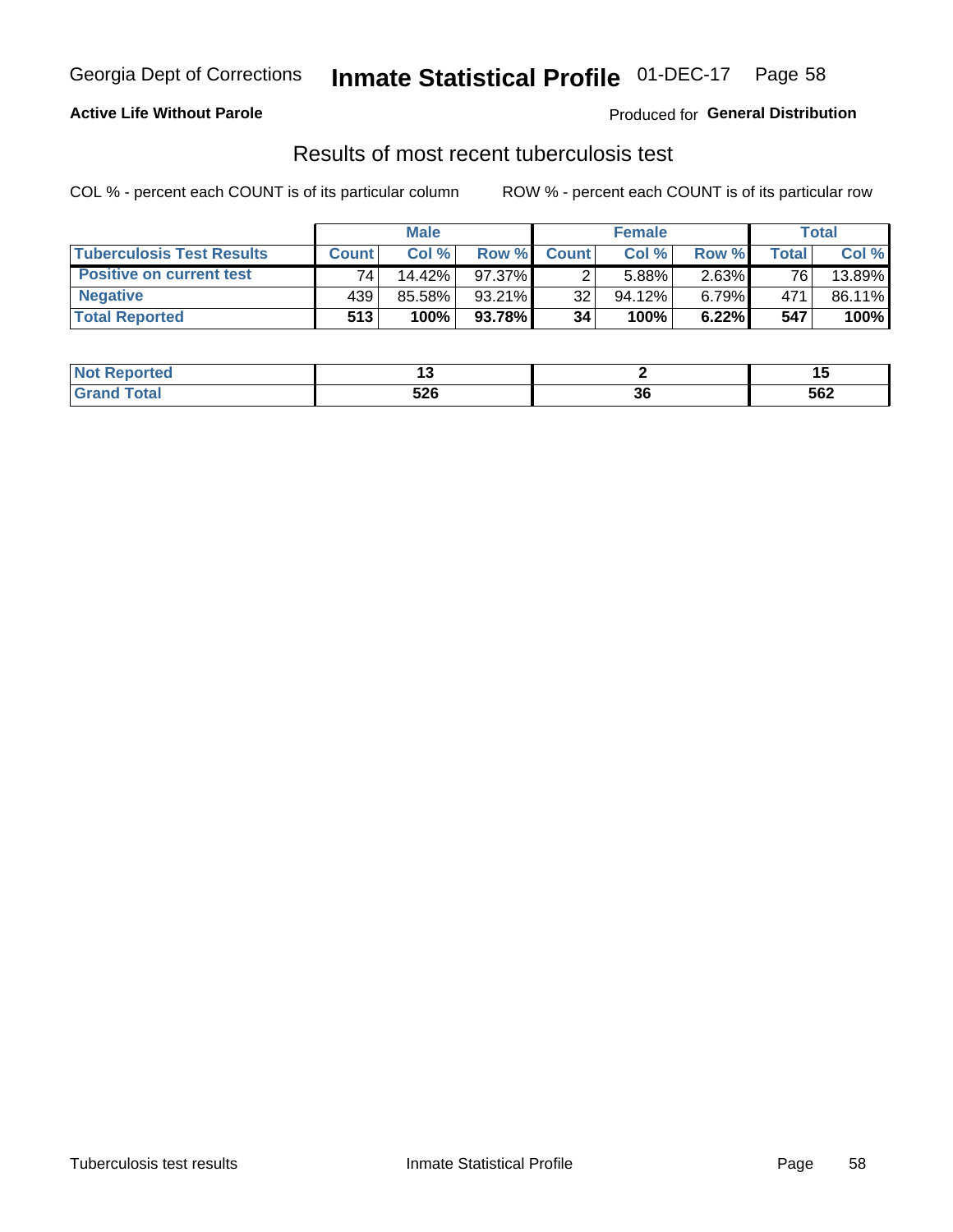# Georgia Dept of Corrections **Inmate Statistical Profile** 01-DEC-17 Page 59

## **Active Life Without Parole**

Produced for **General Distribution**

# Results of most recent syphilis test

COL % - percent each COUNT is of its particular column ROW % - percent each COUNT is of its particular row

|                                 | <b>Male</b>  |           |           | <b>Female</b> |         |       | Total |        |
|---------------------------------|--------------|-----------|-----------|---------------|---------|-------|-------|--------|
| <b>Syphilis Test Results</b>    | <b>Count</b> | Col%      |           | Row % Count   | Col %   | Row % | Total | Col %  |
| <b>Positive on current test</b> |              | 2.17%     | 100.00%   |               |         |       |       | 2.08%  |
| <b>Negative</b>                 | 45           | $97.83\%$ | $95.74\%$ |               | 100.00% | 4.26% | 47    | 97.92% |
| <b>Total Reported</b>           | 46           | 100%      | 95.83%    |               | 100%    | 4.17% | 48    | 100%   |

| <b>Not Reported</b> | 480 | 34       | - -<br>. . |
|---------------------|-----|----------|------------|
| <b>Total</b>        | 526 | ^^<br>კნ | 562        |